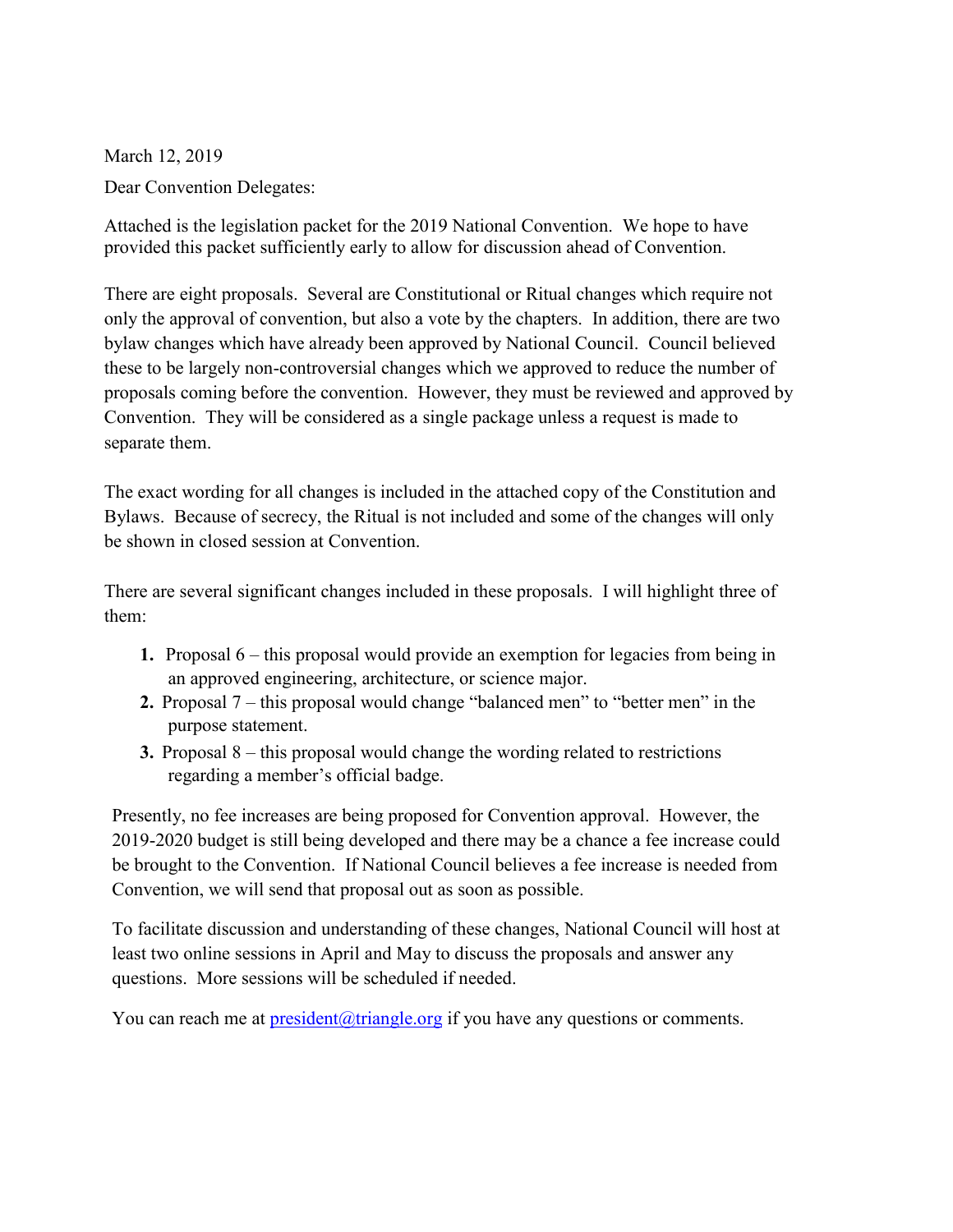I look forward to seeing you at Convention and I hope to have a great time together with you in Indianapolis.

In F, S, & C,

Bria R. Jan

Brian Jarman National President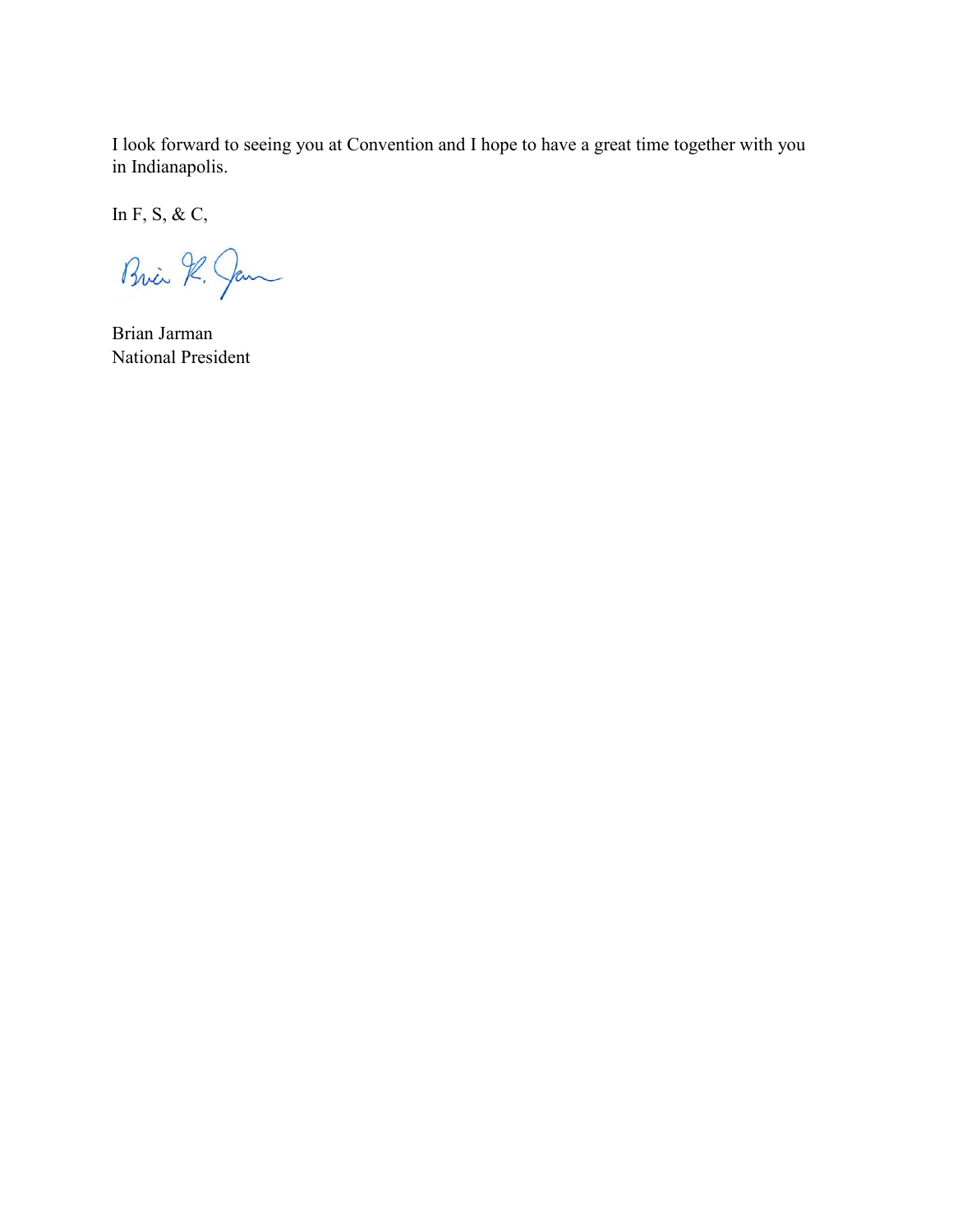# **PROPOSAL 1: ASSOCIATE MEMBERSHIP**

# **This proposal would give more ways to approve someone for associate membership and to ease the requirements.**

# **Vote Required for Approval:** ¾

# **National Council recommends approval of this proposal**

### **Background:**

While most members are actives and alumni, there is a large pool of potential high-quality members that did not join as undergraduates for one reason or another. Currently the only way to initiate an associate member is for an active organization to sponsor the person along with support from the alumni organization. National Council, alumni organizations, and alumni associations do not currently have the ability to approve someone for associate membership.

## **Considerations and Effects:**

This proposal would allow chapters to approve someone for associate membership with a two-thirds (2/3) favorable vote from either the active or alumni organization. The proposal also creates a mechanism for alumni associations and National Council (2/3 favorable vote from either) to approve someone for associate membership. The proposed model was derived from the current process used for honorary members.

Impacted sections of the Bylaws:

Article 1, Section 3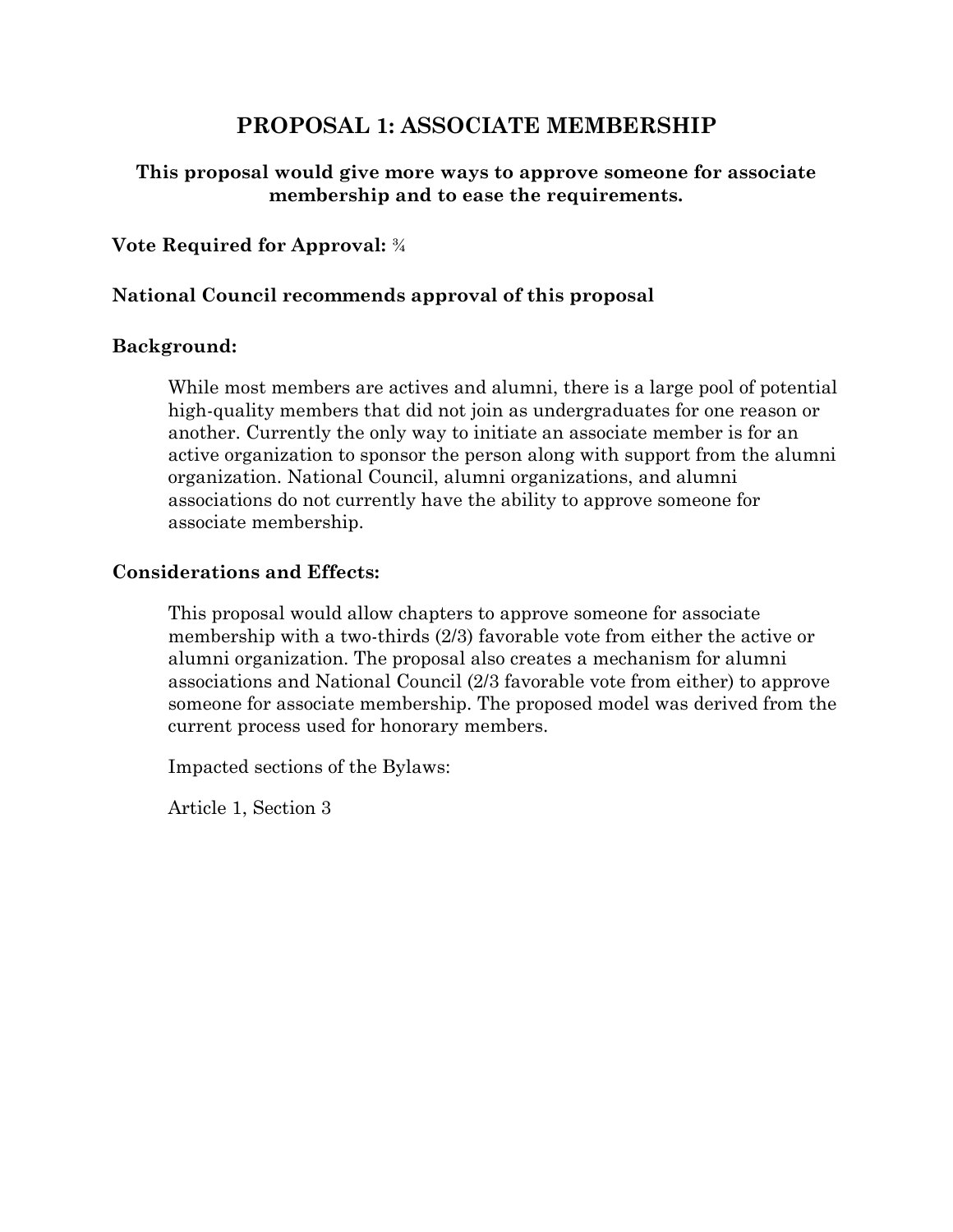# **PROPOSAL 2: EXPAND PROHIBITION ON SERVING ON OTHER BOARDS**

# **This proposal would expand the restrictions for serving on National Council to include any other Triangle Board.**

## **Vote Required for Approval:** ¾

## **National Council recommends approval of this proposal**

### **Background:**

Due to conflicts of interest and recent legal advice, it is recommended that the official members of National Council be restricted from holding any other official role within Triangle. This includes other National boards such as TEF and TBHC (this is already in the Bylaws), chapter level boards such as alumni boards, housing boards, and active organization boards, and alumni association boards. It is not uncommon for members of National Council to have an official role elsewhere within the fraternity. The current National Council has already enforced this restriction upon itself.

### **Considerations and Effects:**

This proposal would make a member ineligible for serving on National Council if the member has an official role at the national level (e.g., Triangle Education Foundation, Triangle Building and Housing Corporation), with a chapter (e.g., Active or Alumni Organization officer, Chapter Housing Board, Faculty Advisor, Chapter Advisor), or with an Alumni Association.

Impacted sections of the Bylaws:

Article 3, Section 4, Para. 3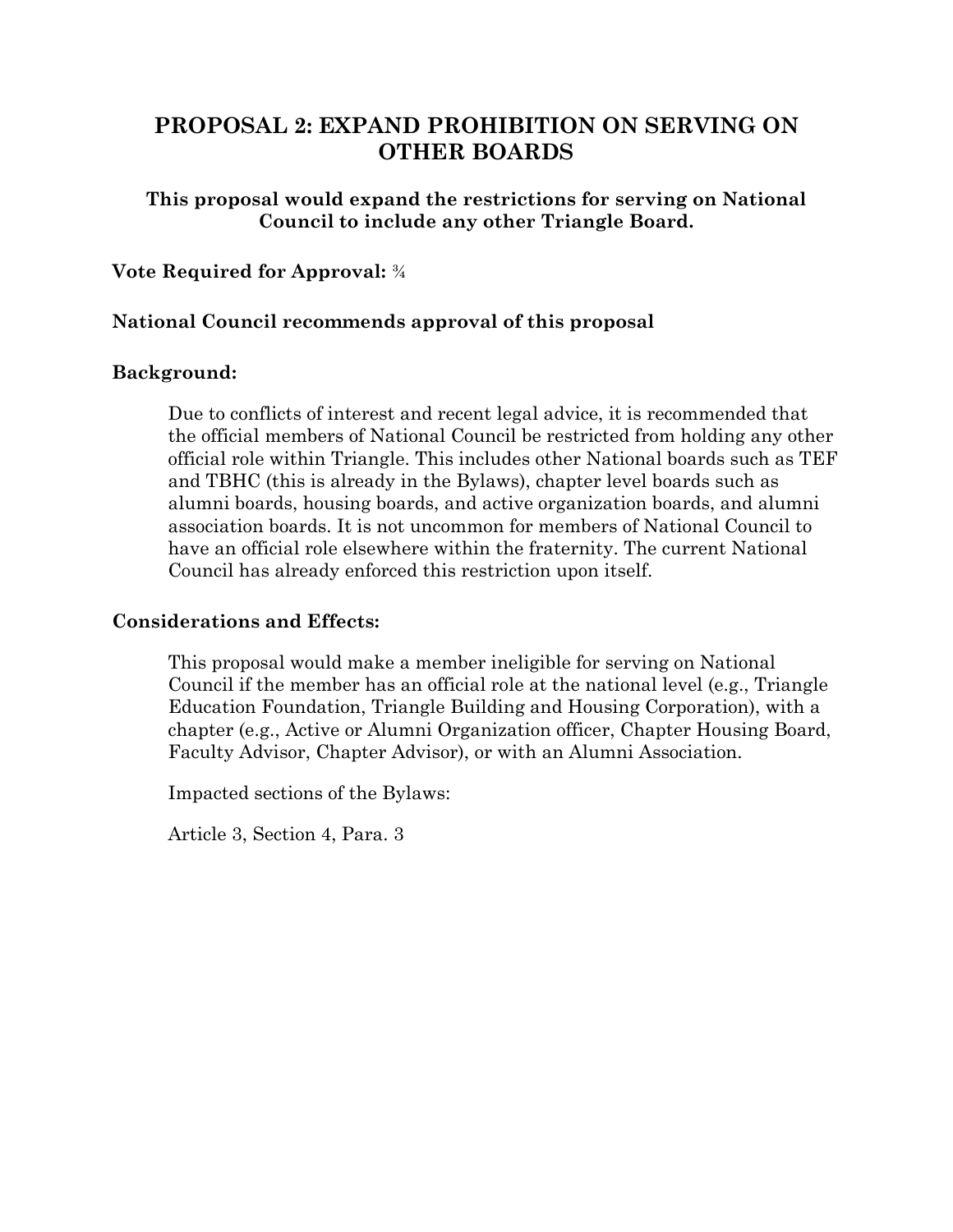# **PROPOSAL 3: MAKE ACTIVE ADVISOR APPOINTED OFFICE**

**This proposal would remove the Active Councilman as a member of National Council and make them an appointed office only.**

**Vote Required for Approval:** ¾

# **National Council makes no recommendation on this proposal**

### **Background:**

Recent legal advice has indicated there is a liability risk to have the active member on National Council be a full member of the Council with voting rights.

### **Considerations and Effects:**

This proposal would remove the National Active Councilman role and put it back to being an appointed advisory position called the Active Advisor. The Active Advisor would not have a vote on National Council.

It would also exclude the Active Advisor from the prohibition on having another official role (see proposal 2).

Impacted sections of the Bylaws:

Article 2, Section 2

Article 3, Section 6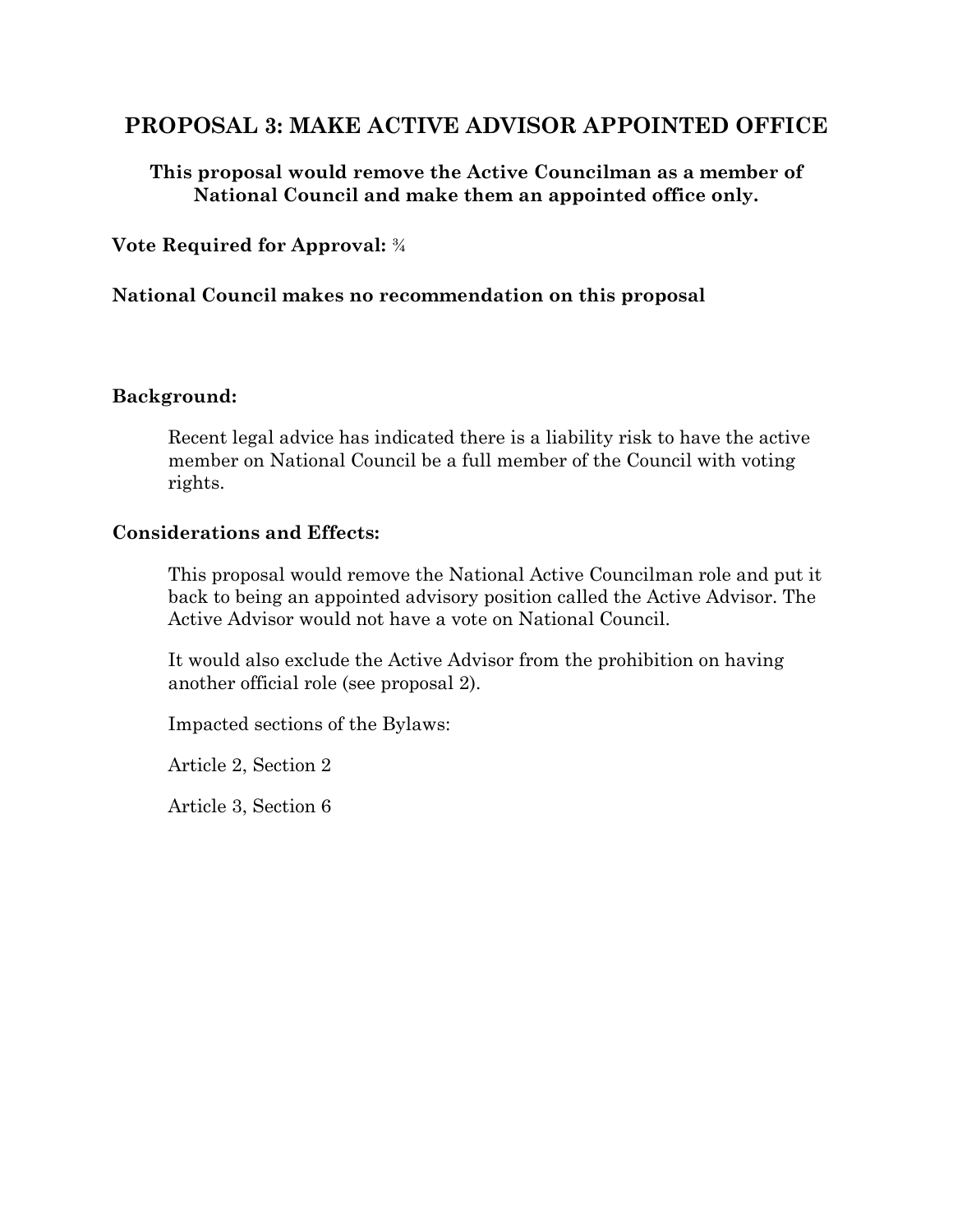# **PROPOSAL 4: EXEMPT MEMBERS ON CO-OP FROM NAF**

# **This proposal would exempt members away from school for co-op from paying the National Active Fee.**

# **Vote Required for Approval:** ¾

# **National Council recommends approval of the proposed amendment and rejection of the proposal**

## **Background:**

All active members, including those who are involved in a cooperative education program during the current academic term, pay the National Active Fee of \$360 per man per year.

This proposal comes from the Ohio State chapter. The chapter expresses the opinion that members on co-op do not gain pertinent benefit from being an active member of the fraternity on the national or local level. Brothers that are active, non-active, or in alumni status are all welcomed well in the homes of Triangle men. The chapter does not think that paying a NAF should be required for that hospitality and brotherhood to be present and that paying a NAF while on co-op makes very little sense from the brother's point of view.

Additional background from National Council:

The 2013 National Convention removed an exemption from paying the National Active Fee for members who were away from school to participate in a cooperative education program and were not regularly involved in the affairs of the chapter during such time. This was done as part of a package of proposals to update our fee structure.

At the time, some chapters were routinely abusing the exemption to the point that 50-100 members at any point in time were claiming to be on co-op. Anecdotal evidence indicated that some chapters abused this provision to reduce fees to the National organization. Tracking these members is extra work for the chapters and the National organization.

While some members do truly disengage from their chapter while they are on co-op, the majority stay reasonably connected to their chapter and/or other Triangle chapters near to their co-op. These members are still eligible to participate in National events such as Leadership & Training Weekend,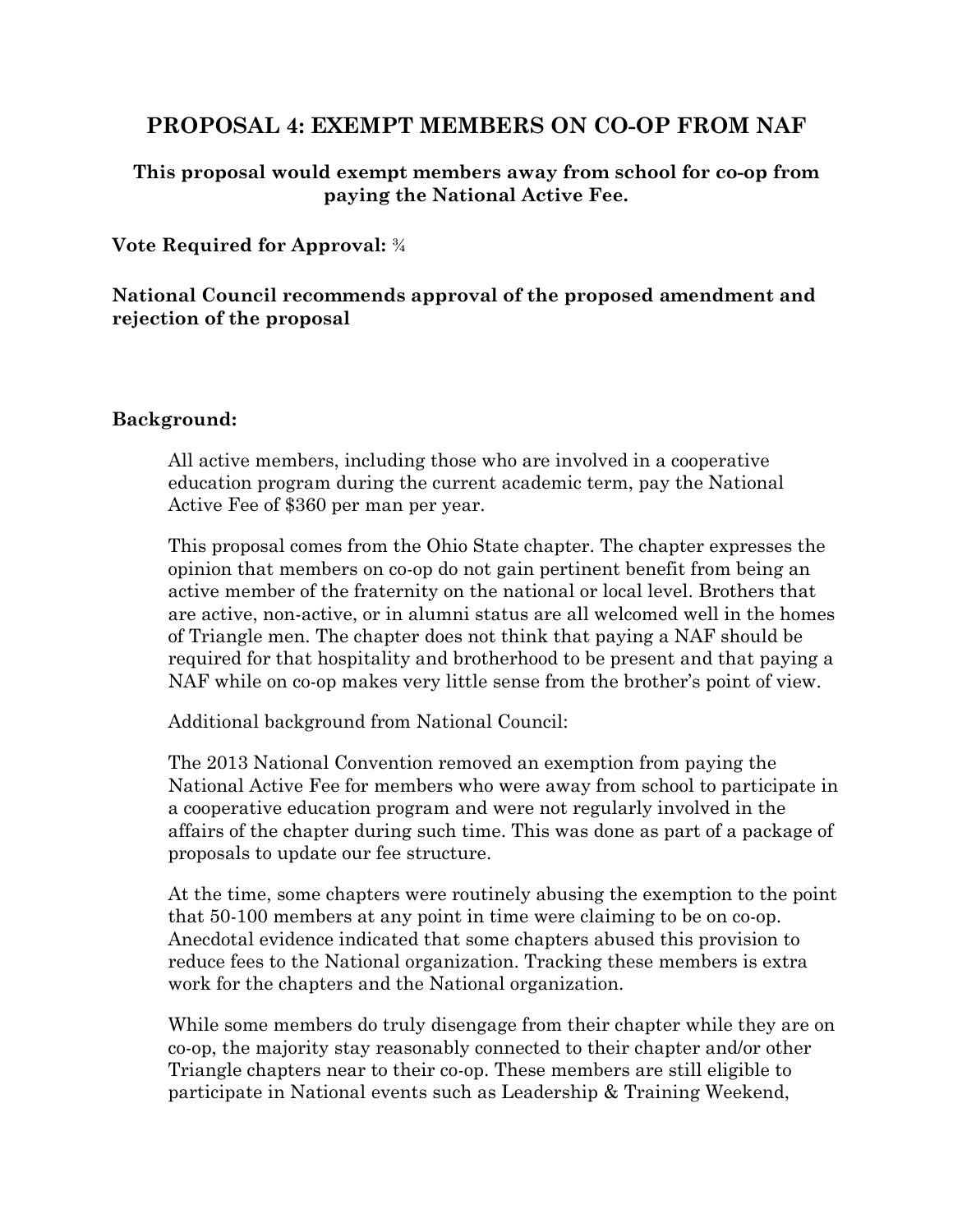Herbert Scobie Leadership School, and National Convention. In many cases, the member's involvement with Triangle plays a significant role in how they obtain their co-op.

These members are in a better position to afford to continue paying their National Active Fee while on co-op. Restoring this provision will create a loophole that has been previously abused and complicate the paperwork chapters and National must deal with every year. In addition, the reduced revenue will require National to increase fees or reduce services.

## **Considerations and Effects:**

The proposal is to create an exemption from the National Active Fee for members who are away from school to participate in a cooperative education program and are not regularly involved in the affairs of the chapter during such time.

National Council intends to propose the following amendment:

In order to maintain revenue neutrality based on an anticipated loss in revenue of ~\$36,000, the National Active Fee will be increased from \$357 to \$390. This is based on historical numbers predicting ~100 members out of  $\sim$ 1100 total members will claim the exemption at any point in time. This increase is only required if the original proposal is approved, which is why National Council wishes to propose it as an amendment to this proposal instead of dividing the question. Without revenue neutrality, National Council will need to cut programming, most likely by eliminating a staff position.

Impacted sections of the Bylaws:

Article 4, Section 1, Para 4.d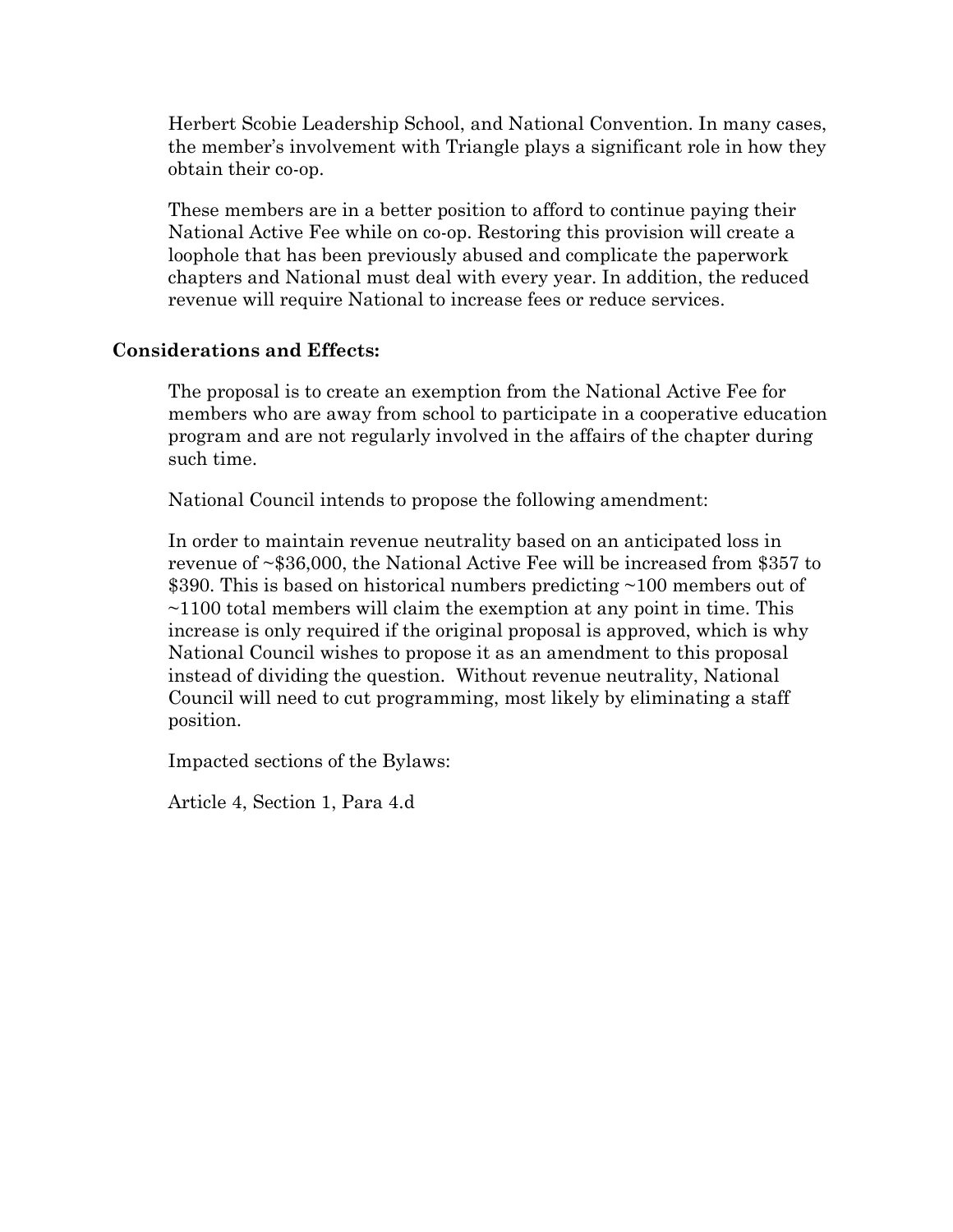# **PROPOSAL 5: MEMBERSHIP FOR LIFE**

# **This proposal would clarify that changes after initiation do not impact membership status or obligations.**

**Vote Required for Approval:** ¾ and ratification by the chapters

## **National Council recommends approval of this proposal**

### **Background:**

It is not uncommon for some aspect of a member to change after initiation such that they would no longer meet the requirements for pledging or initiation. While no members have been removed for changes like this, the Bylaws do not explicitly state that changes like this after initiation do not impact membership status or obligations.

### **Considerations and Effects:**

The primary intent of this proposal is to make it clear that changing your major or profession away from EA&S after initiation doesn't impact your membership status. This proposal also addresses the situation of a change in gender, gender identity, or gender expression after initiation.

Impacted sections of the Constitution and Bylaws:

Constitution Article 3, Section 2

Bylaws Article 1, Section 1, Para. 1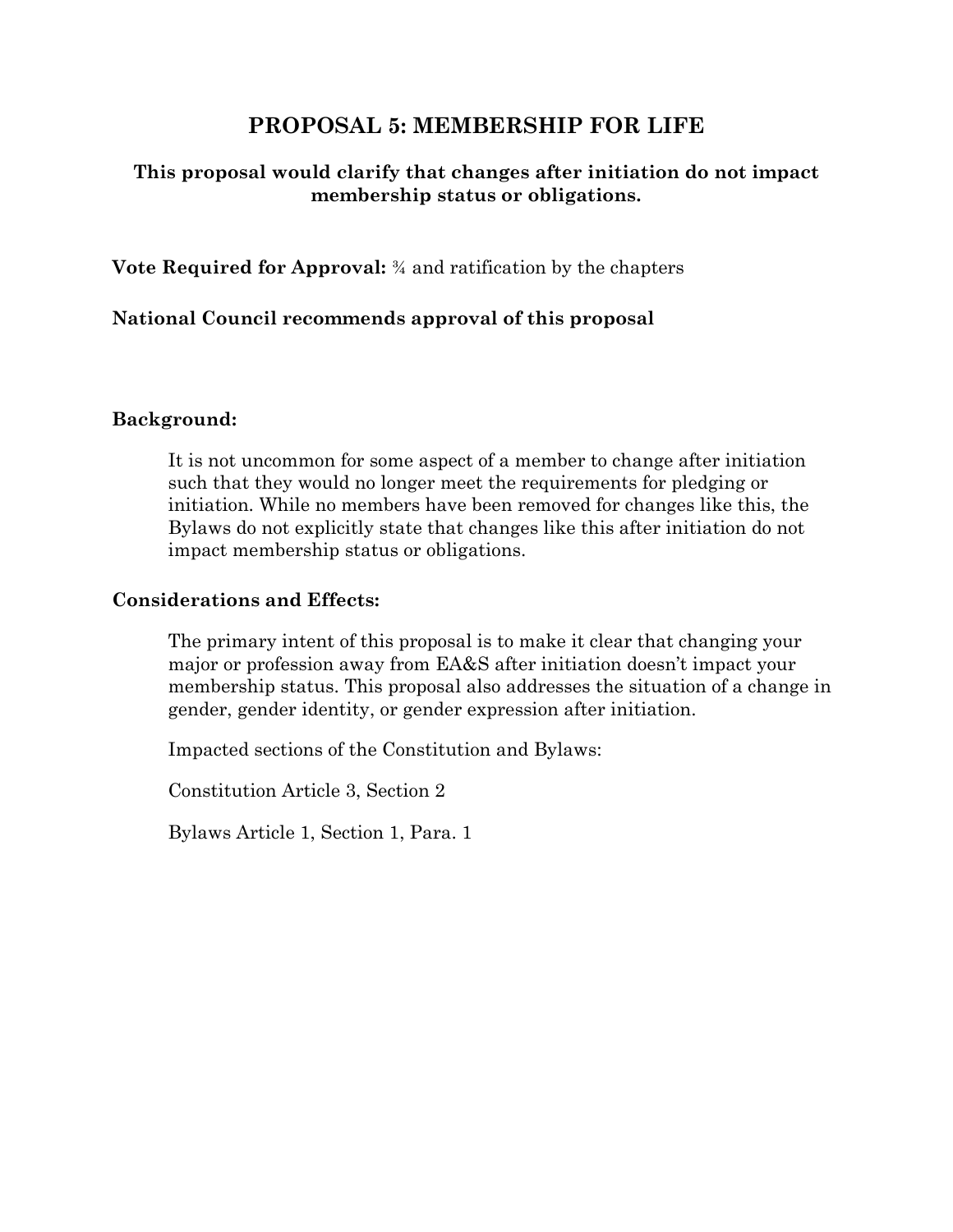# **PROPOSAL 6: CURRICULUM EXEMPTION FOR LEGACIES**

# **This proposal would provide an exemption for legacies from being in an approved engineering, architecture, or science major.**

**Vote Required for Approval:** ¾ and ratification by the chapters

This proposal was submitted by Brad Keller neb69

# **National Council makes no recommendation on this proposal**

## **Background:**

Legacies are a common feature of the fraternity community that is somewhat inhibited within Triangle due to the restriction on eligible majors. Having a small percentage of our actives outside of EA&S majors would not detract from the benefits from being overwhelmingly EA&S, especially considering some of our members leave EA&S after they initiate anyway.

## **Considerations and Effects:**

This proposal will allow pledging and initiation of active members regardless of major if they are a "legacy". A legacy is defined as a brother, son, grandson, or other close male relative of an initiated member or pledge.

Impacted sections of the Constitution and Bylaws:

Constitution Article 3, Section 2

Bylaws Article 1, Section 1, Para. 1

Bylaws Article 1, Section 1, Para. 2.g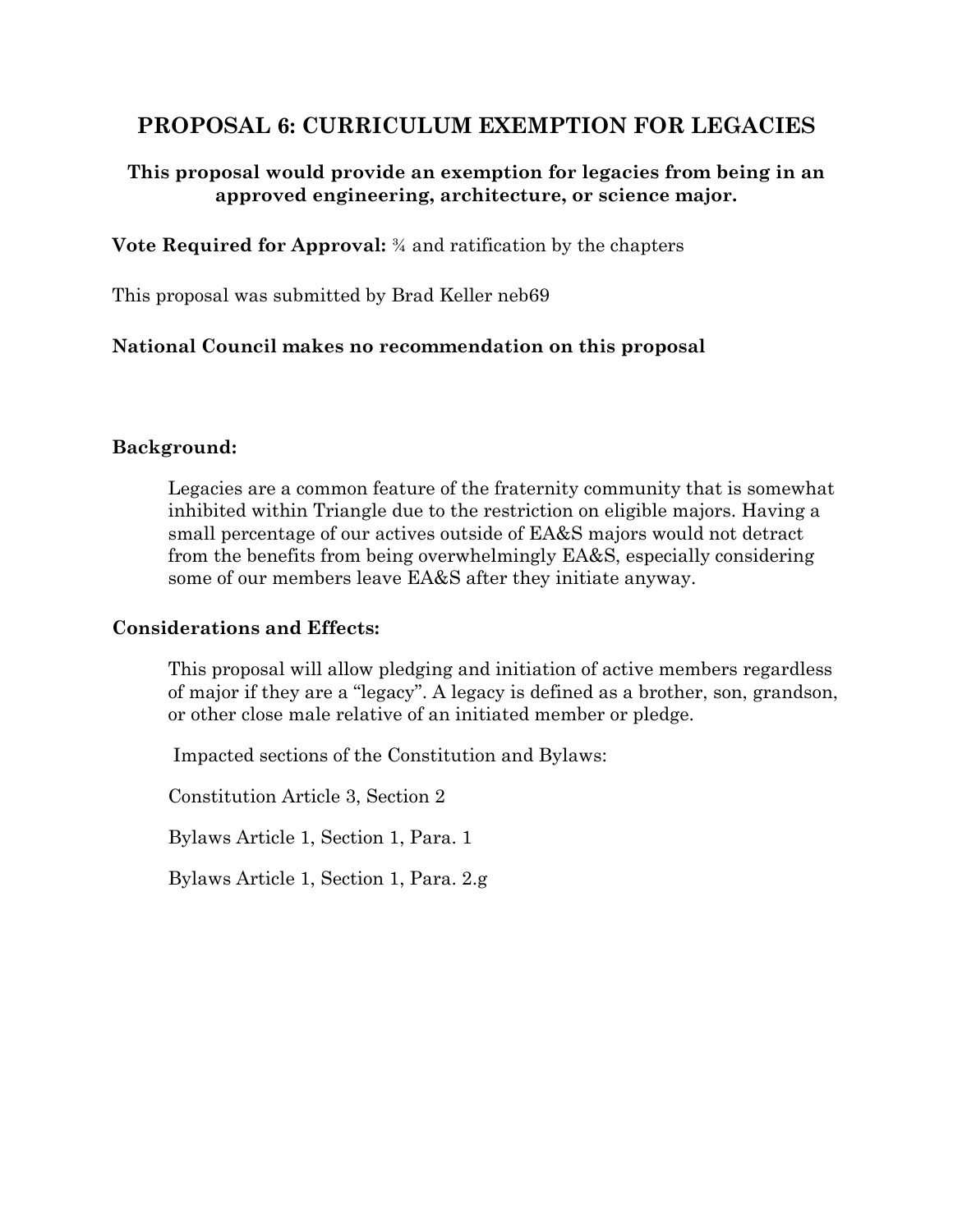# **PROPOSAL 7: REMOVED "BALANCED MEN"**

# **This proposal would change "balanced men" to "better men".**

**Vote Required for Approval:** ¾ and ratification by the chapters

# **National Council recommends approval of this proposal**

## **Background:**

"Better men" is a phrase more commonly associated with Triangle whereas "balanced men" is a phrase more commonly associated with Sigma Phi Epsilon. One of the most commonly used quotes in the fraternity is "In order to have a better world, we must first have a world of better men." ~Herb Scobie minn32

## **Considerations and Effects:**

The proposal is to amend the Constitution to change "balanced men" to "better men" in the purpose statement.

Impacted sections of the Constitution:

Constitution Article 2, Section 1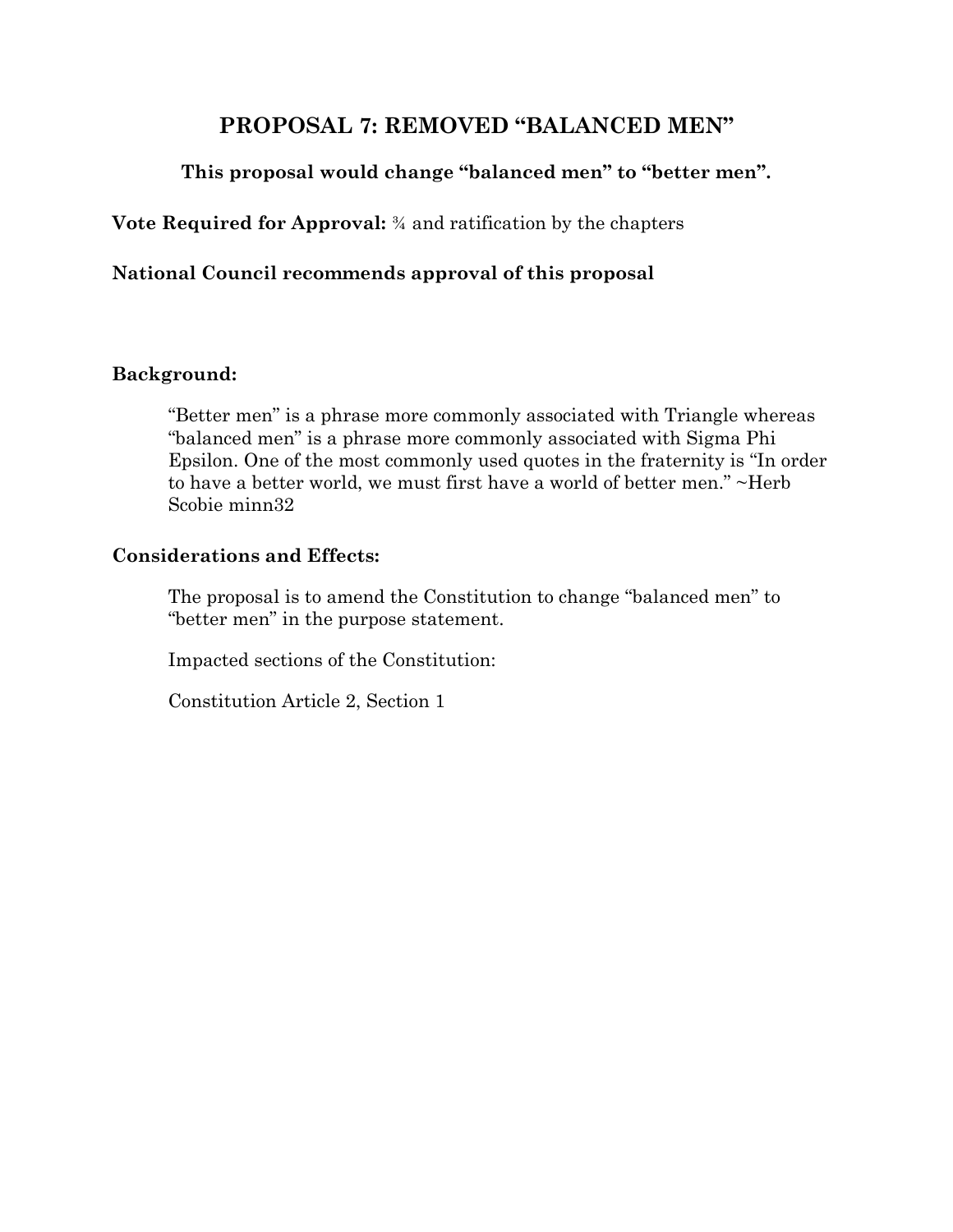# **PROPOSAL 8: MODIFY RESTRICTIONS ON THE OFFICIAL BADGE**

# **This proposal would change the wording related to restrictions regarding a member's official badge.**

**Vote Required for Approval:** ¾ and ratification by the chapters

# **National Council recommends approval of this proposal**

## **Background:**

The Bylaws currently allow for alumni, associate, honorary members and distinguished fellows to alter the fastening design of the badge so that the badge can be used as a tie tack, dinner ring, charm, lavaliere, or the like. Active members are not allowed to make these alterations.

Triangle's traditions, Bylaws, and Ritual allow the official badge to be worn by a member's mother, sister, promised wife, wife or daughter. The situations where it is most likely to occur are at weddings and funerals or other special or sacred events and even in those cases it is believed to be done rarely. In today's society, there may be acceptable cases for a loved one that do not fall into one of those categories to wear a member's official badge.

## **Considerations and Effects:**

It is proposed to update the Bylaws to remove the categorical definitions of who else may wear the Triangle badge other than the owner.

The Ritual lecture will be modified to remove the references to the categories of people that can wear the official badge and focus the text on the idea that wearing the badge is a privilege and that members must set the value of wearing the badge upon the high standard that it merits. {Specific proposed wording for the Ritual will be provided at National Convention}

This proposal will also remove the specific verbiage about how the badge can be altered by some members

Impacted sections of the Bylaws:

Article 5, Section 4, Para. 2, b and c.

Ritual Lecture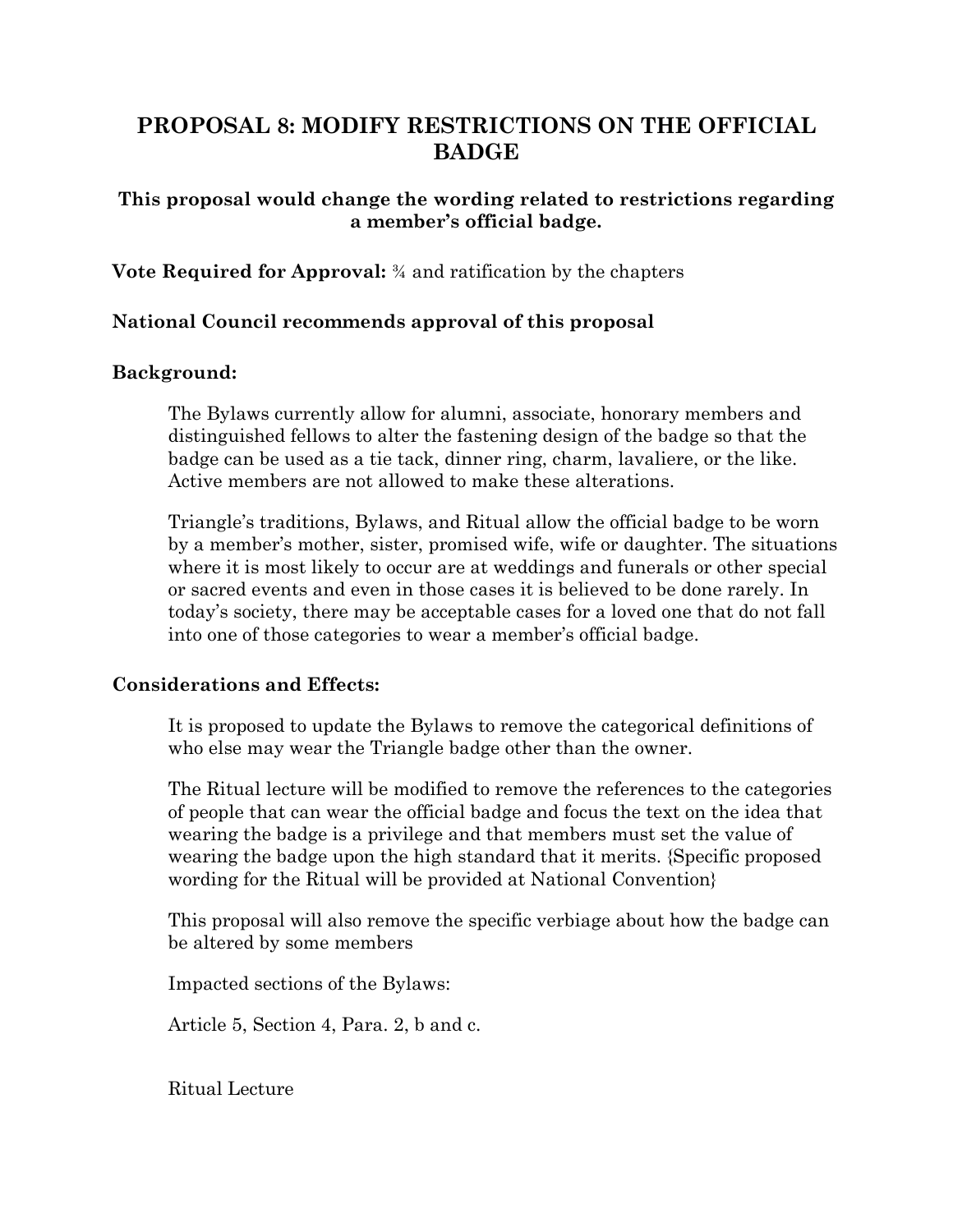# **NATIONAL COUNCIL APPROVED BYLAW CHANGE #1: ELECTION TIMING AND DISTRIBUTION**

# **This change updated the timing and distribution requirements for National Council elections.**

# **Vote Required for Approval:** ¾

## **Background:**

National Council elections were traditionally performed using a ballot sent out with the Triangle Review no later than May 1 with the election results not announced until June 25. This resulted in the new members of National Council not knowing they had been elected until about a month prior to the National Meeting (National Convention or Leadership School), which occasionally made it challenging to make arrangements to attend.

In recent years, the slate has been announced on the website and elections have been primarily determined by ballots cast electronically. This allows for the slate to be presented to the membership much earlier than it was when it was tied to the publication schedule for the Review. The Bylaws are still written from the perspective of a paper ballot, which is out of alignment with the modern electronic practice for announcing the slate and casting votes.

## **Considerations and Effects:**

Article 3, Section 4, Para. 2 was changed as follows:

- The date for announcement of the slate was moved from "No later than May 1" to "No later than March 1."
- The deadline for votes to be received was moved from June 25 to "within 30 days from the posting on the Fraternity website."
- Added verbiage "The ballot shall be posted on the Fraternity website and distributed via email to the membership. National Council may use other media to publicize the ballot."

Article 3, Section 7, Para 2 was changed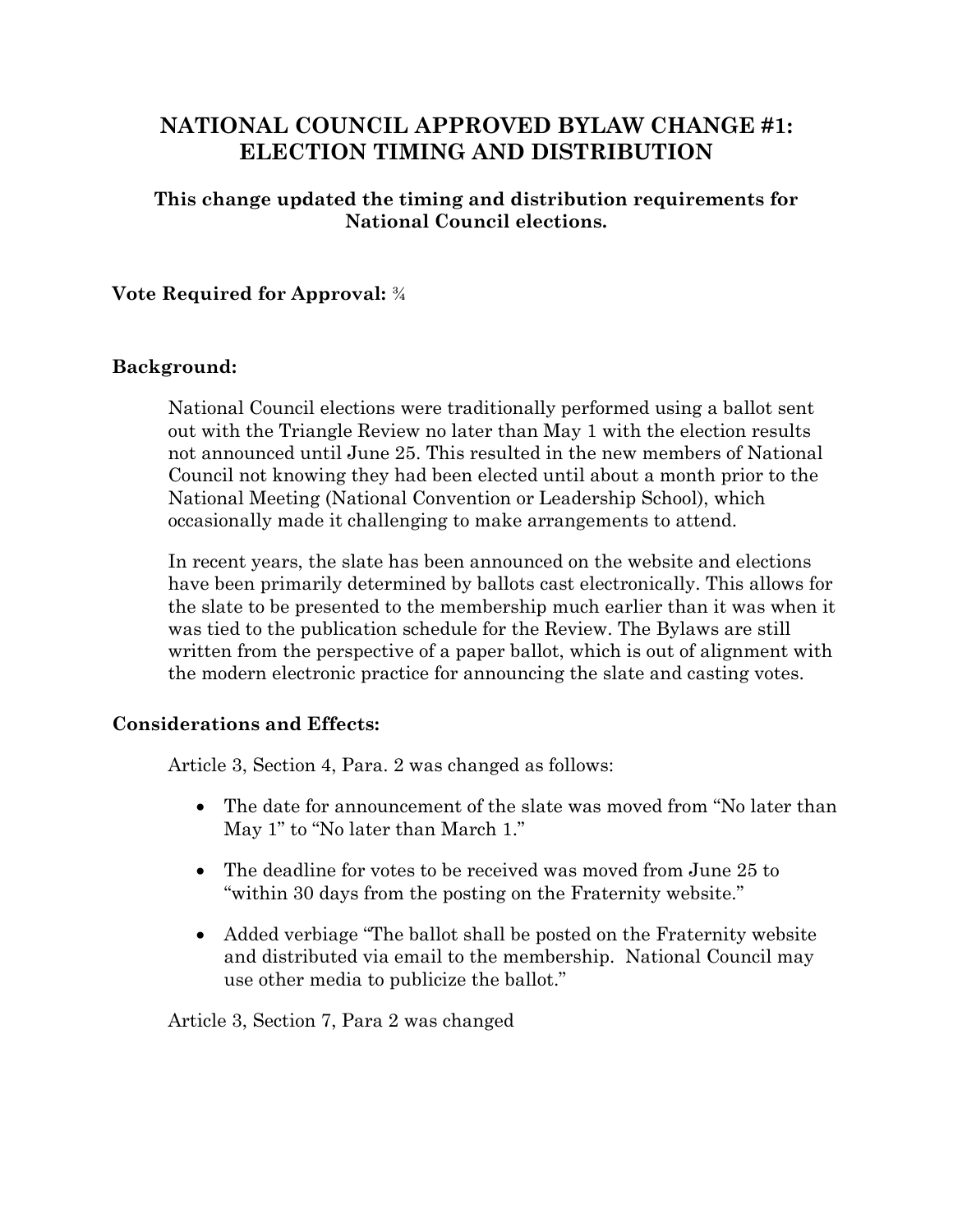• The deadline for the Nominating Committee to meet to prepare the slate was moved from "not later than March 1" to "not later than February 15."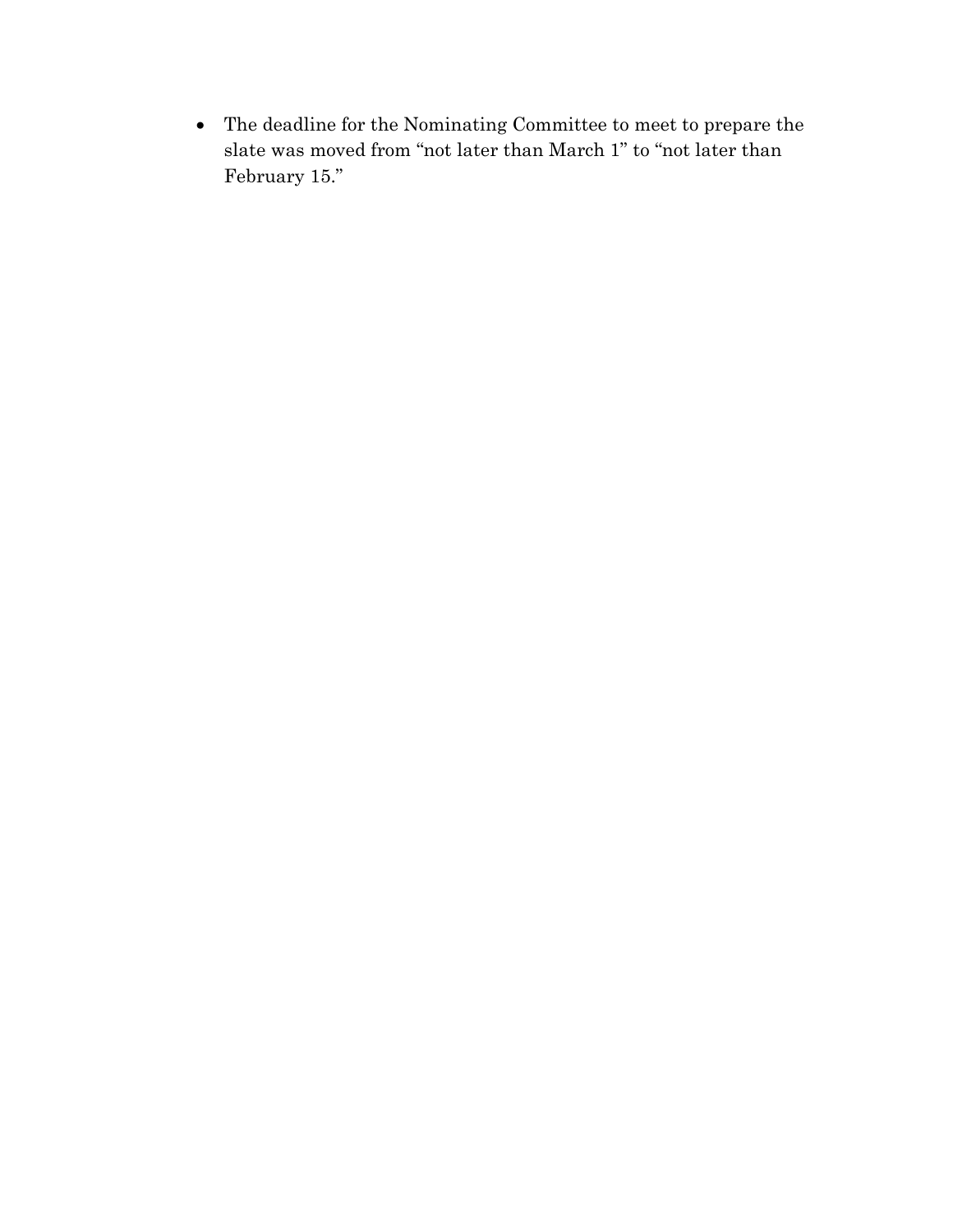# **NATIONAL COUNCIL APPROVED BYLAW CHANGE #2: TERM LIMITS FOR NATIONAL COUNCIL**

# **This change creates term limits for serving on National Council.**

# **Vote Required for Approval:** ¾

## **Background:**

President and Vice President currently have term limits of no more than two (2) years in succession each, but there are no term limits for consecutive years on National Council. Some members have served at great length on Council. There are benefits and disadvantages, but it is generally agreed in the non-profit community that term limits are good for the organization and for the members that might otherwise serve indefinitely. It forces the organization to live without the service of a particular member for at least a period of time. Also, sometimes members that have served for long periods of time feel obligated to continue serving because "nobody could replace what I know/do". Finally, new members on National Council can provide a fresh perspective on the direction of the fraternity.

## **Considerations and Effects:**

The change created a term limit of 10 consecutive years on National Council, not counting years in positions determined automatically (e.g., President automatically becomes Past President at the end of their term, so a new Past President may be in their 11th year on National Council). After 10 consecutive years, they would not be eligible for nomination or appointment to a position on National Council for one year. Examples of eligible service:

- Five consecutive two year terms as a National Councilman (10 years)
- Three consecutive two year terms as a National Councilman, two years as VP, two years as President, and two years as Past President (12 years)
- Ten consecutive one year terms as National Treasurer/Secretary (10) years)

Impacted sections of the Bylaws:

Article 3, Section 4, Para. 3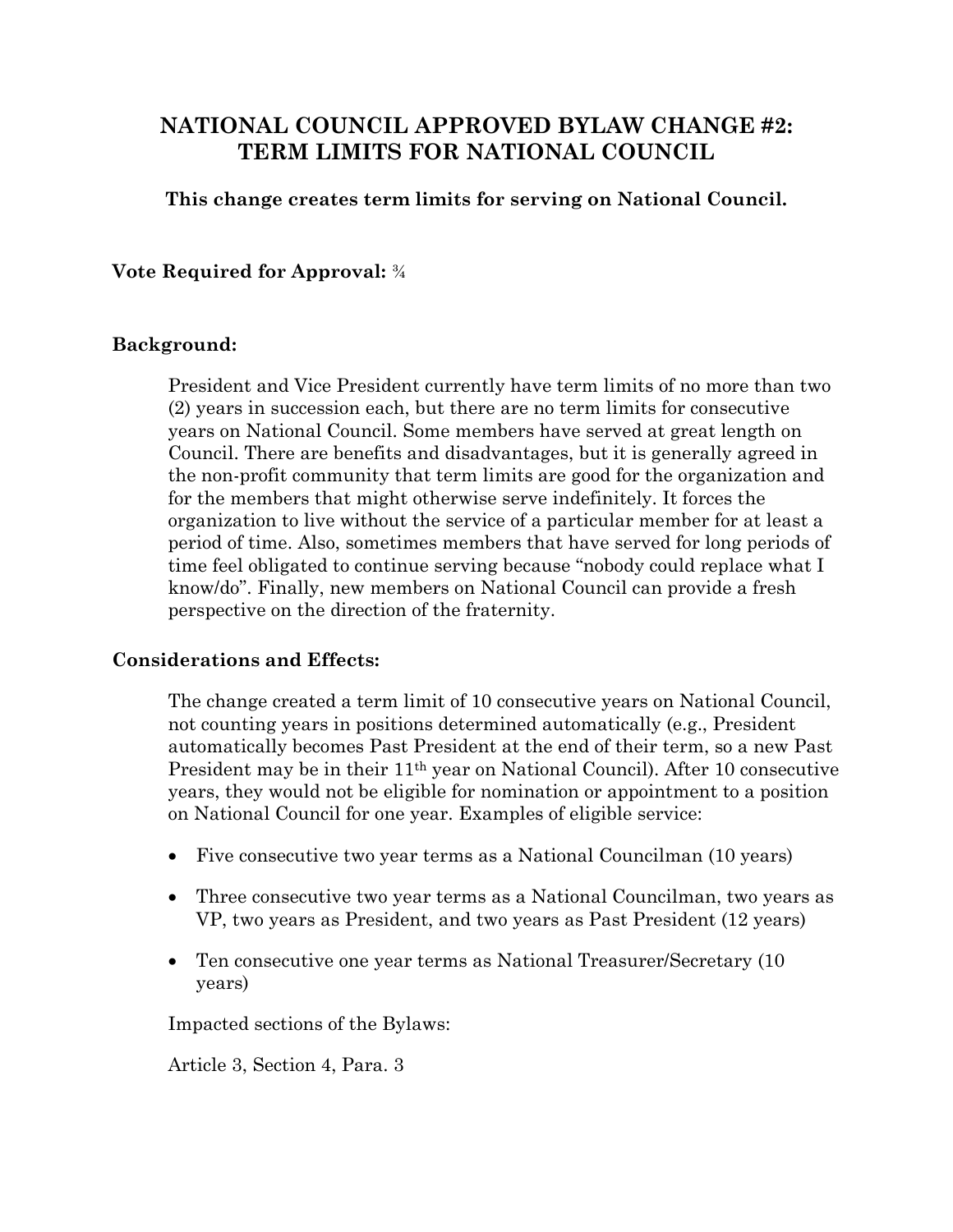# **TRIANGLE FRATERNITY**

# **NATIONAL CONSTITUTION**

# **AND BYLAWS**

As in effect on July 22, 2017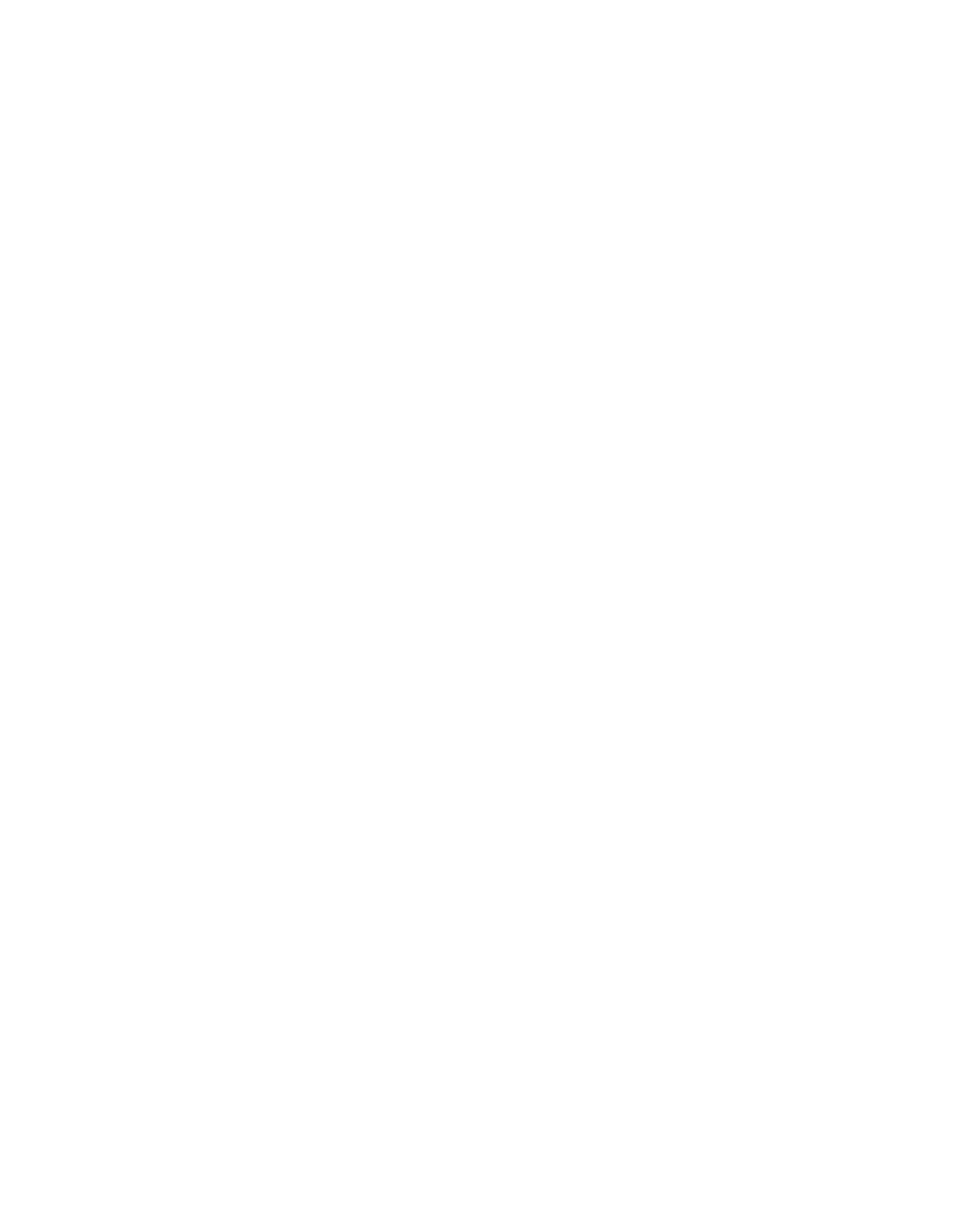# **TABLE OF CONTENTS**

| <b>ARTICLE 1</b>              |  |
|-------------------------------|--|
| <b>ARTICLE 2</b>              |  |
| <b>ARTICLE 3</b>              |  |
| ARTICLE <sub>4</sub>          |  |
| <b>ARTICLE 5</b>              |  |
| <b>ARTICLE 6</b>              |  |
| <b>ARTICLE 7</b>              |  |
| <b>ARTICLE 8</b>              |  |
| <b>ARTICLE 9</b>              |  |
| <b>ARTICLE 10</b>             |  |
| <b>ARTICLE 11</b>             |  |
|                               |  |
| <b>ARTICLE 1</b>              |  |
| SECTION 1                     |  |
| <b>SECTION 2</b>              |  |
| <b>SECTION 3</b>              |  |
| SECTION 4                     |  |
| <b>SECTION 5</b>              |  |
| SECTION 6                     |  |
| SECTION 7                     |  |
| <b>ARTICLE 2</b>              |  |
| SECTION 1                     |  |
| <b>SECTION 2</b>              |  |
| SECTION 3                     |  |
| SECTION 4                     |  |
| <b>SECTION 5</b>              |  |
| ARTICLE <sub>3</sub>          |  |
| SECTION 1<br><b>SECTION 2</b> |  |
| <b>SECTION 3</b>              |  |
| SECTION 4                     |  |
| <b>SECTION 5</b>              |  |
| <b>SECTION 6</b>              |  |
| SECTION 7                     |  |
| ARTICLE 4                     |  |
| SECTION 1                     |  |
| SECTION 2                     |  |
| <b>ARTICLE 5</b>              |  |
| SECTION 1                     |  |
| SECTION 2                     |  |
| SECTION 3                     |  |
| SECTION 4                     |  |
| <b>SECTION 5</b>              |  |
| SECTION 6                     |  |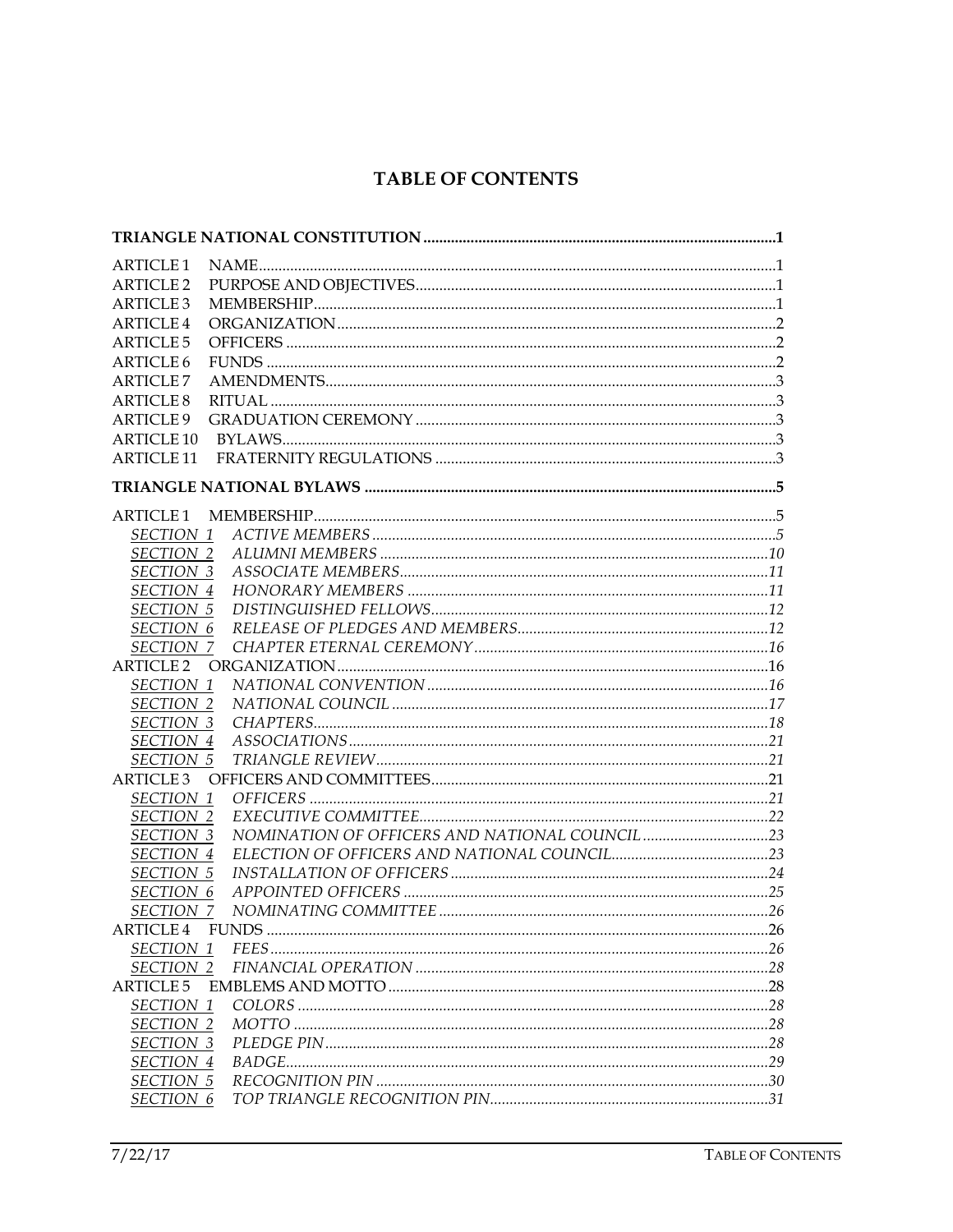| <b>SECTION 7</b>     |                                                     |  |
|----------------------|-----------------------------------------------------|--|
| <i>SECTION</i><br>8  |                                                     |  |
| <i>SECTION</i><br>9  |                                                     |  |
| <i>SECTION</i><br>10 |                                                     |  |
| <b>SECTION 11</b>    |                                                     |  |
| <b>SECTION</b><br>12 |                                                     |  |
| SECTION 13           |                                                     |  |
| SECTION 14           |                                                     |  |
| SECTION 15           |                                                     |  |
| ARTICLE 6            |                                                     |  |
| SECTION 1            |                                                     |  |
| SECTION 2            |                                                     |  |
| SECTION 3            |                                                     |  |
| SECTION 4            |                                                     |  |
| <b>SECTION 5</b>     |                                                     |  |
| SECTION 6            |                                                     |  |
| ARTICLE <sub>7</sub> |                                                     |  |
| <i>SECTION</i> 1     |                                                     |  |
| ARTICLE 8            |                                                     |  |
| SECTION 1            | GRADUATION CEREMONY, BYLAWS, AND ABRIDGED HISTORY36 |  |
| <b>SECTION 2</b>     |                                                     |  |
| <i>SECTION 3</i>     |                                                     |  |
| SECTION 4            |                                                     |  |
|                      |                                                     |  |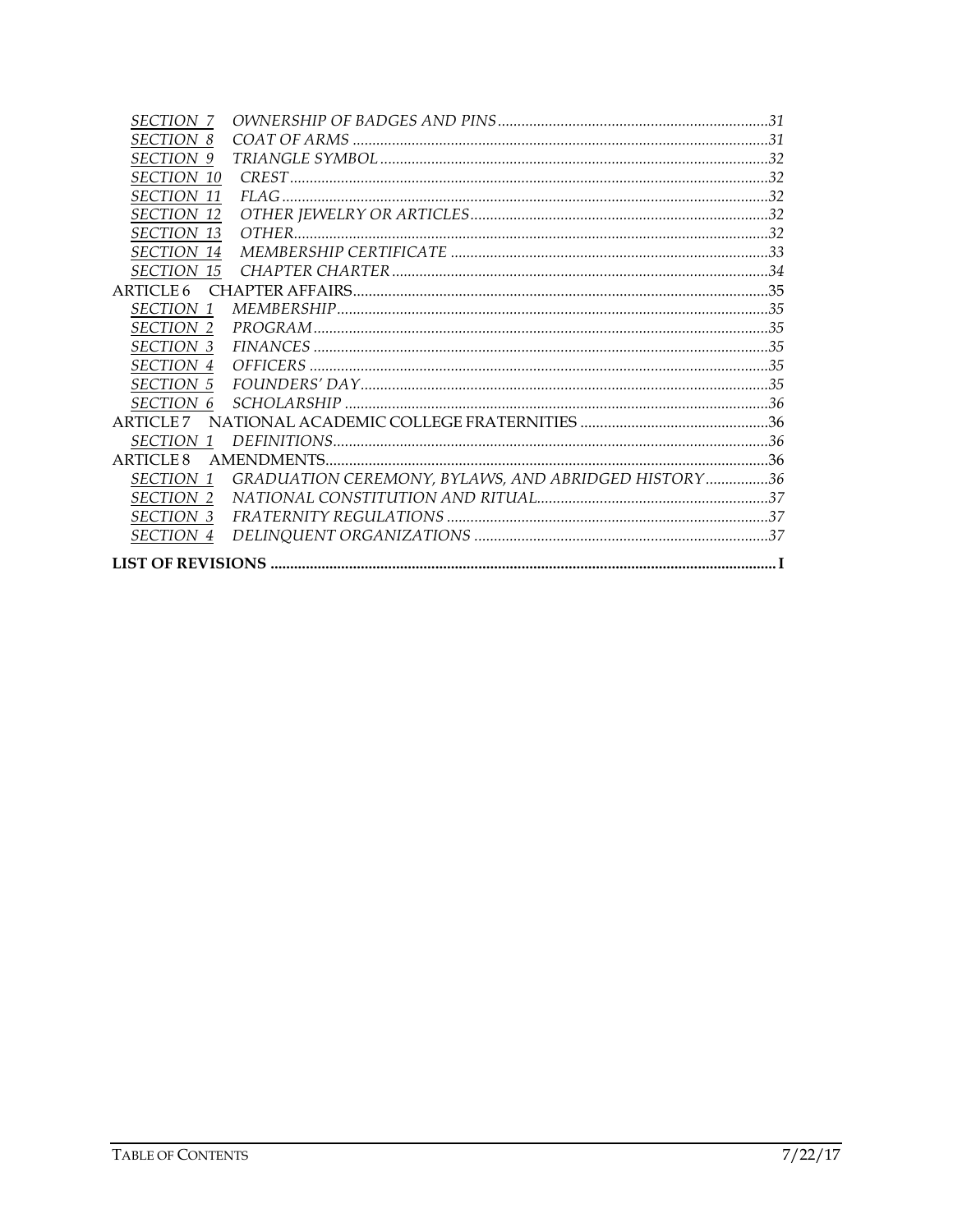# **TRIANGLE NATIONAL CONSTITUTION**

### **ARTICLE 1 NAME**

- SECTION 1 This organization shall be known and designated as TRIANGLE.
- SECTION 2 TRIANGLE shall not become affiliated with any other organization so as to lose its name or purpose.

#### **ARTICLE 2 PURPOSE AND OBJECTIVES**

- SECTION 1 The purpose of TRIANGLE shall be to maintain a fraternity of engineers, architects and scientists. It shall carry out its purpose by establishing chapters that develop better men who cultivate high moral character, foster lifelong friendships, and live with integrity.
- SECTION 2 The objectives of TRIANGLE, which apply to all members, are:
	- 1. To help develop the highest standards of personal integrity and character,
	- 2. To foster and provide an intellectual, mature environment for its members through individual and group effort and through the mutual companionship of men with similar professional interests and goals,
	- 3. To foster and provide the broadening experience of fraternity living with its social and moral challenges and responsibilities for the individual and the chapter,
	- 4. To recognize and support the objectives and goals of the alma mater and those of the community through responsible participation and action,
	- 5. To help bridge the gap between undergraduate study and the vocation of the individual in industry, the academic world or government,
	- 6. To foster and maintain a bond of fraternal brotherhood through a continuing program of activity for the alumni, and
	- 7. To bring into focus the elements of planned progress for the betterment of mankind.

#### **ARTICLE 3 MEMBERSHIP**

- SECTION 1 The members of TRIANGLE shall be active, alumni, associate, chapter honorary, national honorary and distinguished fellow.
- SECTION 2 At the time of election to membership, all members of TRIANGLE shall be men who:
	- 1. are enrolled in programs of study leading to degrees in engineering, architecture or science;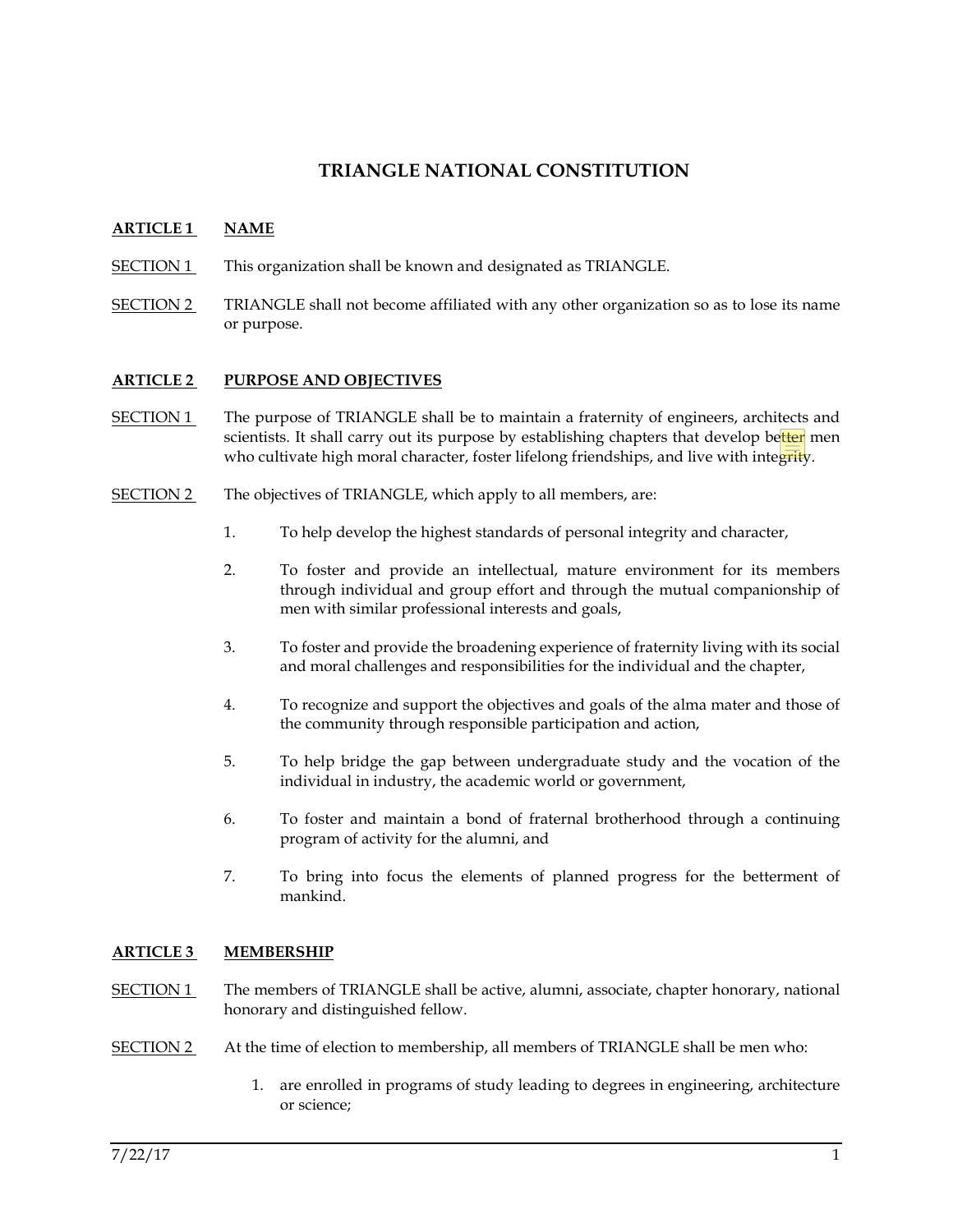- 2. are engaged in an engineering, architecture or scientific profession;
- 3. qualify for membership as a distinguished fellow; or
- 4. qualify for membership as a legacy.

The status of a pledge and his initiation to the proper grade of membership shall be governed by the Ritual and Bylaws.

SECTION 3 TRIANGLE shall not allow dual pledging or membership with members of national academic college fraternities as defined in the Bylaws, except in the grades of chapter honorary, national honorary and distinguished fellow.

### **ARTICLE 4 ORGANIZATION**

- SECTION 1 The government of TRIANGLE shall be vested in a National Convention and a National Council.
- SECTION 2 TRIANGLE shall be organized into chapters and associations.
- SECTION 3 Chapters shall be established only at technical institutions in which programs of study that lead to baccalaureate degrees in engineering, architecture, or approved sciences are taught.
- SECTION 4 Associations may be organized by TRIANGLE alumni representing any or all chapters for the purpose of establishing and maintaining contact between members.

### **ARTICLE 5 OFFICERS**

SECTION 1 The officers of TRIANGLE shall be the President, Vice President, Secretary, Treasurer and Past President. Nothing shall preclude the offices of Secretary and Treasurer from being held by one person.

### **ARTICLE 6 FUNDS**

- SECTION 1 For each man pledged, the chapter shall pay to TRIANGLE the National Pledge Fee. This fee shall be waived for associate, chapter honorary, national honorary and distinguished fellow members.
- SECTION 2 For each active, associate, alumni, chapter honorary, or distinguished fellow member initiated, the chapter shall pay to TRIANGLE the National Member Service Fee. The payment of this fee shall entitle the initiate to the official publication of TRIANGLE and other perquisites as long as he is a member of the Fraternity.
- SECTION 3 Each year, each chapter shall pay to TRIANGLE the National Active Fee for each active member of the chapter.

### SECTION 4 Each year, each chapter shall pay to TRIANGLE a Chapter Fee.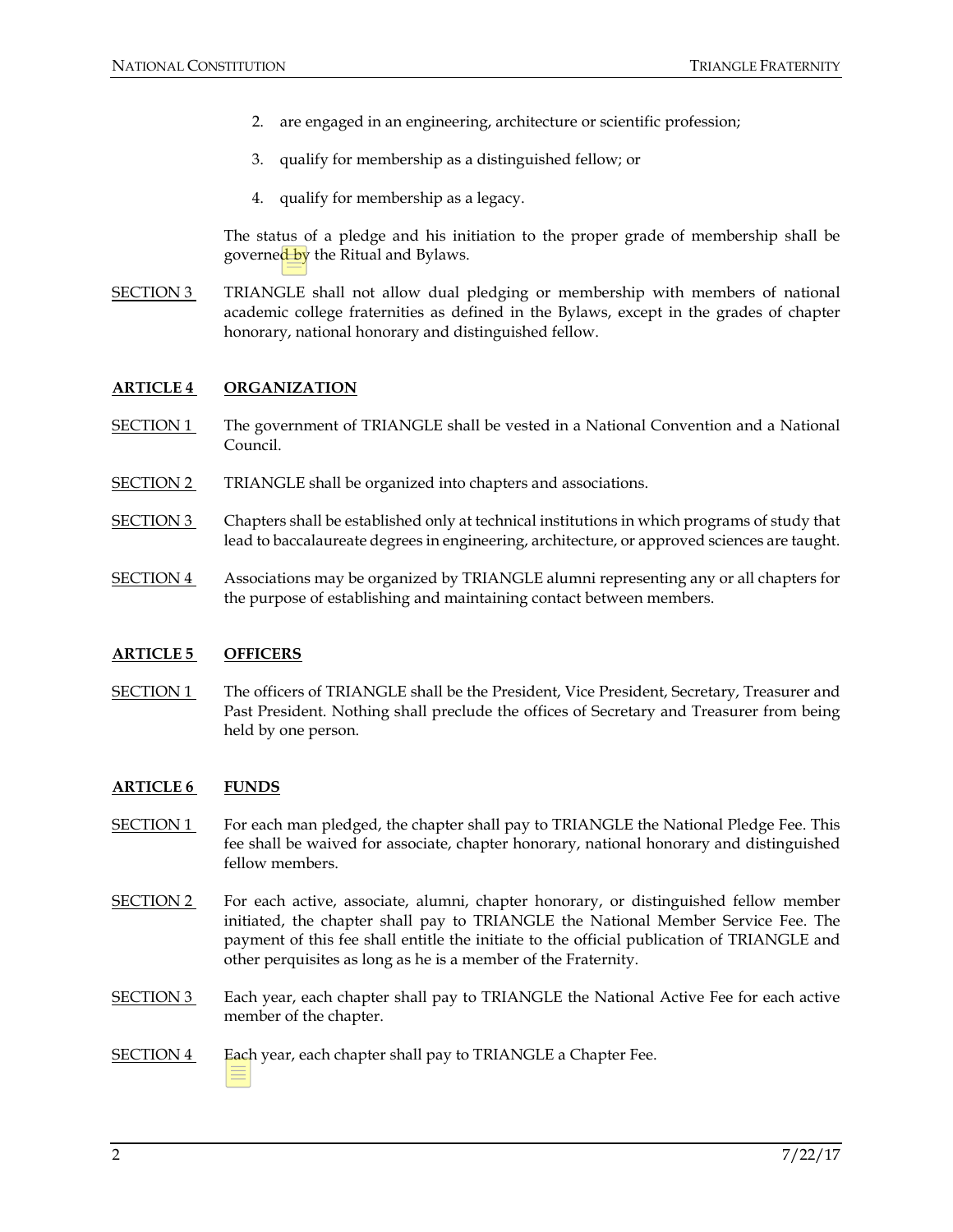SECTION 5 Voluntary National Alumni Dues shall be paid to TRIANGLE by alumni and associate members.

### **ARTICLE 7 AMENDMENTS**

- **An amendment to the National Constitution shall be initiated as specified in the Bylaws;** submitted to the chapters by the Secretary; and become enacted when it receives the favorable vote of two-thirds (2/3) of the members of the active organization of threefourths (3/4) of the chapters and the favorable vote of a majority of the duly authorized representatives of the alumni organizations of three-fourths (3/4) of the chapters.
- SECTION 2 The National Constitution may be amended by a referendum vote of chapters upon the presentation to National Council of a documented petition supported by at least two hundred (200) members of TRIANGLE, representing at least twenty-five percent (25%) of the currently active chapters, requesting such referendum vote of the chapters.

Upon receipt of such petition, the Secretary shall submit the proposed amendment to a vote of the chapters in accordance with this Article.

#### **ARTICLE 8 RITUAL**

- SECTION 1 The Ritual of TRIANGLE shall be a part of the National Constitution of TRIANGLE and shall be equally authoritative in establishing the fundamental principles of the Fraternity.
- SECTION 2 The Ritual shall be amended in the same manner as the National Constitution, with the exception of the Abridged History, which shall be amended in the same manner as the National Bylaws.

#### **ARTICLE 9 GRADUATION CEREMONY**

- SECTION 1 The Graduation Ceremony of TRIANGLE shall be a part of the National Constitution of TRIANGLE.
- SECTION 2 The Graduation Ceremony shall be amended in the same manner as the National Bylaws.

#### **ARTICLE 10 BYLAWS**

SECTION 1 The Bylaws appended to this National Constitution shall conform to the fundamental principles expressed in the National Constitution and Ritual of TRIANGLE.

#### **ARTICLE 11 FRATERNITY REGULATIONS**

SECTION 1 Fraternity Regulations, and changes thereto, shall be adopted by National Council to implement and provide for the continuance of those functions directed by the National Constitution, Ritual, Bylaws, mandates of the National Convention, and/or good administrative practices not contrary to TRIANGLE precepts and governing documents.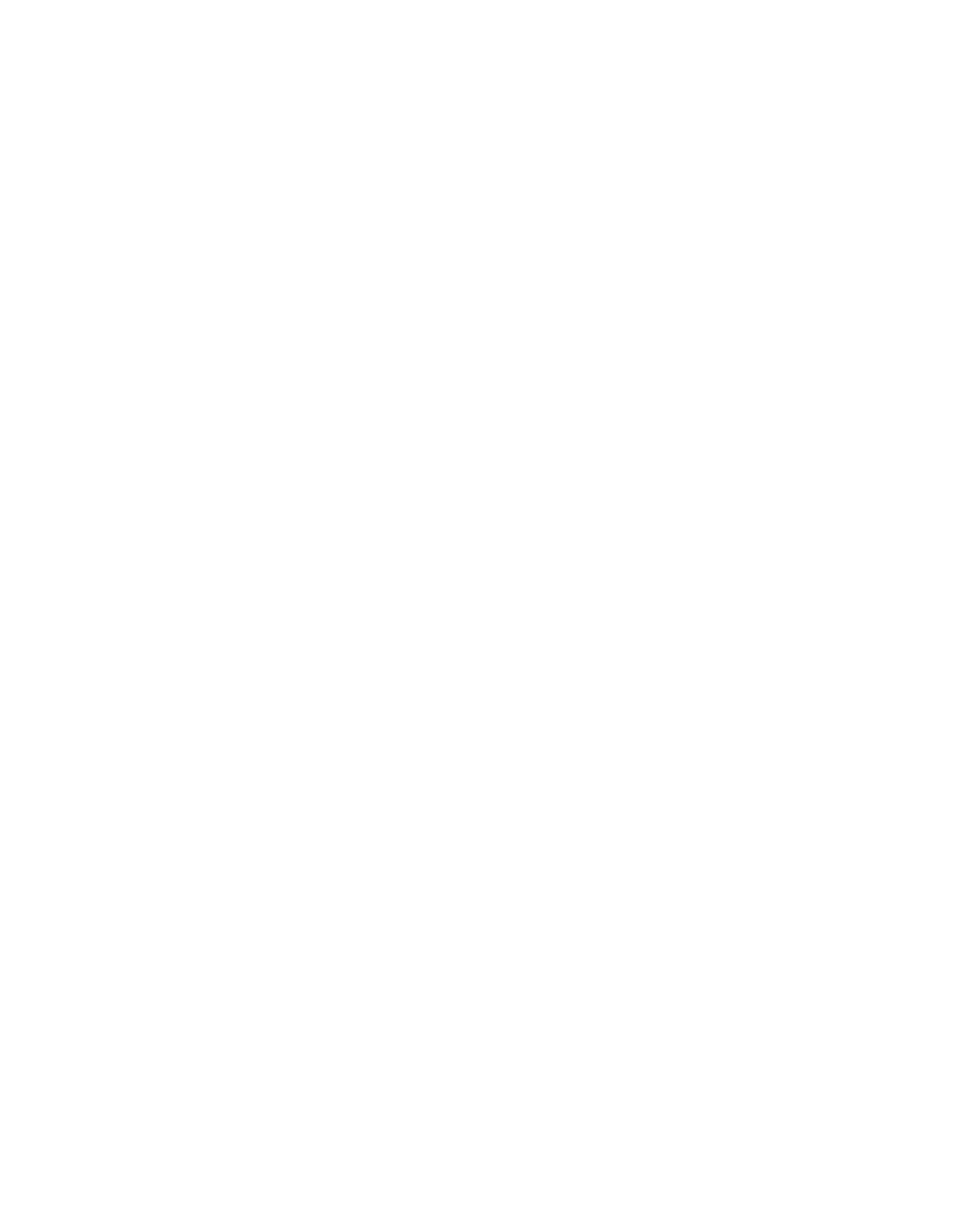# **TRIANGLE NATIONAL BYLAWS**

### **ARTICLE 1 MEMBERSHIP**

#### SECTION 1 ACTIVE MEMBERS

- Para. 1 Qualifications for Membership
	- a. Active members, except for legacies, shall be chosen from undergraduate or graduate students whose curriculum leads to a baccalaureate or higher degree in engineering, architecture or science and whose curriculum has been:
		- i. requested for approval by the member's chapter, and
		- ii. approved by the Approved Courses Committee.
	- b. No man shall be pledged until he has matriculated for full-time study.
	- c. A man may be pledged only if his cumulative grade point average is at least 2.5 on a 4.00 scale or, if he has not completed the first term of the freshman year, if his high school cumulative grade point average is at least 2.5 on a 4.00 scale or equivalent. The scholastic requirements above shall be a minimum national standard; chapters may have more stringent standards.
	- d. A man may be initiated only if his cumulative grade point average is at least that required for graduation in his curriculum and at least 2.5 on a 4.00 scale or equivalent. This requirement shall be waived if the man has not completed the first term of the freshman year. The scholastic requirements above shall be a minimum national standard; chapters may have more stringent standards.
	- e. Any man pledged or repledged after completing his first academic term shall, at the time of pledging, meet the minimum scholastic requirements for initiation and shall have a cumulative grade point average of at least 2.5 on a 4.00 scale or equivalent.
	- f. Legacies are exempt from the curriculum requirement but must meet all other qualifications for membership. A legacy is defined as a brother, son, grandson, or other close male relative of an initiated member or pledge.
	- g. Membership is for life. Once he has been initiated, a member does not relinquish membership in Triangle as a result of any changes such that the member no longer meets the initial qualifications for membership.

#### Para. 2 Recruitment and Pledging

a. Any member of TRIANGLE may suggest the name of a man for consideration for membership in the Fraternity.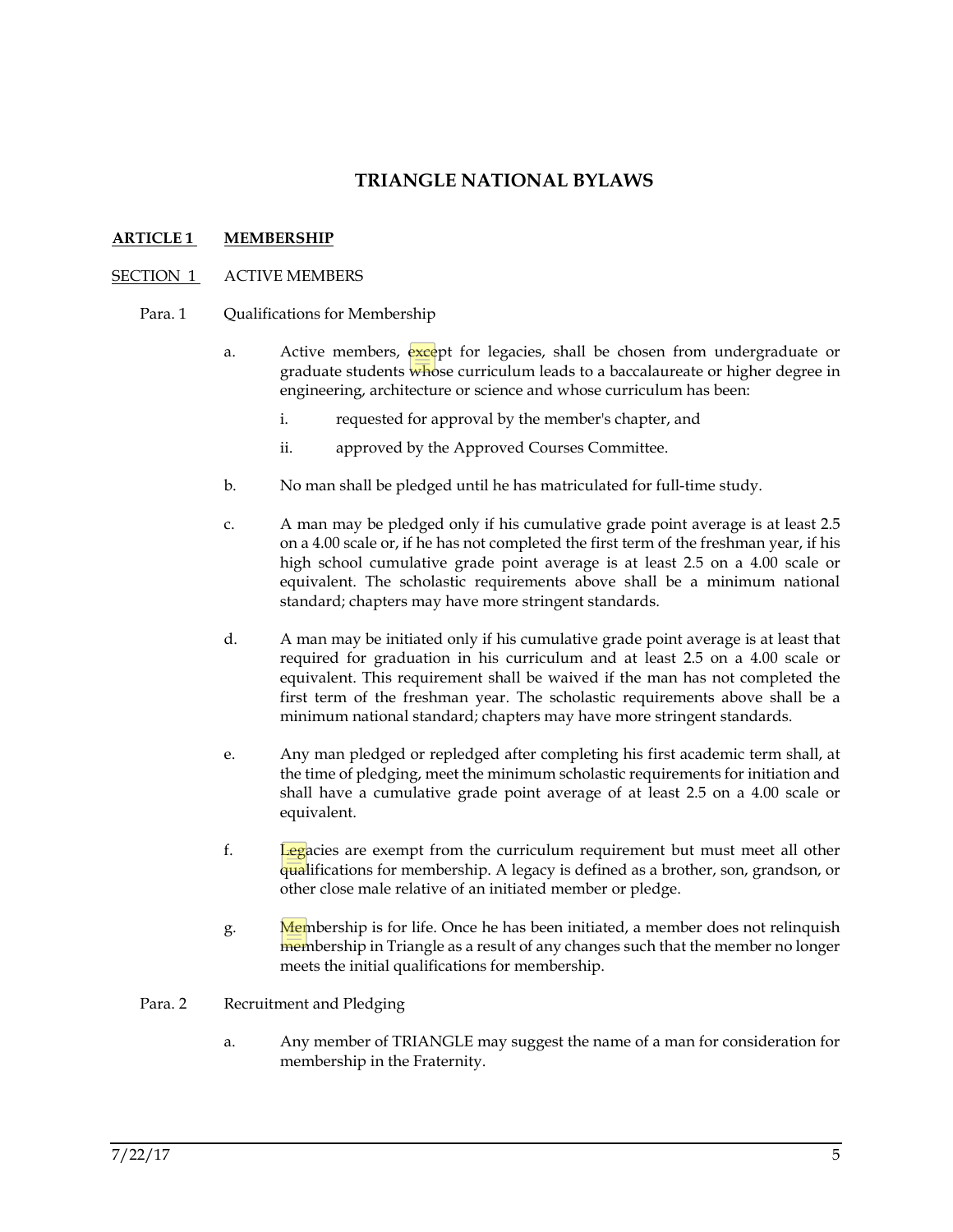- b. A recruitment committee or team shall make proper and convenient arrangements to entertain and/or interview prospective members in an informal way to enable as many of the active members as practicable to become acquainted with the prospective member and to enable him to become acquainted with the membership of the chapter.
- c. After the name of a prospective member has been suggested, and as soon as sufficient information is available, his suitability for membership shall be discussed.

After the discussion, any active member may propose him as a candidate for pledgeship. The vote upon each individual prospective member shall be conducted by secret ballot in a regular meeting or in a special meeting of the active organization (or recruitment team, if provided by the chapter constitution) that has been previously announced to the active members of the chapter.

Each active member of the chapter shall indicate his favorable vote by casting a white ball in the ballot box, or his unfavorable vote by casting a black cube; but every active member of the chapter shall have the opportunity to vote on each prospective member. However, by provision of its constitution, an active organization may use any other method of determining the eligibility of an individual for pledgeship.

A prospective member shall be elected to pledgeship unless three or more unfavorable votes are cast; however any chapter may by provision of its constitution change the number of such unfavorable votes.

- d. The invitation to a prospective member shall be extended as soon as possible after his election has been announced. The prospective member shall be allowed ample time to privately consider the invitation of the Fraternity. No attempt shall be made to urge him to make an immediate decision. However, the invitation shall not be extended beyond a reasonable period of time.
- e. Having voluntarily stated his acceptance of the invitation to pledgeship in TRIANGLE, the prospective member shall be promptly pledged in a ceremony which shall include the administration of the pledge oath before two or more members of the chapter. The president of the active organization or his designee shall administer the pledge oath as follows:

**"Mr. \_\_\_\_\_\_\_\_\_\_(state full name), please raise your right hand and repeat these words after me:**

**I solemnly swear (or affirm) upon my word and honor as a gentleman that I will become a member of \_\_\_\_\_\_\_\_\_\_\_\_ Chapter of TRIANGLE at such time as it may prescribe, and that I will follow to the best of my ability any directions regarding my actions which TRIANGLE may offer, and that I will so conduct myself as to warrant the respect and esteem of my fellow men. I promise to in no way make intelligible to others any of the secrets of TRIANGLE that may become known to me."**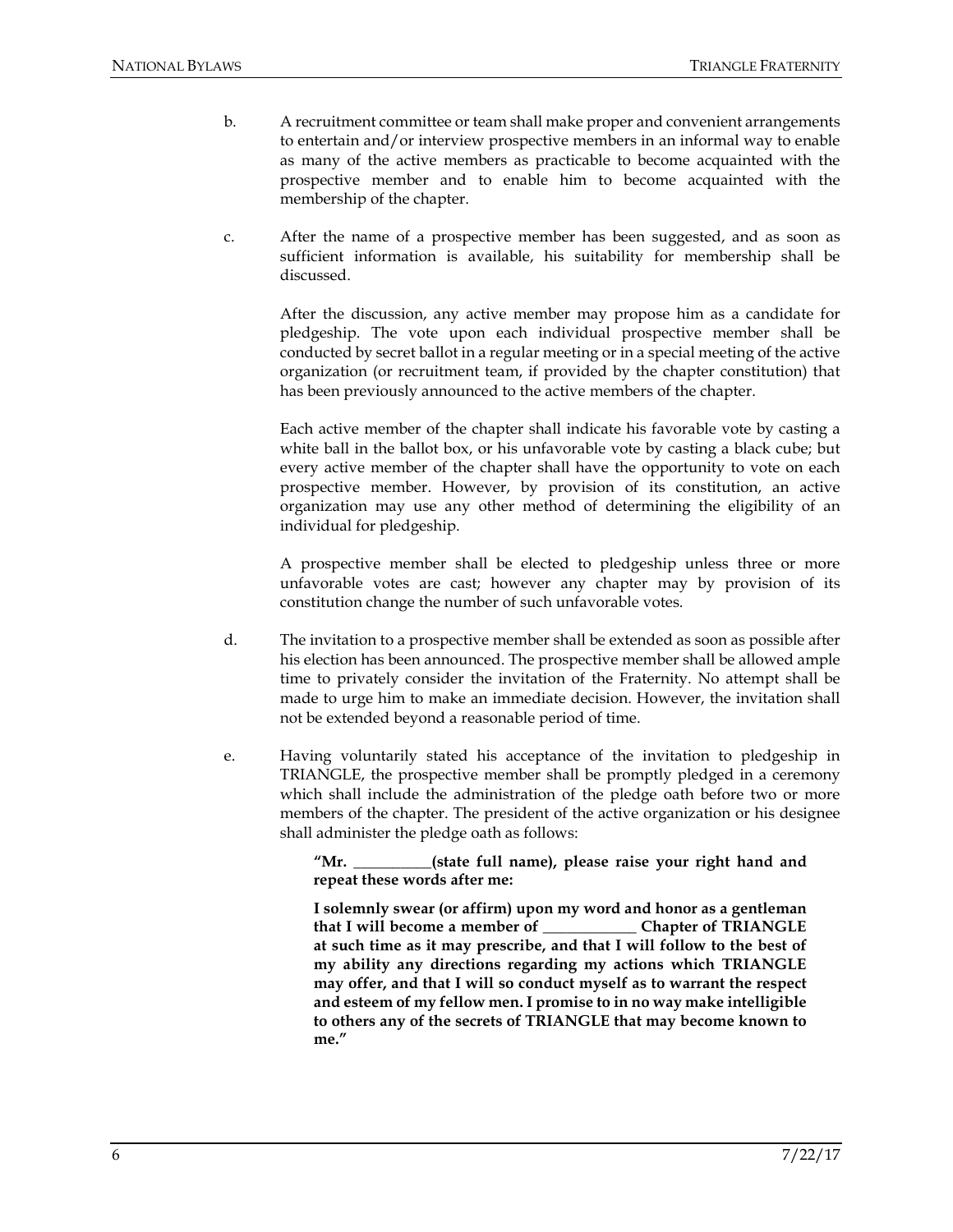- f. The president or his designee shall then affix the pledge pin to the coat lapel or shirt or sweater of the pledge, telling him that he is expected to wear it in an appropriate manner until initiated.
- g. Following administration of the pledge oath, the active organization shall forward to the National Office a Notice of Pledging and the appropriate National Pledge Fee. A separate form shall be filed for each pledge. These forms and fees shall be received by the National Office not more than fourteen (14) days following the date of pledging.
	- i. The National Office must be notified when pledging someone using the curriculum exemption for legacies, including a description of how the pledge meets the definition of legacy with their Notice of Pledging.

### Para. 3 Education and Probation Period

- a. Each pledge shall have the same rights, privileges, and responsibilities as an active member, except for the following:
	- i. Pledges may not attend those portions of the chapter meeting which deal with matters of membership, initiation, the Ritual, and the Graduation Ceremony.
	- ii. Pledges may not vote for active organization officers or hold elected active organization office.
	- iii. Pledges must comply with all applicable national policies which govern the use of the TRIANGLE Coat of Arms, Triangle T, and organization insignia.
- b. During the probation period, each pledge should be made to feel that he has a part in the affairs of the Fraternity, and he should be required to attend chapter meetings, except as specified above. The pledges should be encouraged to take an active part in the social, professional, and athletic programs of the chapter. Pledges should be urged to live in the chapter house and attend meals there; if a pledge is unable to do this, he should be encouraged to visit the chapter house frequently to associate with the members.
- c. Pledges shall be encouraged to take part in special or routine work of a constructive nature, in and about the chapter house, to the advantage of the chapter. All special or routine duties shall be shared equally among pledges and actives and there shall be NO special duties or work required of a pledge solely as a result of his pledge status. Members of the chapter shall not be permitted to impose requests for personal service upon the pledges.
- d. There shall be NO activity or function required of a pledge by any member of TRIANGLE which violates the precepts of TRIANGLE, the National Constitution, Ritual, Bylaws, or Fraternity Regulations or which violate any national, state, university, or local laws or regulations.
- e. The TRIANGLE Pledge Pin must be worn at all times except when it is impractical, such as participation in athletic events or while sleeping.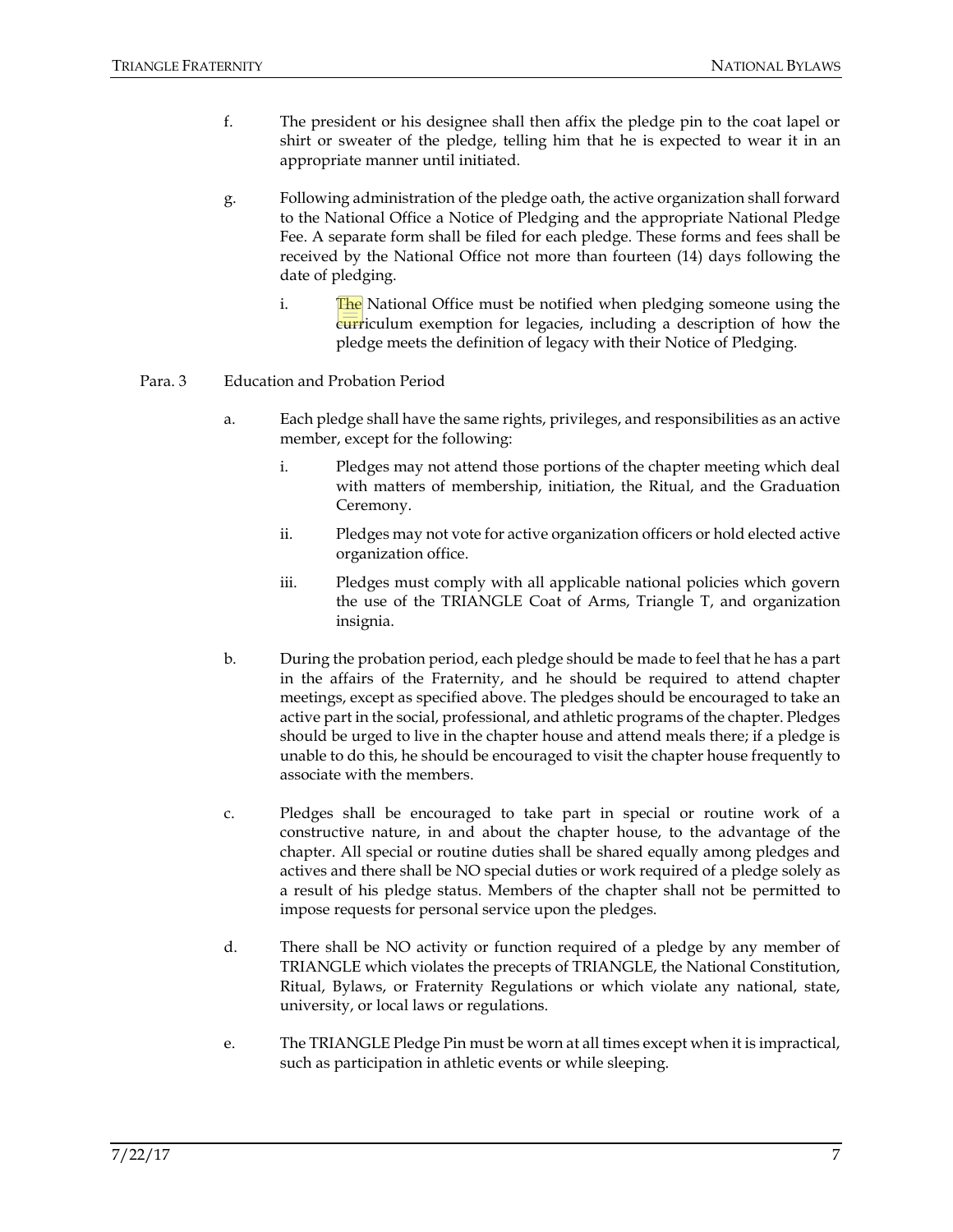- f. The requirements to be met before a pledge may be initiated into TRIANGLE include attending at least eight classes of a member education program which shall include the following information:
	- i. the responsibilities of members,
	- ii. the chapter roll,
	- iii. the Founders of TRIANGLE,
	- iv. the National Organization,
	- v. the Greek Alphabet,
	- vi. review of the National Constitution, Bylaws and Fraternity Regulations,
	- vii. chapter history,
	- viii. school history,
	- ix. chapter officers' duties,
	- x. chapter constitution and bylaws,
	- xi. Robert's Rules of Order, and
	- xii. risk management and the effects of alcohol consumption on human physiology.
- g. The chapter should supplement the above information with programs such as how to study and time management.
- h. These classes are to be completed in no less than forty-three (43) days and no more than eighty-four (84) days.

#### Para. 4 Initiation

- a. During the probation period each pledge shall read the History of TRIANGLE and the play "Everyman". He shall prepare a neat synopsis of each, which he shall present for approval to the secretary of the active organization at least two days before the initiation ceremony.
- b. Eligibility of each pledge for active membership shall be determined in a secret ballot at a regular meeting of the active organization. Every member of the active organization shall have the opportunity to vote on each pledge. Such vote shall not be taken upon any pledge who has not been a pledge of the chapter for at least four weeks.
- c. A pledge shall be elected to membership unless three or more unfavorable votes are cast; however, any chapter may by provision of its constitution change the number of such unfavorable votes. Any pledge who fails to be so elected shall be released immediately, in the manner prescribed in these Bylaws.
- d. After selection of a date for initiation, the active organization shall forward to the National Office a Request for Initiation, the form of which shall be specified by the National Office, and the appropriate National Member Service Fee. Such requests and fees shall be forwarded to reach the National Office at least fourteen (14) days before the date of the proposed initiation.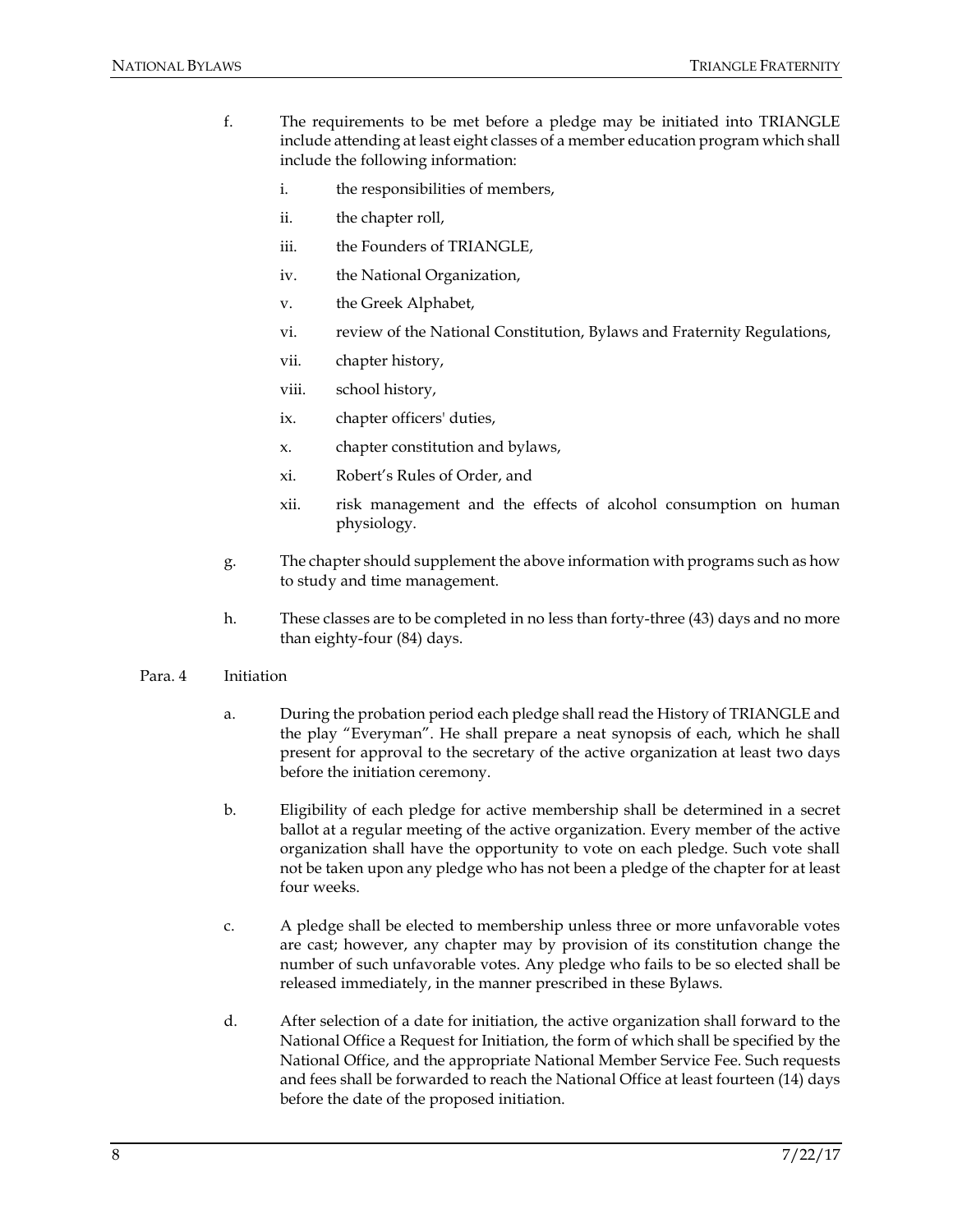No candidate shall be conducted through any part of the initiation ceremony until definite permission to initiate has been received from the National Office.

- e. The initiation ceremony shall be conducted in accordance with the Ritual.
- f. A banquet shall be held as part of the initiation ceremony.

The new initiates, all active members of the chapter, and other members of TRIANGLE shall attend the banquet.

A suitable program shall be planned primarily with the motive of extending a hearty welcome to the initiates and to advance the knowledge of TRIANGLE ideals, traditions, history and fraternal spirit among the members.

- g. After completion of the initiation ceremony and the banquet, each initiate shall have no voting rights beyond those accorded pledges until he has satisfied the following requirements:
	- i. Each initiate shall fill out and sign a Membership Record which he shall present to the secretary of the active organization for approval;
	- ii. Each initiate shall fill out and sign a sheet in the Membership Book of the chapter;
	- iii. Each initiate shall read the National Constitution, Bylaws, Fraternity Regulations, and Ritual within a few days after the initiation; and
	- iv. Each initiate shall memorize the Oath and shall repeat it correctly, from memory, at a regular meeting of the active organization.

#### Para. 5 Posthumous Initiation

- a. National Council, upon request from a chapter, may approve the posthumous initiation of a pledge. Such approval shall require a two-thirds (2/3) vote of National Council.
- b. After selection of a date for initiation, the active organization shall forward to the National Office a Request for Initiation, the form of which shall be specified by the National Office. Such requests shall be forwarded to reach the National Office at least fourteen (14) days before the date of the proposed initiation.
- c. The initiation of member shall be acknowledged by the chapter in a manner consistent with the Ritual of TRIANGLE.
- d. Following the initiation the secretary of the active organization shall complete a Membership Record for the initiate.
- Para. 6 Affiliation
	- a. When an active member withdraws from one technical institution and enters another at which a chapter of TRIANGLE is located, he may affiliate with this chapter upon its invitation to do so. A candidate for affiliation, before he can receive an invitation, must receive a three-fourths (3/4) favorable vote of the active organization of that chapter.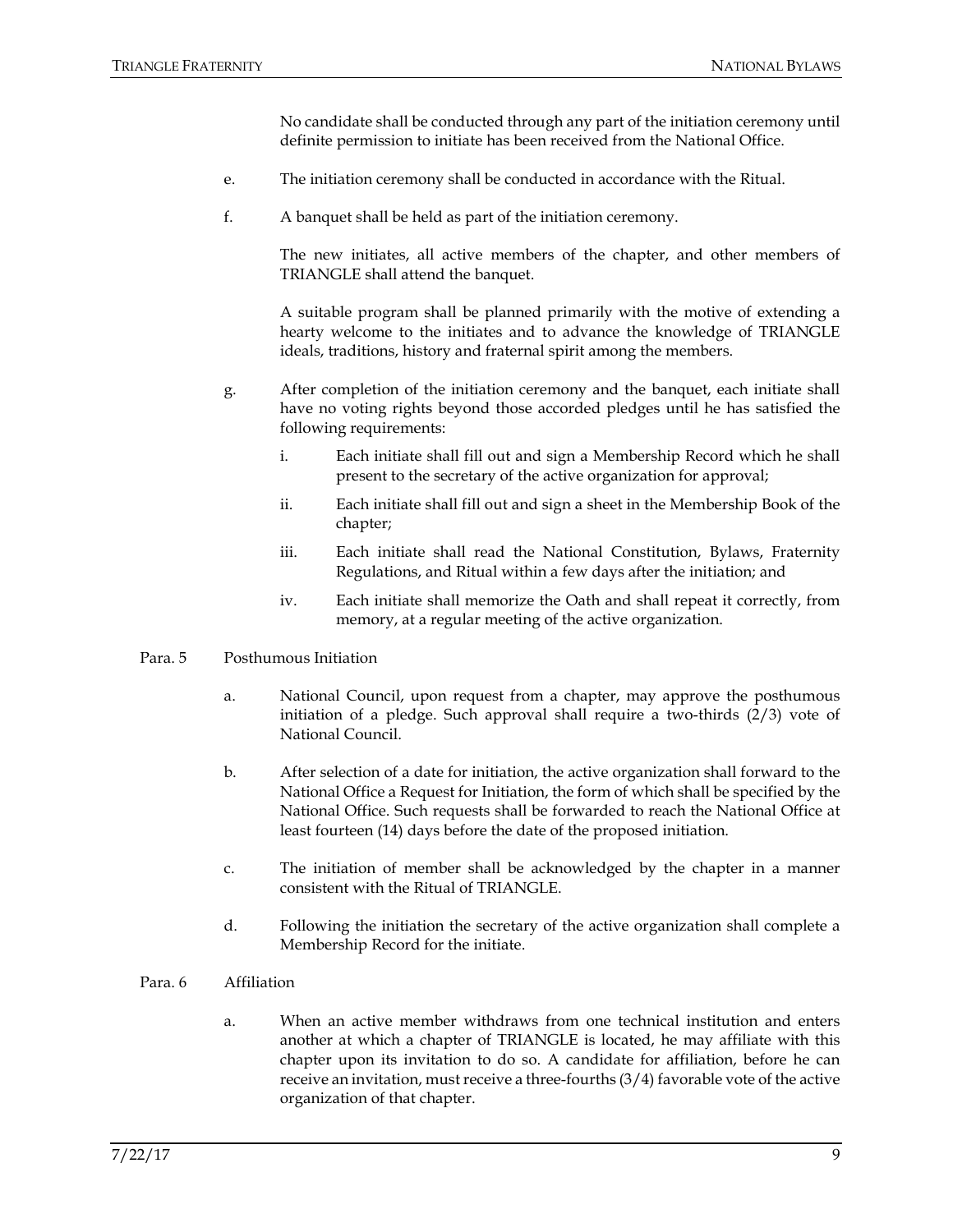Affiliation with another chapter shall confer upon a member all rights and responsibilities of an active member in that chapter. Upon graduating from or leaving the technical institution, he shall become an alumni member of that chapter. He may at any time request that he be designated an alumni member of the chapter which initiated him. Upon receipt of such request the Secretary shall revise the membership records of the Fraternity.

- Para. 7 Graduate student active members
	- a. An alumni member enrolled in a graduate course of study at a technical institution at which a chapter of TRIANGLE is located, may request active member status with this chapter. Such request shall be granted upon a three-fourths (3/4) favorable vote of the active organization of that chapter.
	- b. A member granted active member status in a chapter other than the chapter at which he was initiated shall be deemed to have affiliated with the second chapter.
	- c. A member granted active member status shall have all rights and responsibilities of an active member in that chapter. His change in member status from alumni to active shall take effect immediately.
- Para. 8 Cooperative Education Programs
	- a. During the time that an active member is participating in a cooperative education program and is away from the technical institution at which he holds active membership, he shall continue to be considered an active member of his chapter.

#### SECTION 2 ALUMNI MEMBERS

- Para. 1 An active member shall become an alumni member upon graduating from or leaving the technical institution at which he held active membership in a TRIANGLE chapter.
- Para. 2 An active member may choose to become an alumni member if:
	- i. he has been an active member for at least four (4) years, and
	- ii. he has been enrolled as a regular student for at least four (4) years.

An active member who chooses to become an alumni member shall inform the secretary of the active organization in writing. The member's change in status from active to alumni member shall be effective with the beginning of the next regular school term.

- Para. 3 Alumni members are encouraged to visit and participate in the activities of TRIANGLE chapters other than the one in which they held active membership. Nothing in the National Constitution or these Bylaws shall be construed to discourage such visitation and participation. Subject to the provisions of chapter constitutions and bylaws, alumni members may attend meetings, hold elective offices and attend National Conventions as voting delegates of any chapter.
- Para. 4 A chapter may, in its constitution and bylaws, create and provide for special designations for alumni members of other chapters for whom the chapter has developed a special affinity or affection, based upon the alumni member's service to or participation in the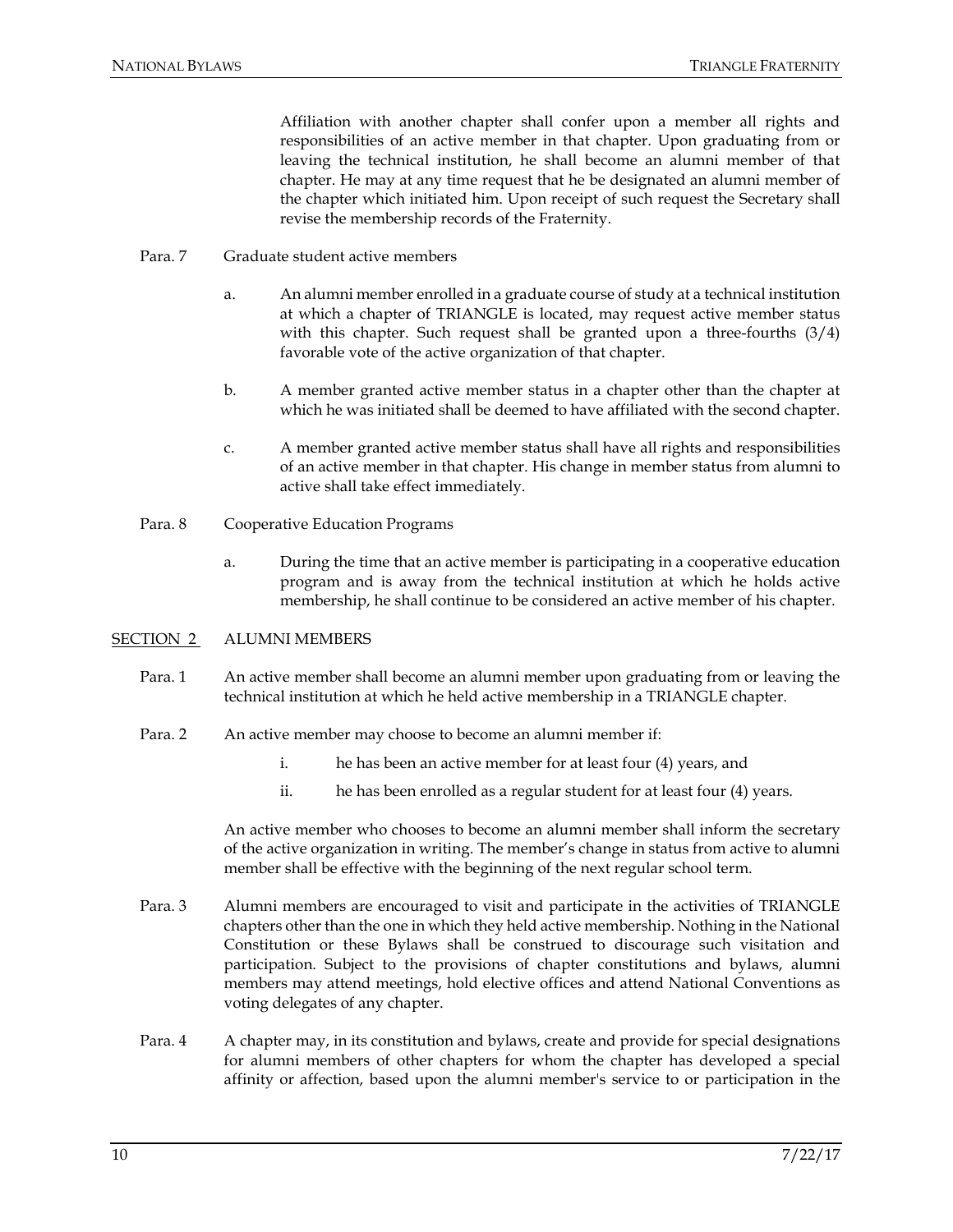affairs of the chapter. Such designations shall be subject to the prior approval of National Council.

### SECTION 3 ASSOCIATE MEMBERS

- Para. 1 Associate members may be chosen from men engaged in the engineering, architectural, or approved scientific professions or from men enrolled in a graduate degree program in engineering, architecture or science and whose curriculum has been approved by the Approved Courses Committee.
- Para. 2 No one shall be eligible for associate membership unless he has completed at least three years in a course of study leading to a baccalaureate degree conferred in accordance with the requirements for active membership.
- Para. 3 Chapter Associate Members
	- a. A candidate for chapter associate membership may be elected by a two-thirds (2/3) favorable vote of the active organization or a two-thirds (2/3) favorable vote of the alumni organization.
- Para. 4 National Associate Members
	- a. A candidate for national associate membership may be elected by a two-thirds  $(2/3)$  favorable vote of an alumni association or by a two-thirds  $(2/3)$  favorable vote of National Council.
- Para. 5 The pledge oath shall be administered to candidates for associate membership and they shall be conducted through the initiation ceremony in the same manner as an active member.
- SECTION 4 HONORARY MEMBERS
	- Para. 1 Chapter Honorary Members
		- a. Chapter honorary members shall be chosen from engineers, architects, and scientists who have distinguished themselves by at least ten years of outstanding service in teaching, professional practice or research in engineering, architecture, or the approved sciences.
		- b. The application for initiation as a chapter honorary member shall indicate twothirds (2/3) favorable vote of the active organization and must be accompanied by a letter of approval from the duly authorized representatives of the chapter's alumni organization to the National Office.
		- c. Chapter honorary members shall have no vote in chapter or national affairs.
	- Para. 2 National Honorary Members
		- a. National honorary members shall be chosen from engineers, architects and scientists in the approved sciences who have attained recognized national standing in their professions or from those persons who have performed outstanding service for TRIANGLE.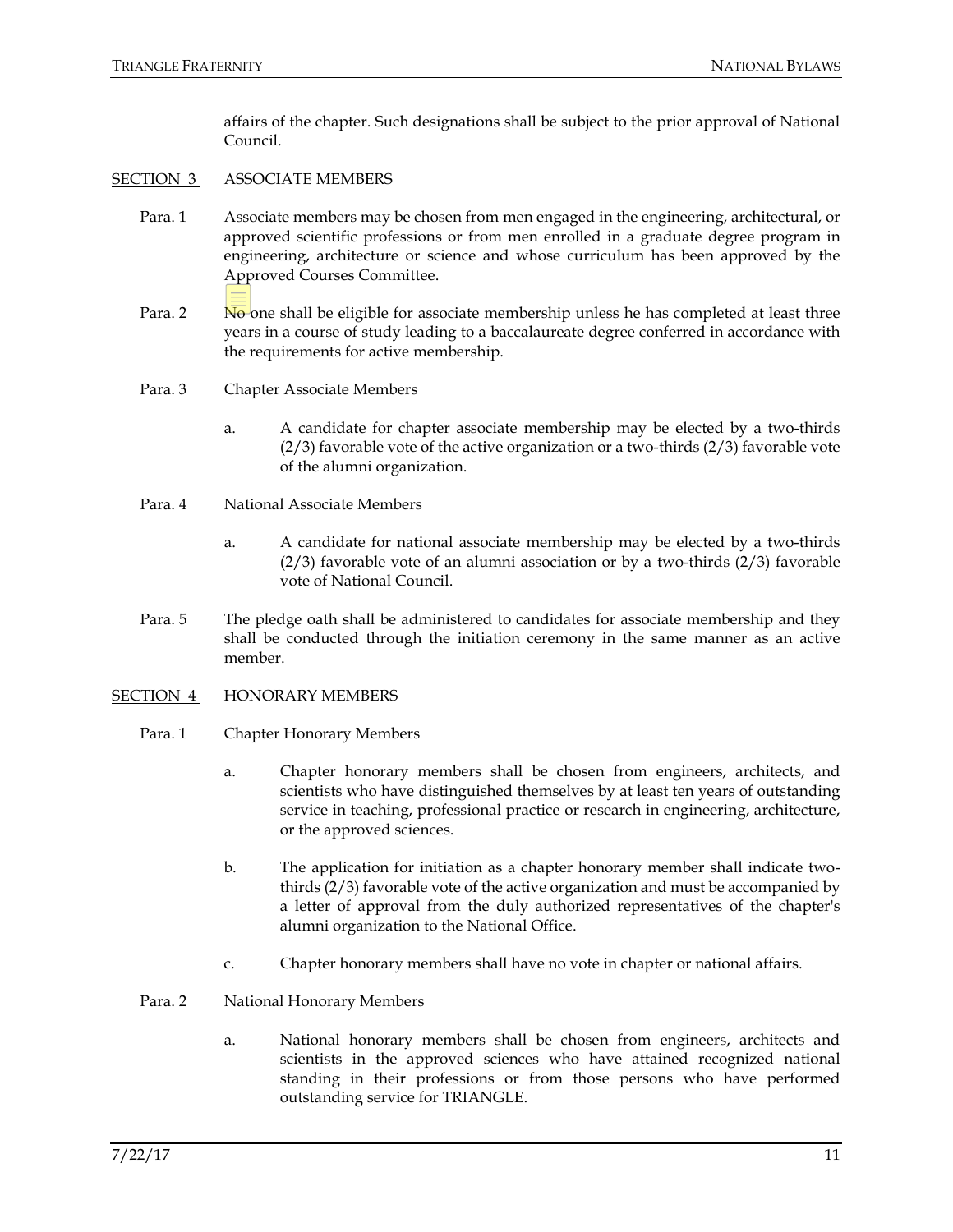- b. A candidate for national honorary membership may be elected by a two-thirds (2/3) favorable vote of the National Convention, by a unanimous vote of National Council, or by the favorable vote of the majority of members of two-thirds of the active organizations and favorable vote of the majority of the duly authorized representatives of two-thirds (2/3) of the combined alumni organizations and associations.
- c. National honorary members shall have no vote in chapter or national affairs and shall be exempt from all fees and dues.

#### SECTION 5 DISTINGUISHED FELLOWS

- Para. 1 Distinguished fellows may be chosen, either from men engaged in the engineering, architectural, or approved scientific professions, or who have distinguished themselves by:
	- a. working within a school of engineering, science or architecture for the betterment of the school for many years;
	- b. providing significant financial support to or working for the betterment of a chapter of TRIANGLE Fraternity for many years; or
	- c. are recognized by their peers as a qualified individual, but who, because of a lack of technical education, do not fulfill all of the requirements required for associate membership in the Fraternity.
- Para. 2 The application for initiation as a distinguished fellow shall indicate two-thirds (2/3) favorable vote of the active organization and must be accompanied by a letter of approval from the duly authorized representatives of the chapter's alumni organization to the National Office.

A candidate for distinguished fellow may also be elected by a unanimous vote of National Council, and shall be initiated by the TRIANGLE Chapter designated by National Council.

- Para. 3 A candidate for distinguished fellow shall be pledged and initiated in the same manner as an honorary member.
- Para. 4 Distinguished fellows shall have no vote in chapter or national affairs.
- SECTION 6 RELEASE OF PLEDGES AND MEMBERS
	- Para. 1 Release of Pledges

A pledge shall be released:

- a. if he has not been initiated within one calendar year after pledging;
- b. if he withdraws from school or if he fails to return for school for any regular term during his pledgeship;
- c. if he becomes ineligible for membership by reason of not being enrolled in an approved curriculum as specified in these Bylaws;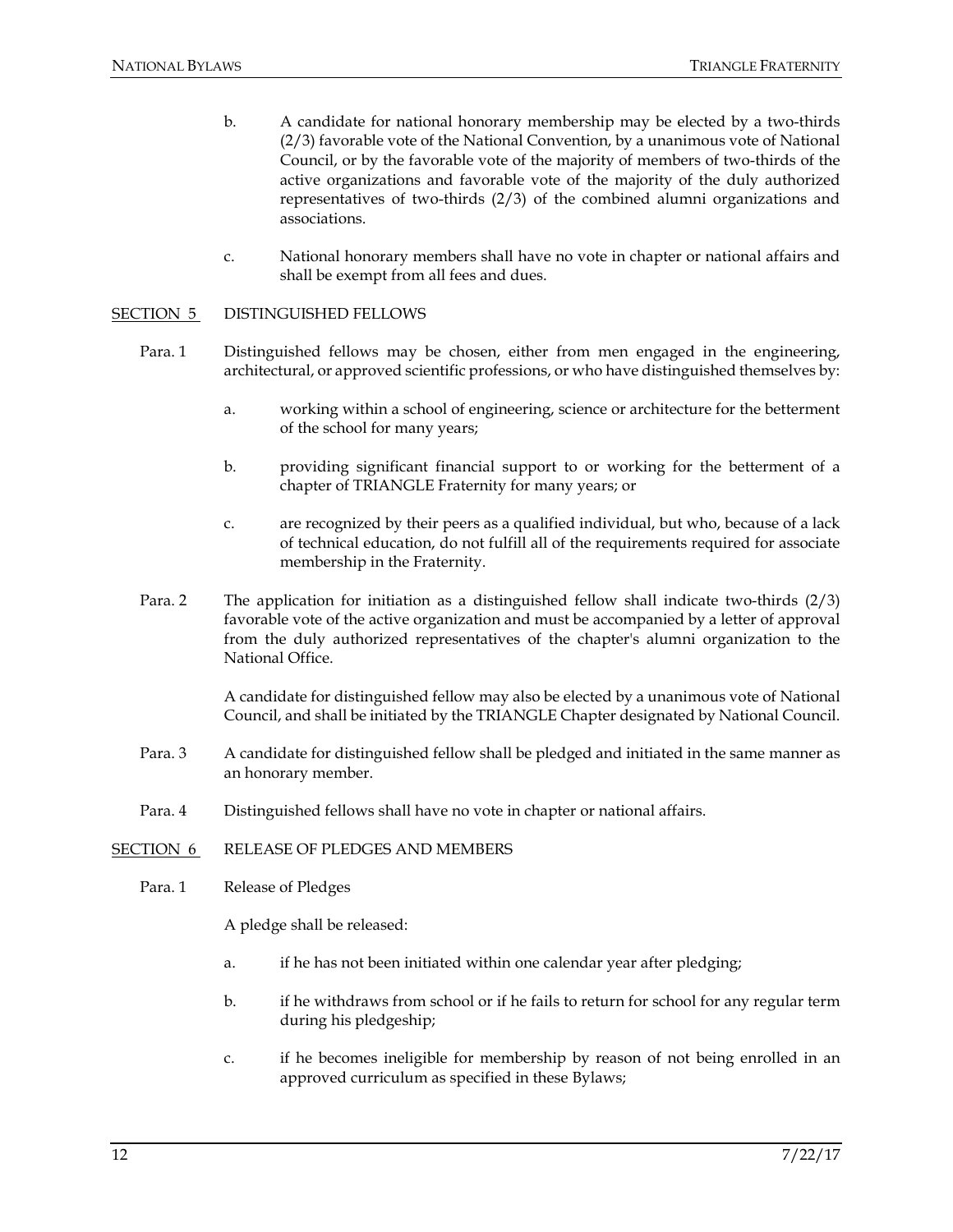- d. upon his own request, after the president and vice president of the active organization have discussed the matter with him and have clearly determined his reasons for the request;
- e. if, at any time, it is found that he was ineligible for pledging at the time of his pledging, according to the requirements of these Bylaws and of the National Constitution;
- f. if he enters into any negotiations for securing membership in any other national academic college fraternity;
- g. if he evidences unwillingness to conform to the directions given for preparation for initiation;
- h. if he refuses to complete or to regard seriously the various steps in the initiation; or;
- i. upon the majority vote of the active organization taken not less than two weeks subsequent to such a proposal at an active organization meeting.

### Para. 2 Suspension and Expulsion of Members

a. A member of an active organization may be suspended or expelled by threefourths (3/4) vote of the active organization of the chapter, excepting the vote of the man or men in question. A suspension must have a defined period which may not exceed one year. If the meeting is a regularly scheduled meeting, the votes of the members who are absent shall be cast with the majority of those present and eligible to vote. Proxy votes shall not be permitted. All voting members shall be given notice at least one week in advance of the meeting that a question of suspension or expulsion is to be considered. Members for whom suspension or expulsion is to be considered shall be informed in advance and in writing of the basis of such action. Meetings specially convened to consider suspension or expulsion should be avoided, but if such a meeting is necessary and called, notice shall be served to all voting members and the members for whom the suspension or expulsion is to be considered. Suspension of an active member shall not relieve the active organization of the responsibility to pay the National Active Fee with respect to the suspended member.

An active member may request, in writing, suspension for hardship reasons. Requests for suspension in excess of one year cannot be considered, but a renewal of suspension can be considered upon written request.

b. An alumni, associate, chapter honorary member, or distinguished fellow may be suspended or expelled following action on a petition by any alumni or associate member. The elected officers of the chapter (officers in the active and alumni organizations) must act on the petition within 30 days of its receipt. In case the majority of officers are in favor of suspension or expulsion, the member is suspended until the next regular or special meeting of the chapter. The man so suspended shall be so notified, and he shall be given not less than 30 days written notice of the time and place of the next regular or special chapter meeting. The time and place of this meeting will be determined and agreed to by the active president and alumni president.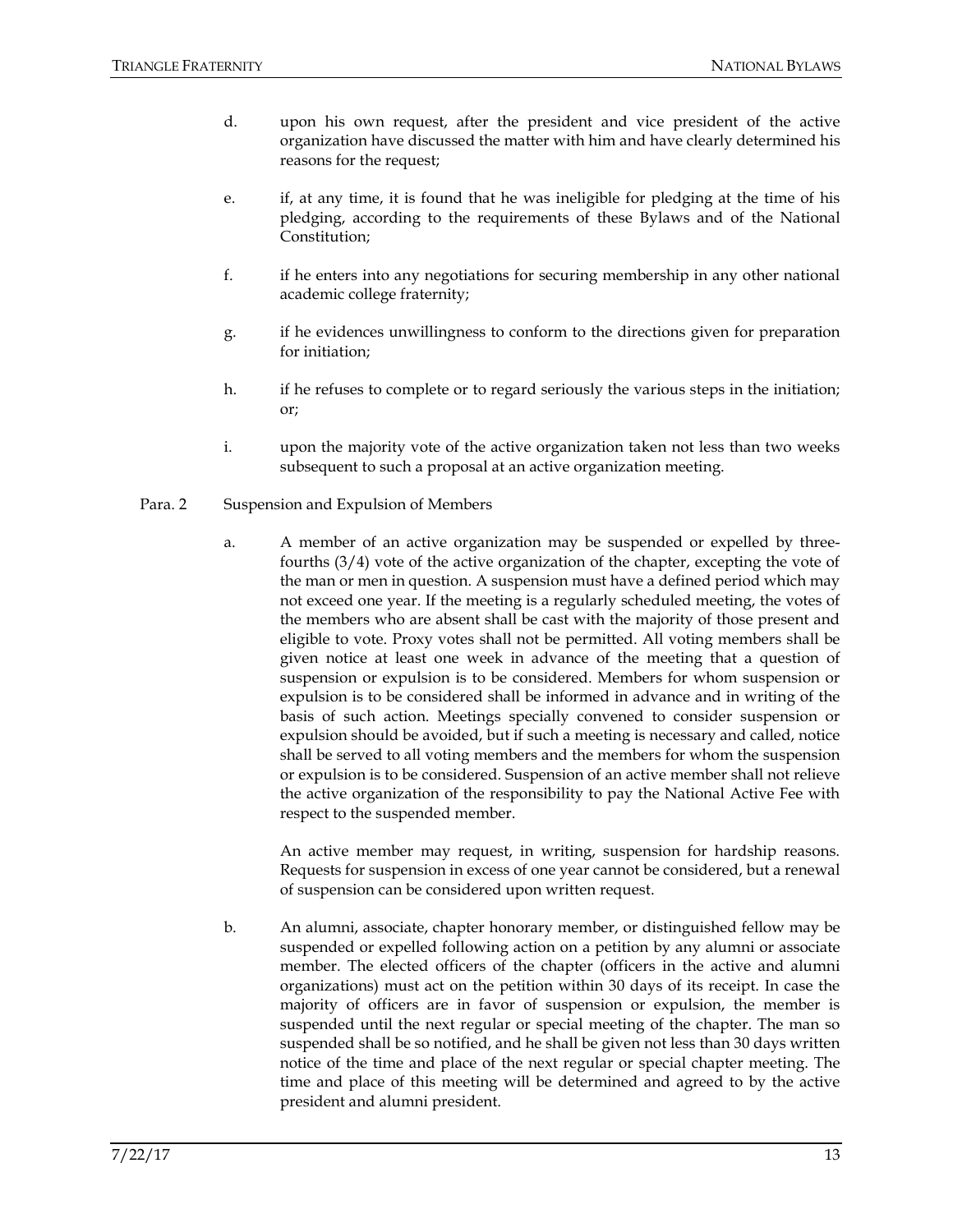When an alumni, associate, chapter honorary member, or distinguished fellow has been suspended by action of the chapter officers as prescribed above, he may be expelled by a vote of three-fourths  $(3/4)$  of the members (other than the man suspended) present at the next regular or special chapter meeting, provided there are at least 25 members present, including 12 alumni or associate members. Upon failure of the vote to expel, a majority vote shall decide on further suspension or reinstatement. A member may be considered "present" at the meeting via conference telephone or other communications equipment as long as they can communicate with all persons participating in the meeting.

c. A member of TRIANGLE may be suspended or expelled by National Council. The member and, in the case of active, alumni, associate, or chapter honorary members, his chapter (both the active organization and the alumni organization) shall be given written notice of the charges and the time and place of the next regular meeting of National Council at which the member will be given a hearing. Such notice shall be delivered at least ten (10) days prior to the scheduled hearing. Suspension shall be by a two-thirds (2/3) vote of National Council, and expulsion shall be by unanimous vote of National Council.

Within fifteen (15) days following suspension or expulsion by National Council, the National President shall appoint an appeals board consisting of the three most recent Past National Presidents who are not currently serving on National Council and who are able and willing to serve. This board shall examine the charges against the member and shall vote on the member's continued suspension or expulsion. A majority vote of the appeals board is required to sustain the decision by National Council.

- d. A member who is suspended shall cease all fraternal activities of TRIANGLE during the period of suspension; he shall have no vote in chapter or national affairs and shall not take part in social, athletic, professional or ritual activities of his chapter.
- e. A member who is expelled shall be released as prescribed by these Bylaws. He shall return his badge, membership card and membership certificate to the active organization secretary or national Secretary and shall receive the deposit for the same. National Council shall reimburse the chapter or the member recovering the badge upon receipt of the badge.
- Para. 3 Voluntary Termination of Membership
	- a. An active member may seek and obtain a voluntary termination of membership in the Fraternity by submitting a written request to the active organization president. The request for termination shall state the reasons for such a request, but shall not include short-term financial hardship. When possible, the member seeking termination of membership shall be interviewed by at least one member to confirm that the termination would be to the mutual benefit of the member and the Fraternity. It should be understood that termination of membership is intended to be permanent and not a temporary status. The request to terminate membership and supporting information shall be forwarded to the National Headquarters. Upon receipt, the National Secretary (or his designee) shall remove the name of the member from the rolls of the Fraternity.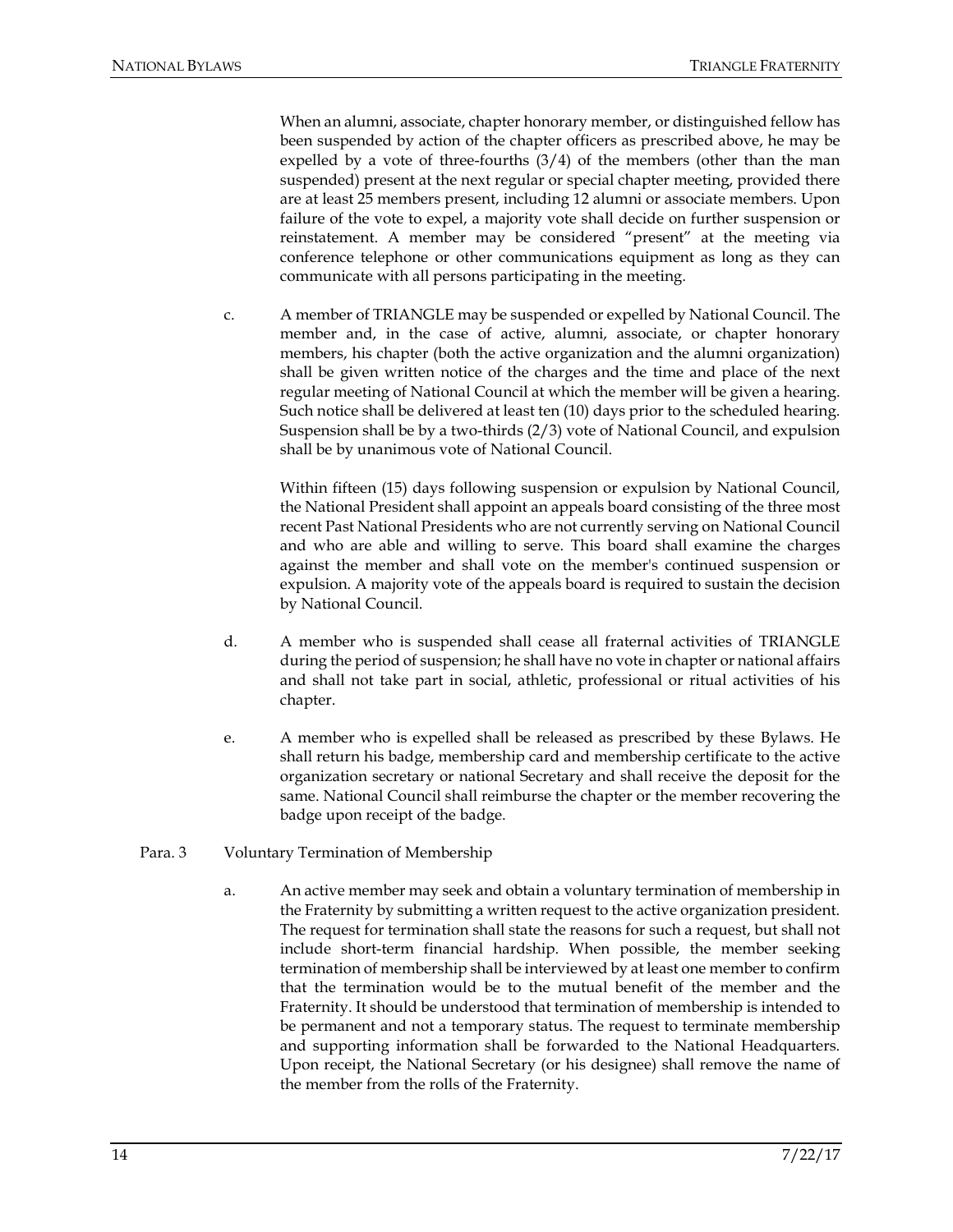- b. An alumni, associate, honorary member, or distinguished fellow may seek and obtain a voluntary termination of membership in the Fraternity by submitting a written request to the National Headquarters. The request for termination shall state the reasons for such a request. Voluntary termination may be granted when the termination would be to the mutual benefit of the member and the Fraternity or the member has lost all interest in the Fraternity. Upon receipt of the request and the determination that the member has lost all interest in the Fraternity, the National Secretary (or his designee) shall remove the name of the member from the rolls of the Fraternity.
- c. A member who is voluntarily terminated shall cease all fraternal activities of TRIANGLE; he shall have no vote and shall not take part in social, athletic, professional or ritual activities of the Fraternity. He shall return his badge, membership card and membership certificate to the active organization secretary or National Headquarters.
- Para. 4 Release of a Member or Pledge.
	- a. The Release Oath shall be administered by the president of the active organization for pledges and active members and by the president of the alumni organization or a representative designated by National Council for other members. Whenever possible, the release oath shall be administered in the presence of at least two members as witnesses.
	- b. In case the pledge or member to be released has left the chapter and a personal meeting cannot be arranged, the president shall forward, by certified mail, a copy of the Release Oath, requesting the person to affirm the Release Oath by signing it and returning it by mail.
	- c. Every release, whether in the case of a pledge or of a member, shall be recorded with the Secretary and a statement of the details of the case shall be filed with the Secretary.
	- d. If for any reason, a member or pledge is to be released, the following Release Oath shall be administered:

**"I solemnly swear (or affirm) that I will in no way make intelligible to others any of the secrets of TRIANGLE that are known to me. I will never express myself in any way so as to defame the name of TRIANGLE or any of its members."**

#### Para. 5 Reinstatement of Members.

- a. A suspended member shall be reinstated when his period of suspension has elapsed or by a majority vote at any regular meeting:
	- i. of the active organization in the case of an active member suspended by the active organization, or;
	- ii. of the chapter in the case of an alumni, associate, chapter honorary member, or distinguished fellow suspended by the chapter, or;
	- iii. of National Council in the case of a member suspended by National Council.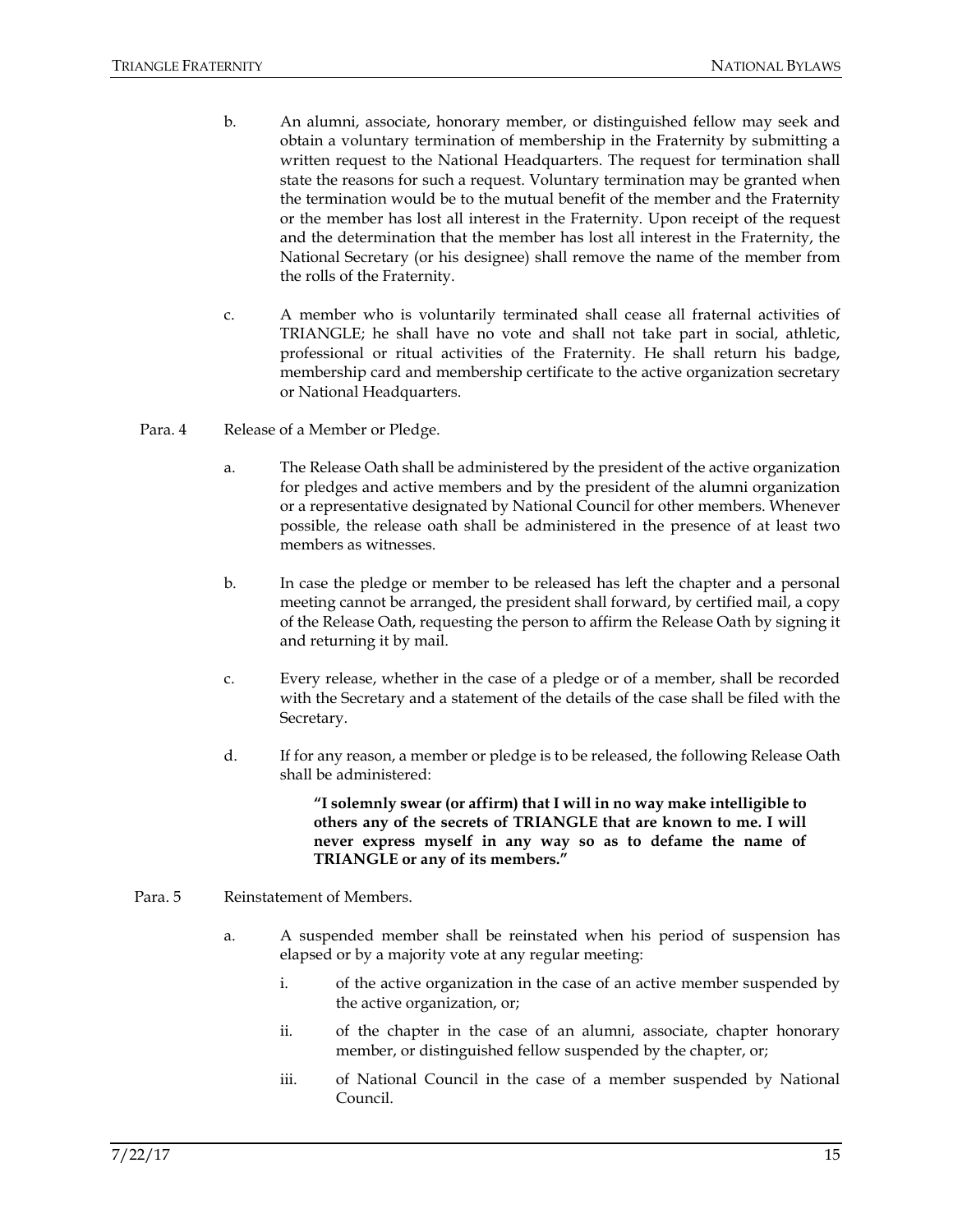- b. After being expelled by a chapter, an alumni, associate, chapter honorary member, or distinguished fellow may petition the applicable body (i.e., active organization, chapter, or National Council) for reinstatement. Such reinstatement may be granted only upon the three-fourths (3/4) favorable vote by the applicable body at the next regular meeting of that body.
- c. An active member who has been voluntarily terminated may petition, in writing, the active organization for reinstatement. The petition shall state the reasons for reinstatement. Such reinstatement may be granted only upon the three-fourths (3/4) favorable vote of the members present at the next active organization meeting.
- d. An alumni, associate, honorary member, or distinguished fellow who has been voluntarily terminated may petition, in writing, National Council for reinstatement. The petition shall state the reasons for reinstatement. Such reinstatement may be granted only upon the three-fourths (3/4) favorable vote of the members of National Council present at the next meeting.

#### SECTION 7 CHAPTER ETERNAL CEREMONY

Para. 1 The Chapter Eternal Ceremony of TRIANGLE is a guide for celebrating the life of a TRIANGLE brother who has entered Chapter Eternal. People and cultures are different throughout TRIANGLE, therefore the ceremony is a template to be adapted to the individual's beliefs and desires and not be held to by strict ritual premise. It is an open ceremony in order to allow friends and family to be present with their loved one.

#### **ARTICLE 2 ORGANIZATION**

#### SECTION 1 NATIONAL CONVENTION

- Para. 1 The legislative body of TRIANGLE shall be the National Convention. It shall have the power to legislate for the governing of all chapters; it shall expel, suspend or reinstate a chapter as provided for in these Bylaws; it shall levy assessments upon the chapters; it shall act upon all reports; it shall receive a report of the audit of the National books; it shall attend to miscellaneous business.
- Para. 2 The National Convention shall be the final Court of Appeals on the interpretation of the National Constitution, of the Ritual, of the Graduation Ceremony, of the Bylaws, and of the Fraternity Regulations of TRIANGLE. When acting as a Court of Appeals, a threefourths (3/4) vote of the National Convention, excluding the votes of members of National Council, shall be required to overrule a decision of National Council. Members of National Council shall have no vote in the Court of Appeals.
- Para. 3 The National Convention shall consist of National Council, a delegation from the alumni and active organizations of each TRIANGLE chapter, and delegates from duly recognized TRIANGLE associations.
- Para. 4 Each voting member of National Council shall be entitled to one vote in the National Convention. Each active organization of each chapter shall be entitled to two votes in the National Convention. The delegation of the alumni organization of each chapter shall consist of at least one alumni or associate member of TRIANGLE and shall be entitled to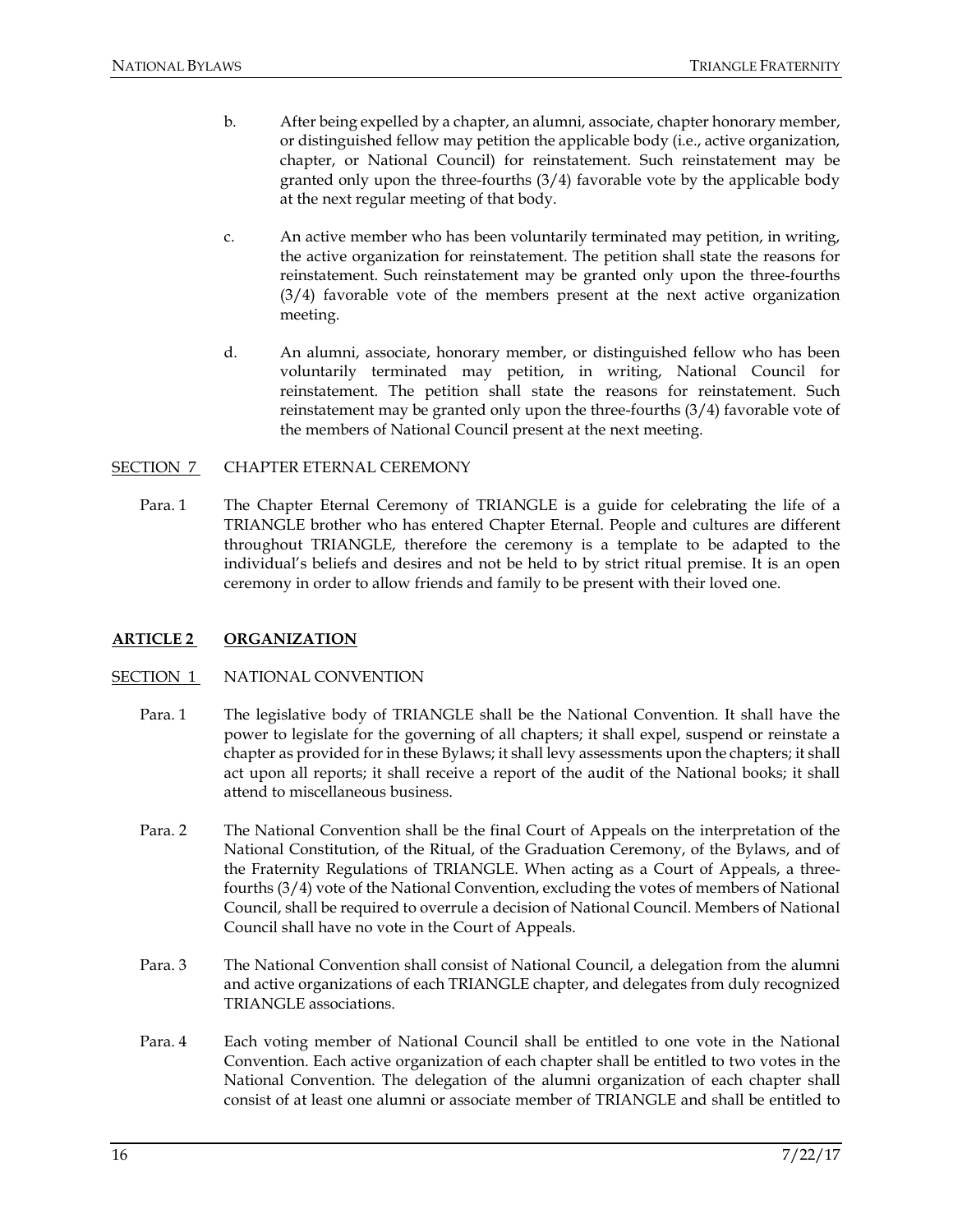one vote in the National Convention. Each duly recognized association shall be entitled to one vote. Members of National Council, alumni delegates and association delegates shall not be permitted to vote in more than one capacity.

- Para. 5 A quorum in the Convention shall consist of a majority of the voting members of National Council and a majority of the remaining votes of the National Convention.
- Para. 6 The President, Vice President, Secretary and Treasurer of TRIANGLE shall be the officers of the National Convention.
- Para. 7 The National Convention shall be held biennially at such time and place as National Council shall decide.
- Para. 8 The President shall call a special convention upon receipt of a petition from the active or alumni organizations of two-thirds (2/3) of the chapters.

### SECTION 2 NATIONAL COUNCIL

- Para. 1 The executive and judiciary body of TRIANGLE shall be National Council.
- Para. 2 National Council shall consist of the Officers of TRIANGLE and six (6) other alumni or associate members.
- Para. 3 National Council shall decide all questions pertaining to the interpretation of the National Constitution, the Ritual, the Graduation Ceremony, the Bylaws, and the Fraternity Regulations. An appeal for reversal of its decision may be made to the National Convention.
- Para. 4 It shall be the duty of National Council to investigate all petitions for chapters. Upon the three-fourths  $(3/4)$  vote of National Council, a charter shall be granted to the petitioning organization and the organization shall be installed as a chapter of TRIANGLE.
- Para. 5 National Council shall hold at least two regular meetings during the year. National Council may hold other meetings through the use of a conference telephone or other communications equipment by means of which all persons participating in the meeting can communicate with each other. Participation in such meeting shall constitute attendance and presence in person at the meeting of the person or persons so participating. Any action which National Council is authorized to take at a meeting may be taken by unanimous written consent or by unanimous telephone vote followed by ratification (either in writing or at a subsequent meeting), in lieu of a meeting.

National Council may also establish procedures whereby any action which it is authorized to take at a meeting may be taken using electronic mail (Email).

- Para. 6 National Council shall employ and maintain staff to run the business of the fraternity.
- Para. 7 Resignation or Removal of a Member of National Council
	- a. Should an officer or member of National Council be unable to perform his duties for an extended period, he shall resign.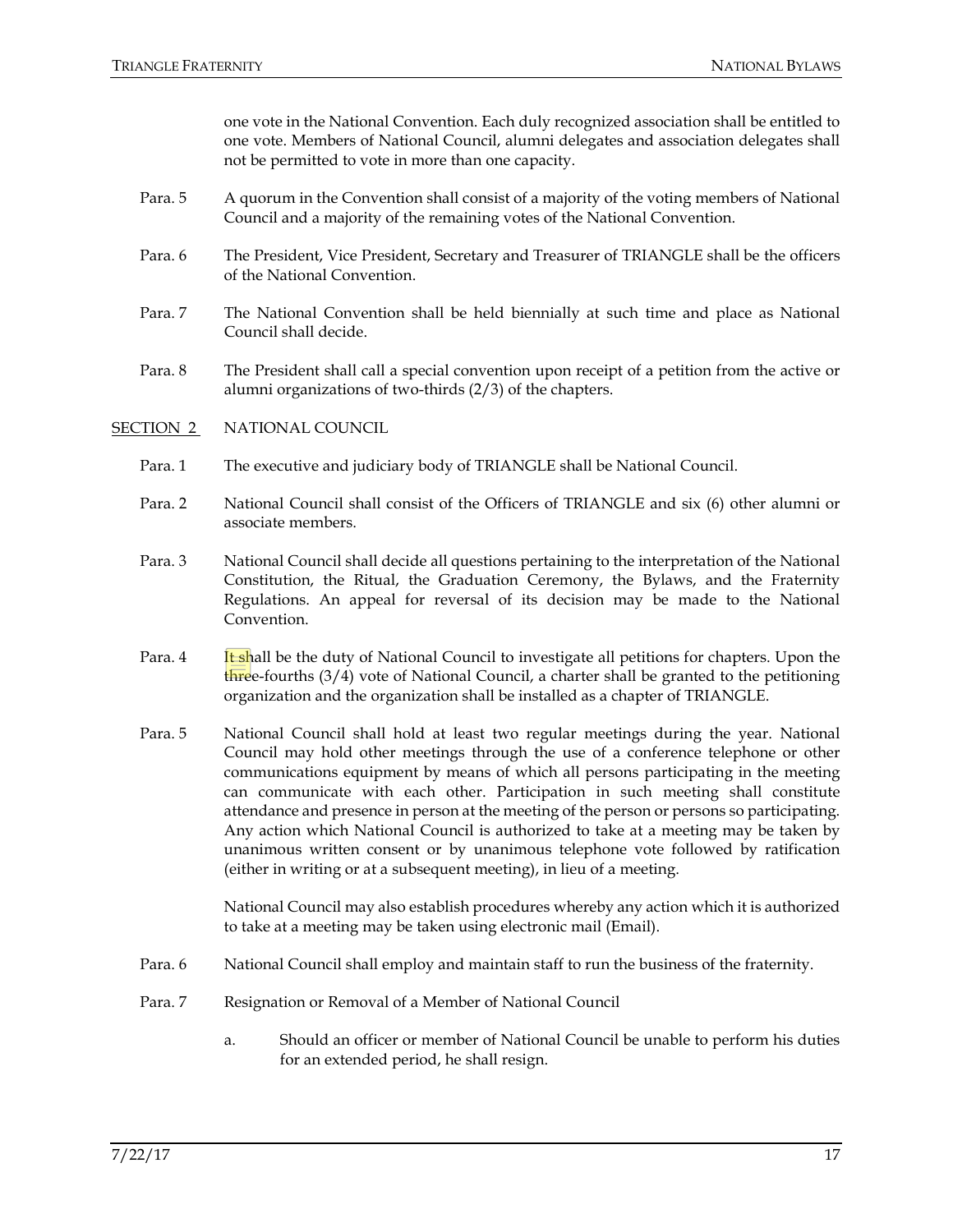- b. Should an officer or member of National Council become a voting member of another National Triangle Board, he shall resign.
- c. An officer or member of National Council may be removed from National Council by a three-fourths (3/4) vote of all voting members of National Council excepting the member in question. The vote for removal of a member of National Council shall take place at a meeting of National Council. The member for whom removal is to be considered shall be informed at least thirty (30) days in advance of the meeting and in writing of the basis of such action.
- d. If a vacancy occurs among the non-officer members of National Council, the vacancy shall be filled for the remainder of the term by an appointee of National Council.
- e. If the National President resigns, the current Past President must declare his intention no later than the next National Council meeting to stay on National Council as Past President or to resign and allow the current National President to take the Past President position on National Council.
- Para. 8 Reinstatement of a Member of National Council
	- a. Notice of removal of a member of National Council shall be distributed to all active and alumni organizations.
	- b. If, within six (6) months following distribution, written objection is received by National Council from a majority of the members of one-tenth (1/10) of the active organizations and a majority of the duly authorized representatives of one-tenth  $(1/10)$  of the alumni organizations, the removal of the member shall be submitted to the chapters for consideration of reversal in the manner prescribed for amending the National Constitution. No question of reversal shall be submitted to the chapters between April 1 and September 1.
	- c. The removal of the member shall remain in effect pending the outcome of the vote on the question of reversal.

### SECTION 3 CHAPTERS

- Para. 1 Chapter Organization and Name
	- a. Each chapter of TRIANGLE shall consist of an active organization and an alumni organization.
	- b. At the time of their initial recognition by National Council, a colony or interest group shall be designated by the name of the college or university at which they are located. A subsequent change in the name of the college or university shall not necessitate a change in their designation.
	- c. Each chapter shall select a member(s) of the faculty of the college or university at which it is located to serve as Faculty Advisor(s).
	- d. Each chapter may select local alumni to serve as Chapter Advisor(s).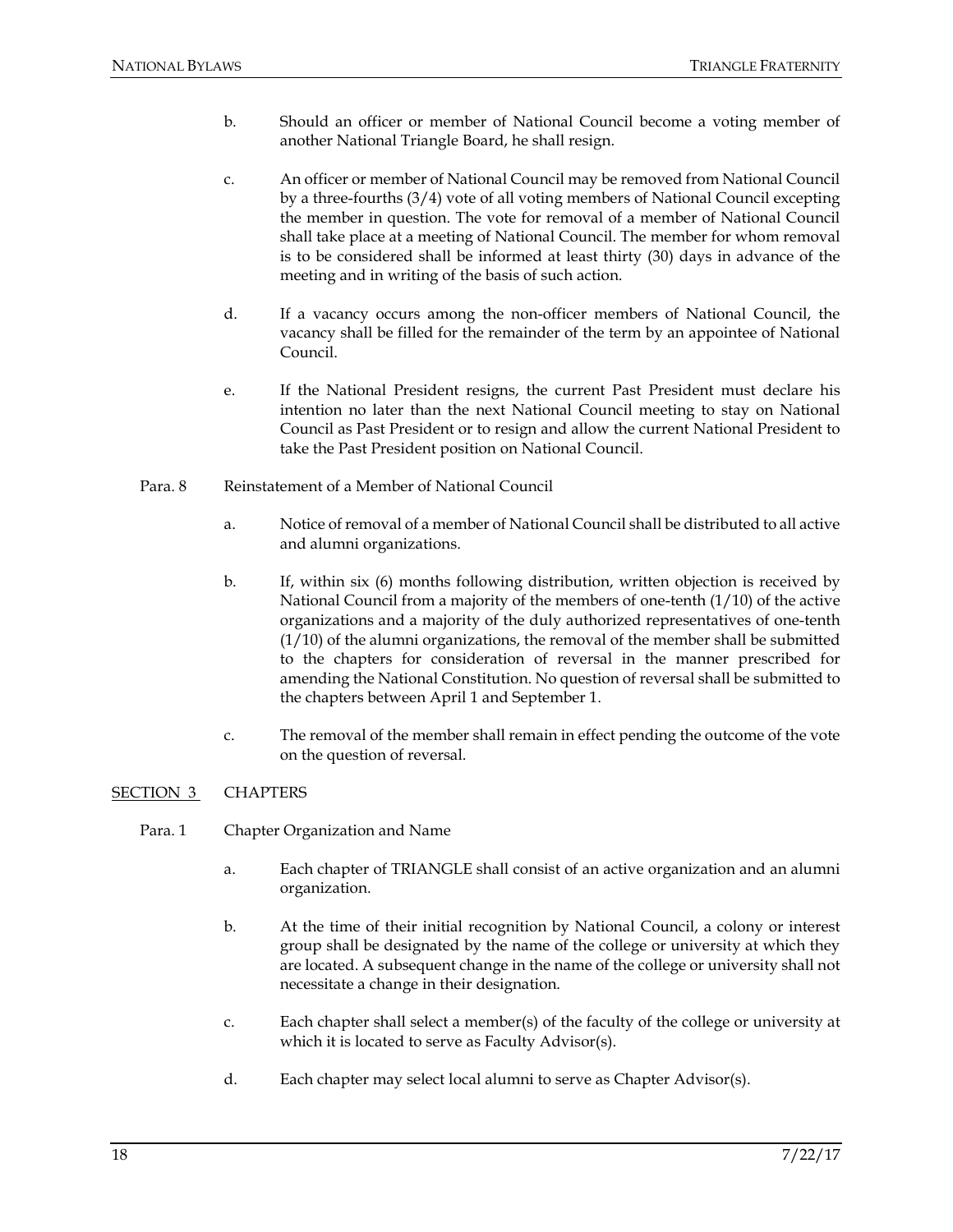#### Para. 2 New Chapters

- a. National Council may establish, or authorize the establishment of, a colony or interest group, or may designate an existing local organization as a colony, for the purpose of assisting such colony or interest group in meeting the national requirements of TRIANGLE.
- b. Colony/interest group members shall subscribe to the Pledge Oath administered by a representative of National Council and shall become pledges of TRIANGLE.
- c. National Council may authorize the President or his designee to grant permission to initiate colony/interest group members meeting the membership requirements specified in the National Constitution, Bylaws, and Fraternity Regulations, upon request therefor and payment of the National Member Service Fee as provided for in these Bylaws. Such initiation shall be conducted by members of any Chapter of TRIANGLE, or by a ritual team appointed by the National Secretary. The National Active Fee, as provided for in these Bylaws, shall be payable for such colony/interest group members upon and following their initiation.
- d. Any organization located at an institution of recognized standing which has a sufficient body of students registered for residence study in curricula leading to baccalaureate degrees and selecting its members primarily in the manner set forth in the TRIANGLE National Constitution, Bylaws and Ritual may petition National Council for a charter as a chapter of TRIANGLE. The petition shall be accompanied by a Chapter Installation Fee.
- e. After a charter has been granted to a petitioning organization, installation shall be arranged only after the petitioners have met the requirements established by National Council.

The installation shall be conducted under the personal supervision of one of the members of National Council or of a representative thereof. The installing team shall be composed of ten active or alumni members of any of the chapters of TRIANGLE and shall assume charge of the house of the newly elected chapter on the day of installation.

Members of the affiliating organization, other than actives, may, upon favorable vote of the active members and alumni members present at the installation and certification by the new chapter, be initiated as alumni, associate, chapter honorary, or distinguished fellow members of TRIANGLE, provided they fulfill all the requirements for such membership.

Each new chapter of TRIANGLE shall pay to TRIANGLE the National Member Service Fee for each active, alumni, associate, or chapter honorary member initiated. This sum shall be payable in the manner and at the time prescribed by the Bylaws and Fraternity Regulations.

- Para. 3 Suspension and Expulsion of TRIANGLE Organizations
	- a. National Council shall have the power to suspend the active organization and/or the alumni organization of a chapter. Suspension shall require a three-fourths (3/4) vote of National Council. A petition to National Council asking for the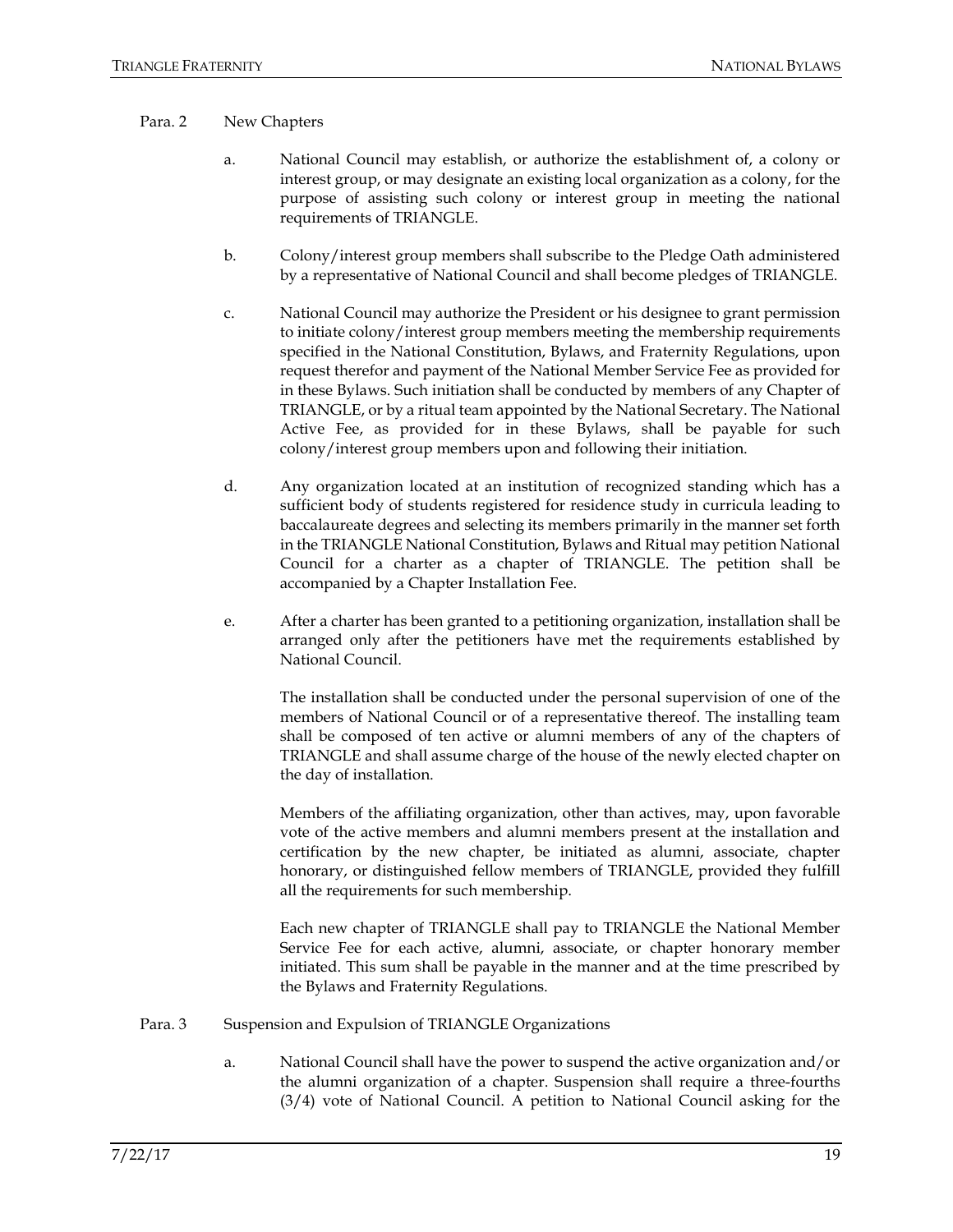suspension of the active organization of a chapter, with reasons for suspension and signed by the officers of a majority of the active organizations, shall necessitate an immediate vote of National Council on such suspension.

An alumni organization may only be suspended if the active organization of that chapter is currently suspended.

- b. The suspension of an active organization or alumni organization shall take effect immediately following the vote of National Council and shall extend for a term as defined by National Council.
- c. A chapter suspended by National Council must immediately return its charter, ritual equipment, and all assets to the National Headquarters and cease all activities as a chapter of TRIANGLE. An active organization suspended by National Council must immediately return its charter and ritual equipment to the National Headquarters and cease all activities as a chapter of TRIANGLE.

Any active members of an active organization suspended by National Council shall immediately become alumni members of the chapter.

All assets shall be held in trust for the benefit of the chapter. In the event the chapter is expelled, the assets may be used as directed by National Council.

- d. A chapter may be expelled from TRIANGLE by the unanimous vote of the National Convention, the delegates from a chapter voting as a unit, excepting the chapter in question and Council members who are alumni of the chapter, if any.
- e. An active organization or alumni organization suspended by National Council may be reinstated prior to the expiration of its term of suspension by a majority vote of National Council.

A suspended active organization or alumni organization may be reinstated prior to the expiration of its term of suspension by the majority vote of the National Convention, the delegates from a chapter voting as a unit, excepting the chapter in question and Council members who are alumni of the chapter, if any.

An active organization may not be reinstated if the alumni organization is suspended.

- f. If, upon expiration of its term of suspension, an active organization has not been reinstated, the chapter's charter shall be deemed to have been withdrawn.
- g. The alumni, associate, chapter honorary, and distinguished fellow members of an expelled or suspended chapter or one whose charter has been withdrawn shall not lose any rights or privileges as members of TRIANGLE.
- Para. 4 Chapter Constitutions and Bylaws
	- a. Each chapter shall frame and be further governed by a chapter constitution, bylaws and/or fraternity regulations which shall contain nothing inconsistent with National Constitution, Bylaws, or Fraternity Regulations, nor anything contrary to the ideals of TRIANGLE as prescribed in the Ritual. An amendment to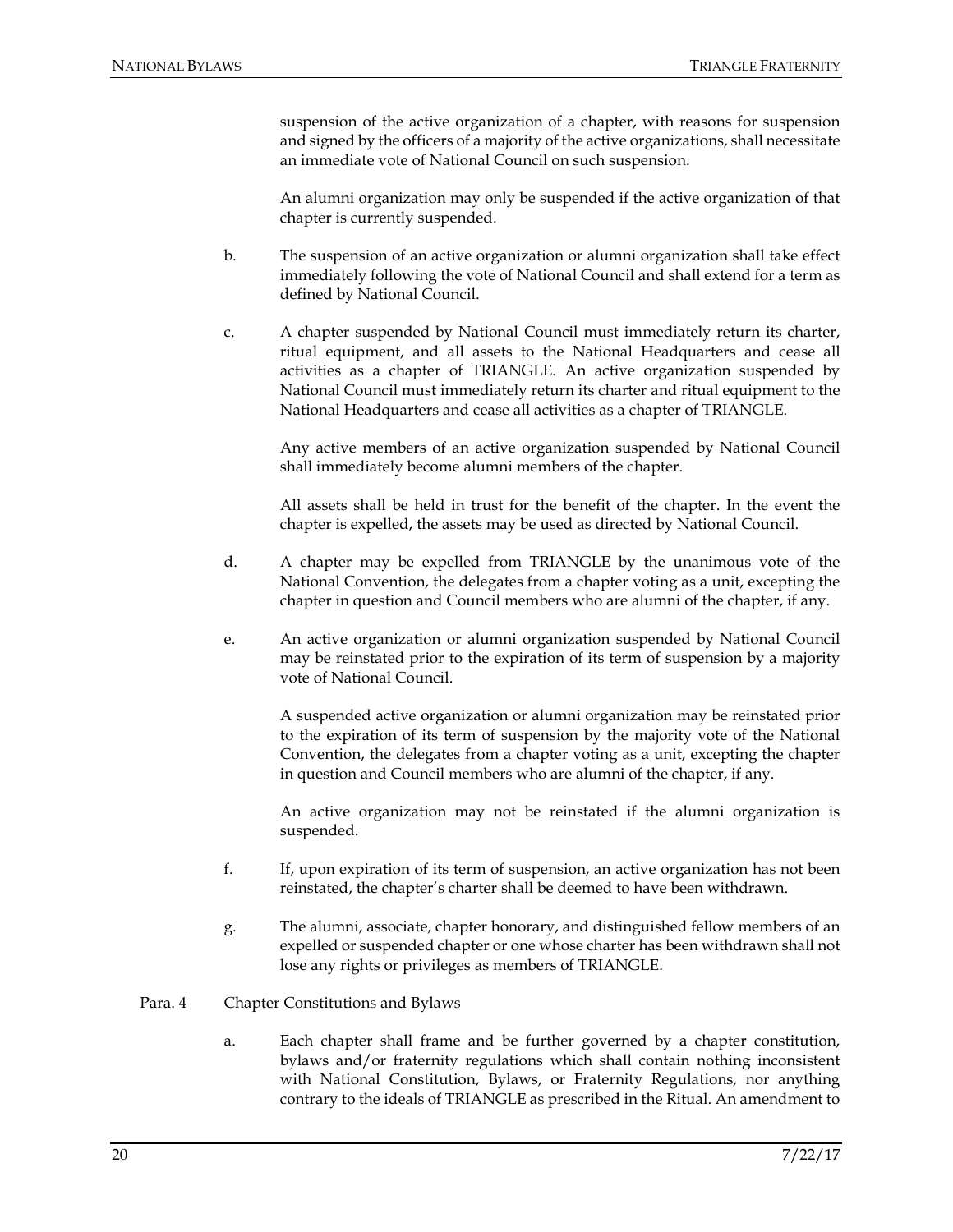the National documents shall immediately render void and inoperative any contrary section or clause in any chapter governing document.

b. Every amendment to the constitution and bylaws of a chapter shall be reported immediately to the national Secretary for the purpose of keeping copies on file in the National Office up to date. At the discretion of the chapter president, advice regarding proposed amendments may be sought from National Council. If a chapter constitution is revised extensively, the entire constitution shall be submitted to National Council for approval.

### SECTION 4 ASSOCIATIONS

- Para. 1 National Council shall establish or authorize the establishment of an association or may recognize a local alumni group as an association.
- Para. 2 An association shall be duly recognized at National Convention if it has held at least three (3) meetings with at least ten (10) members during the year just preceding the National Convention.
- SECTION 5 TRIANGLE REVIEW
	- Para. 1 The official publication of TRIANGLE shall be known as TRIANGLE REVIEW.
	- Para. 2 The official publication of TRIANGLE shall be supported by TRIANGLE.
	- Para. 3 The officers of TRIANGLE REVIEW shall be the Editor and the Business Manager, who shall be appointed by National Council.

### **ARTICLE 3 OFFICERS AND COMMITTEES**

#### SECTION 1 OFFICERS

- Para. 1 The Past President shall serve, immediately following his service as President, until the President shall become the Past President. He shall serve as Chairman of the Nominating Committee, and shall have such other duties and responsibilities as the President or National Council may determine. Any vacancy in the office of Past President may be filled by the most recent Past President able and willing to serve.
- Para. 2 The President shall be elected in the manner provided by these Bylaws. No member shall be eligible for election as President unless he has served as a member of National Council for at least three years or at least one year as President or Vice-President. No person shall serve as President for more than two (2) years in succession.
- Para. 3 The President shall preside over all meetings of National Council and the Executive Committee, and over all sessions of the National Convention. He shall approve any disbursement of funds by the Treasurer. He shall appoint all committees established by these Bylaws or by National Council. He shall call any regular or special National Convention when required in accordance with these Bylaws. He or his designee shall grant permission to the chapters to initiate candidates for membership, upon receipt of a proper request for initiation, as prescribed in these Bylaws. He shall be, and possess the powers of, the chief executive officer of TRIANGLE and, in general, shall perform all duties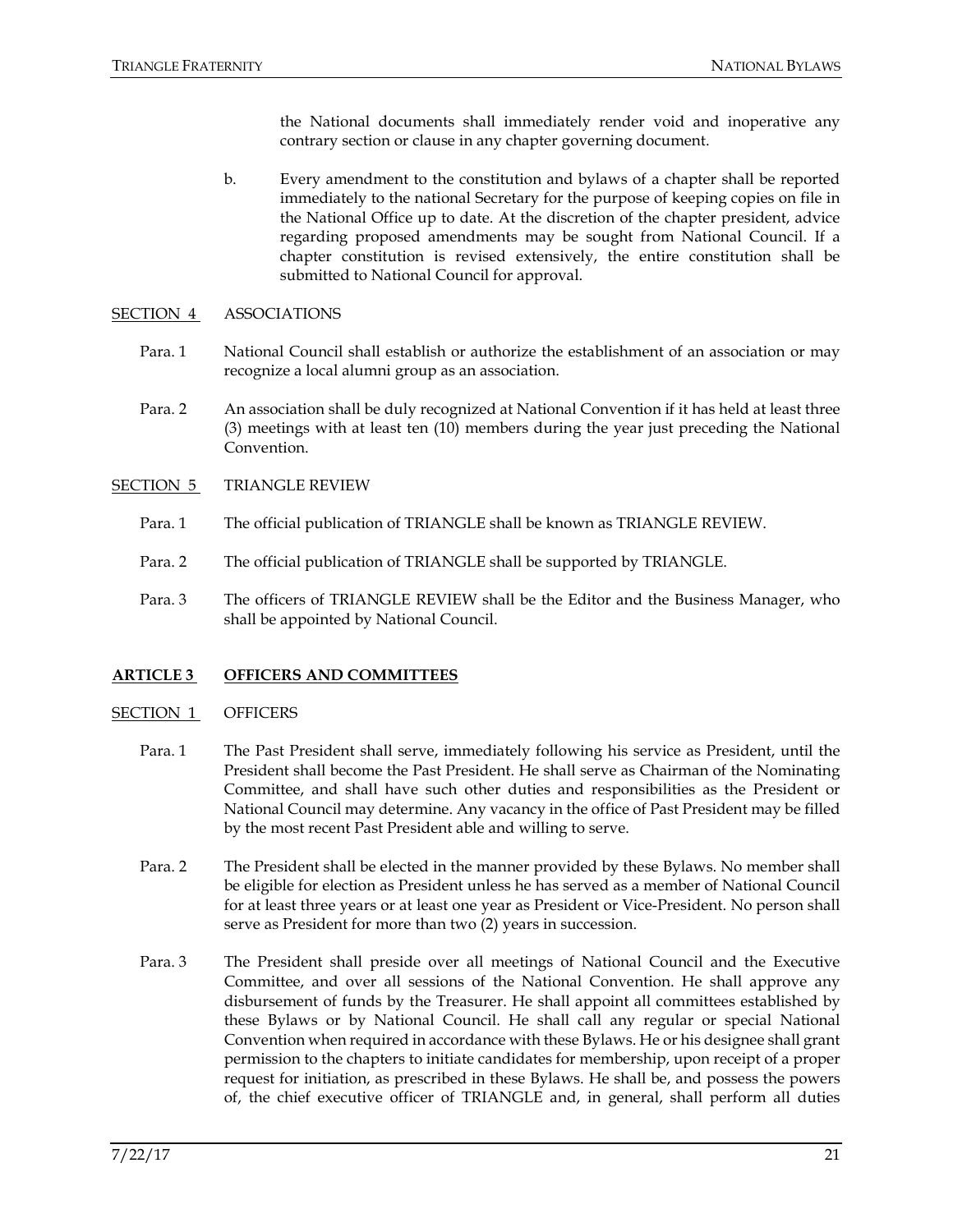incident or customary to the office of President and such other duties as National Council or National Convention may determine. A vacancy in the office of President shall be filled by the Vice President.

- Para. 4 The Vice President shall be elected in the manner provided by these Bylaws. No member shall be eligible for election as Vice President unless he has served as a member of National Council for at least one year. No person shall serve as Vice President for more than two (2) years in succession.
- Para. 5 The Vice President shall perform the duties of the President during the absence or disability of the President. He shall have such other duties and responsibilities as the President, National Council or National Convention may determine. A vacancy in the office of Vice President shall be filled by appointment by National Council.
- Para. 6 The Treasurer shall hold in trust and keep a record of all funds of TRIANGLE. He shall prepare and submit a written report at each National Convention. He shall have such other duties and responsibilities as the President or National Council may determine. A vacancy in the Office of Treasurer shall be filled by appointment by National Council.
- Para. 7 The Secretary shall keep the minutes of the National Convention and National Council. He shall attend to the correspondence of National Council and issue all communications directed by the President. He shall issue a standard form of certificate to all initiates and keep a permanent record of the membership of the Fraternity. He shall issue orders for TRIANGLE badges and pins and keep a record of the same. He shall have such other duties and responsibilities as the President or National Council may determine. A vacancy in the office of Secretary shall be filled by appointment by National Council.
- Para. 8 Neither the Treasurer nor the Secretary shall be entitled to a vote on National Council or the Executive Committee of National Council if he is also an employee of TRIANGLE or its related entities. The determination of the number of votes required for approval or rejection of a matter brought before National Council shall be based only on the number of voting members of National Council.

### SECTION 2 EXECUTIVE COMMITTEE

- Para. 1 The Officers of TRIANGLE shall constitute the Executive Committee of National Council. The Executive Committee shall, in periods between meetings of National Council, have and be authorized to discharge all of the powers, duties and responsibilities which are vested in National Council by the National Constitution and Bylaws, except that the Executive Committee shall not have nor be authorized to discharge any power, duty or responsibility which may be exercised only upon a two-thirds (2/3) or greater majority vote of National Council.
- Para. 2 The Executive Committee may hold any or all of its meetings through the use of a conference telephone or other communications equipment by means of which all persons participating in the meeting can communicate with each other. Participation in such meeting shall constitute attendance and presence in person at the meeting of the person or persons so participating. Any action which the Executive Committee is authorized to take at a meeting may be taken by unanimous written consent or by unanimous telephone vote followed by ratification (either in writing or at a subsequent meeting), in lieu of a meeting.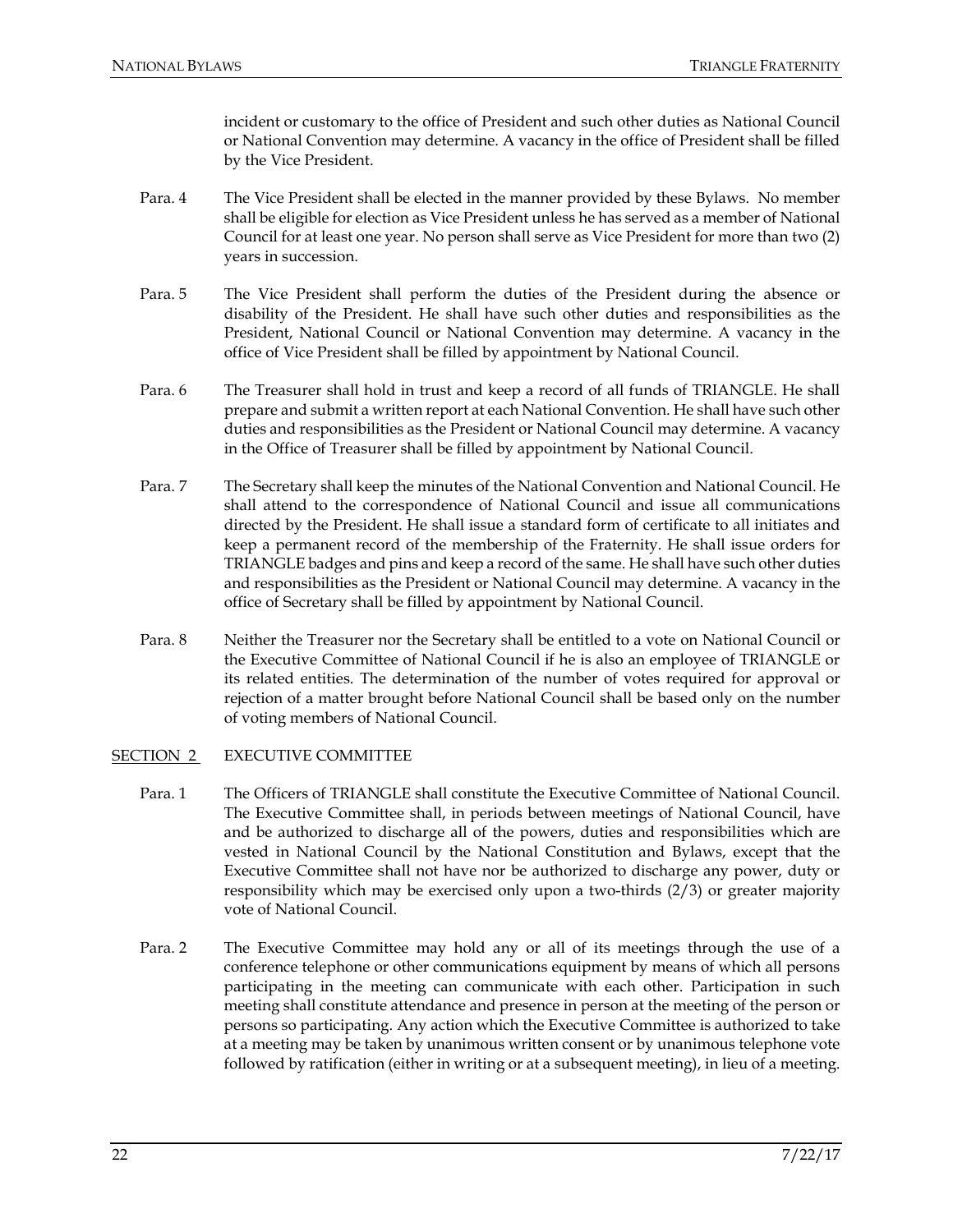#### SECTION 3 NOMINATION OF OFFICERS AND NATIONAL COUNCIL

- Para. 1 An at-large nomination of a member of TRIANGLE for the office of President, Vice President or member of National Council shall be made by submitting a petition to the Nominating Committee at least ten (10) days in advance of their meeting
	- a. Such petition shall contain the following:
		- i. The name of the member nominated,
		- ii. The title of the position to which he is nominated,
		- iii. The printed name and signature of at least twenty-five (25) members of TRIANGLE representing at least two (2) chapters of TRIANGLE.
- Para. 2 An at-large nomination shall be declared invalid if the member nominated is ineligible to hold the office to which he is nominated as defined in these Bylaws.
- Para. 3 The ballot for election of officers and National Council shall include the names of the nominees selected by the Nominating Committee, the names of all valid at-large nominations not selected by the Nominating Committee and a space for a write-in candidate for the office of President, Vice President and each National Council position to be filled. The slate of candidates selected by the Nominating Committee shall be clearly identified.
- SECTION 4 ELECTION OF OFFICERS AND NATIONAL COUNCIL
	- Para. 1 Each year, the President and Vice President shall be elected for a one-year term and three members of National Council shall be elected for two-year terms. If the President or Vice President is nominated from a class of National Council members whose term is not expiring, the nominating committee shall nominate a man for election to fill the unexpired term.
	- Para. 2 Election of the President, Vice President and other members of National Council shall be by popular vote of all initiates, who shall be informed of the nominees and their qualifications and provided with a ballot by March 1. The ballot shall be posted on the Fraternity website and distributed via email to the membership. National Council may use other media to publicize the ballot. The ballot shall include the names of the nominees and space for a write-in candidate for the offices of President, Vice President and each National Council position to be filled. To be counted, ballots must reach the National Office within 30 days from the posting on the Fraternity website.
	- Para. 3 For purposes of determining eligibility for nomination, election, or appointment, the following shall apply:
		- a. The one year service requirement as President or Vice President and the three year service requirement as a member  $of$  National Council, in order to be eligible for nomination and election as President, shall be determined as of the time the President is to take office. The requirement shall not apply to the succession of the Vice President to the presidency in the event of a vacancy in that office.
		- b. The one year service requirement as a member of National Council, in order to be eligible for nomination and election as Vice President, shall be determined as of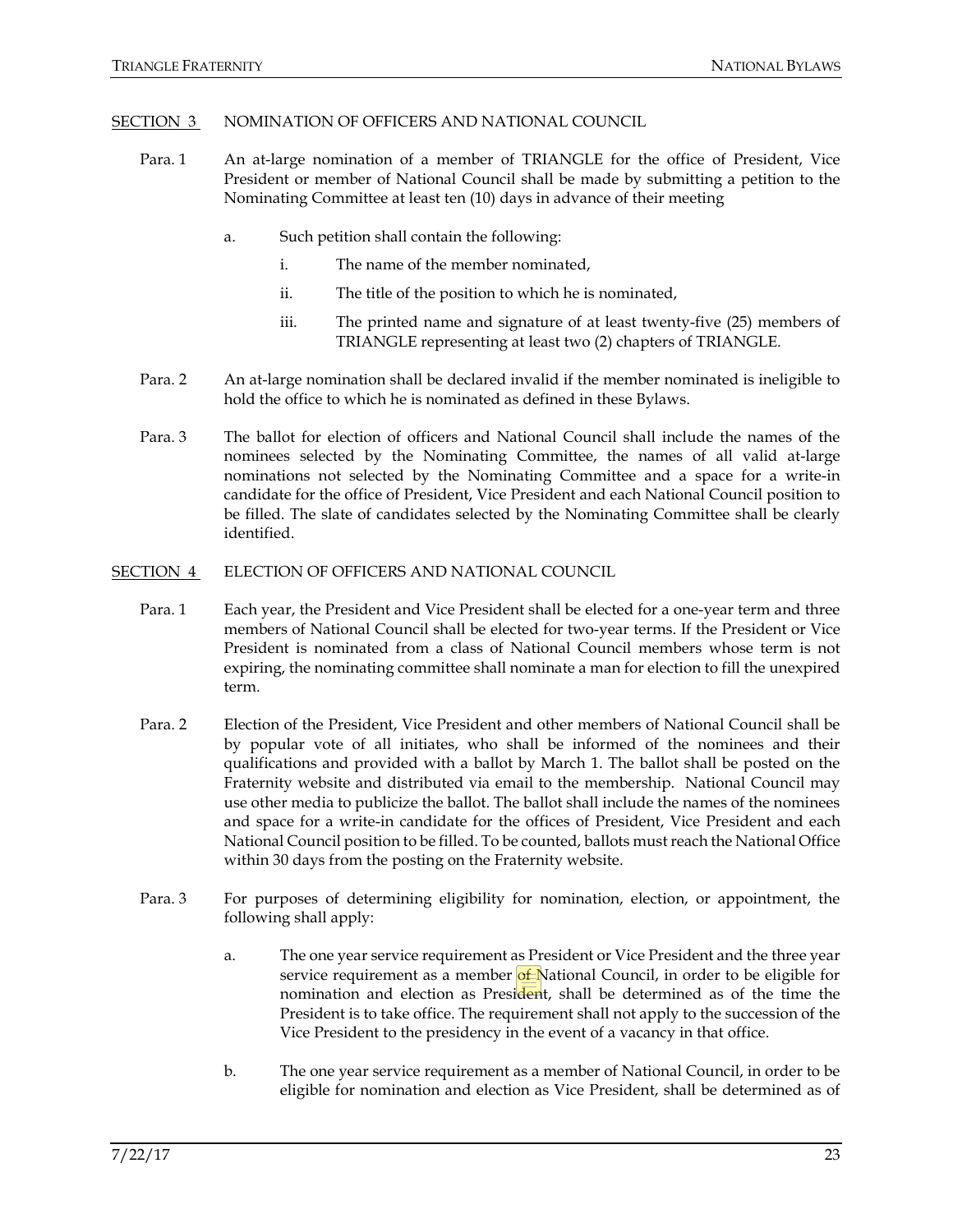the time the Vice President is to take office. The requirement shall apply to the selection of a Vice President in the event of a vacancy in that office.

- c. Service for six months or more of a term shall constitute a year for purposes of determining eligibility for election or appointment.
- d. A member is ineligible for election or appointment to National Council if the member has served for the past ten (10) years in succession on National Council. This restriction does not apply to offices determined through automatic succession (e.g., President transition to Past President).
- e. A member is ineligible for serving on National Council if the member has an official role at the national level (e.g., Triangle Education Foundation, Triangle Building and Housing Corporation), with a chapter or colony (e.g., Active or Alumni Organization officer, Chapter Housing Board, Faculty Advisor, Chapter Advisor), or with an Alumni Association.
- f. A member is ineligible for nomination to National Council if the member is serving on the current Nominating Committee.
- Para. 4 If a candidate for elected office withdraws his candidacy or enters Chapter Eternal after the ballots have been printed and before the election has closed, National Council shall make a reasonable effort to inform chapters and members that the member in question is no longer a candidate. TRIANGLE members will be permitted to submit amended ballots. If more than one ballot is received from a member, the one with the later date, as determined by the printed postal cancellation or electronic timestamp, shall be counted.
- Para. 5 Following the close of the election, if the candidate receiving the most votes for an office is unable or unwilling to serve, National Council shall fill the vacancy in the manner specified in these Bylaws.
- SECTION 5 INSTALLATION OF OFFICERS
	- Para. 1 Installation
		- a. The Officers and National Council members of TRIANGLE shall be installed at the annual banquet held in conjunction with a national meeting. They shall take office upon adjournment of that national meeting.
		- b. Chapter officers shall be installed at a banquet or other suitably arranged function.
	- Para. 2 The retiring president shall appoint an installing officer, who shall be the senior past president or the senior and highest ranking past officer who is present, but who is not one of the newly elected officers. This refers to national officers in case of the installation of National Council and chapter officers in the case of an installation at a chapter.
	- Para. 3 Oath of Office

**"I do solemnly swear (or affirm) that I will fulfill to the best of my ability the duties of my office and that I will at all times maintain the honor of TRIANGLE. So help me, GOD."**

Para. 4 Installation Ceremony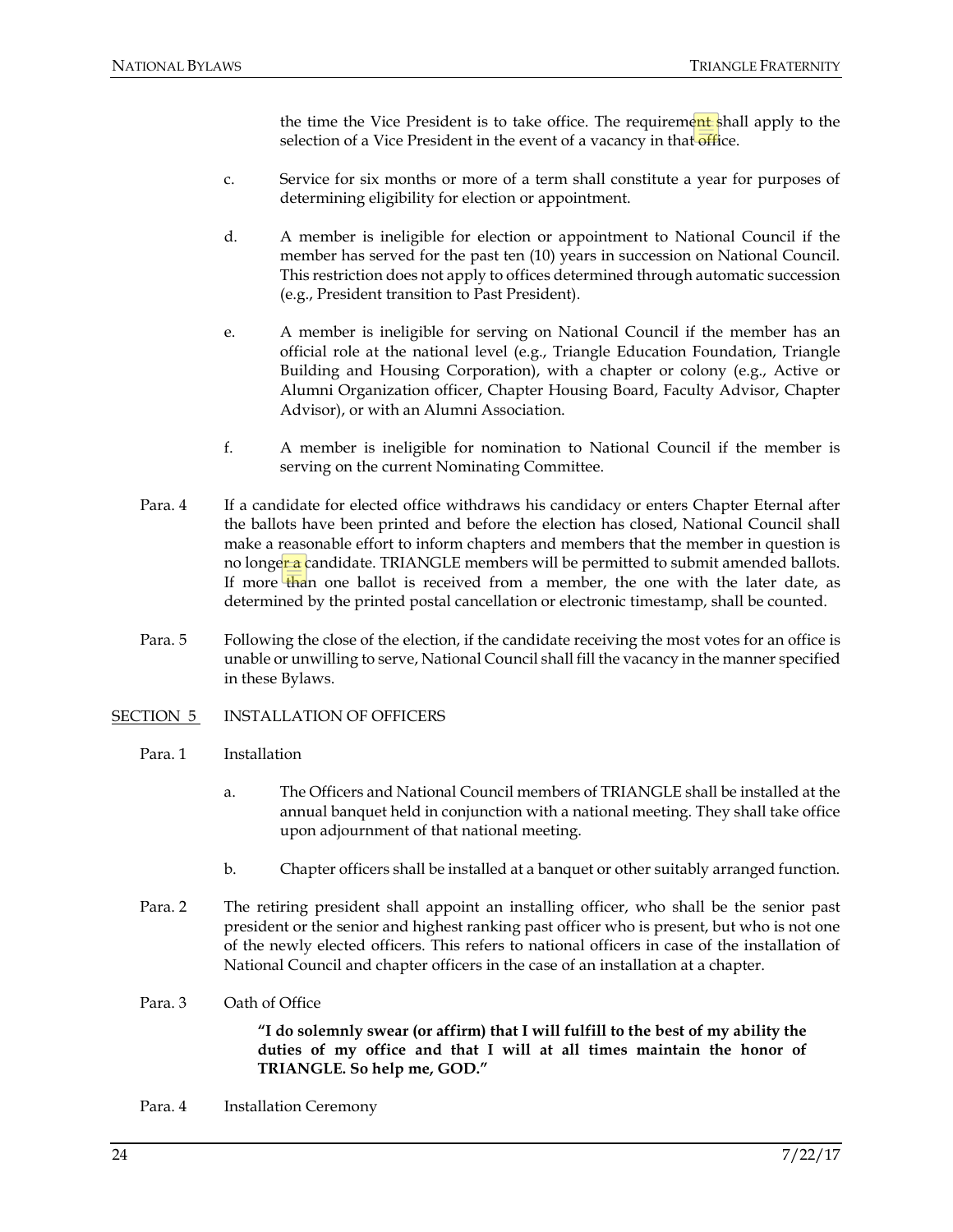- a. The retiring president shall make a short address and then shall yield control of the meeting and official gavel to the installing officer. The installing officer shall request the newly elected officers to come forward and shall then administer the oath of office, collectively, to the new officers.
- b. The installing officer shall then deliver a short talk, at the close of which he shall present the gavel to the new president and retire to the body of the meeting.
- c. The new president shall make a short address of acceptance.
- d. Any officer-elect who is not present for this installation shall take the oath at the next regular meeting of the organization or shall sign a copy of the oath and file the copy with the secretary.

#### SECTION 6 APPOINTED OFFICERS

- Para. 1 The Editor of TRIANGLE REVIEW, appointed by National Council, shall edit the official publication of TRIANGLE; he shall appoint such assistants as may be required to carry on this work; and he shall publish the REVIEW at least four times throughout the year.
- Para. 2 National Council shall appoint a Curator, whose duty it shall be to collect and preserve the historical records of the Fraternity, such as incorporation papers, volumes of TRIANGLE REVIEW, old Rituals, old Graduation Ceremonies, National Constitutions, petitions, pictures and other valuable material not in current use by the officers.
- Para. 3 National Council shall appoint an Approved Courses Committee consisting of no fewer than two (2) and no more than four (4) members. The committee's duties shall include:
	- a. Preparing and recommending to National Council criteria and guidelines for review and approval of curricula. Such criteria and guidelines, upon their approval by National Council, shall become Fraternity Regulations governing the approval process and shall be published from time to time for the guidance and assistance of the chapters.
	- b. Reviewing and approving requests for approval of curricula submitted by chapters to determine the eligibility for students enrolled in such curricula for membership in TRIANGLE. No curriculum shall be submitted for review without first having received the approval of a two-thirds (2/3) majority of the active organization involved. Any curriculum decision made by the committee may be overruled by a two-thirds (2/3) majority vote of National Council.
	- c. Undertaking from time to time a review of the currently approved curricula for each chapter. Any curriculum decision made by the committee may be overruled by a two-thirds (2/3) majority vote of National Council.
- Para. 4 National Council shall annually appoint an active member of TRIANGLE as the Active Advisor. The duties of the Active Advisor shall include:
	- a. Improving and maintaining communications between National Council and the active organizations,
	- b. attending and participating in all National Council meetings and discussions, and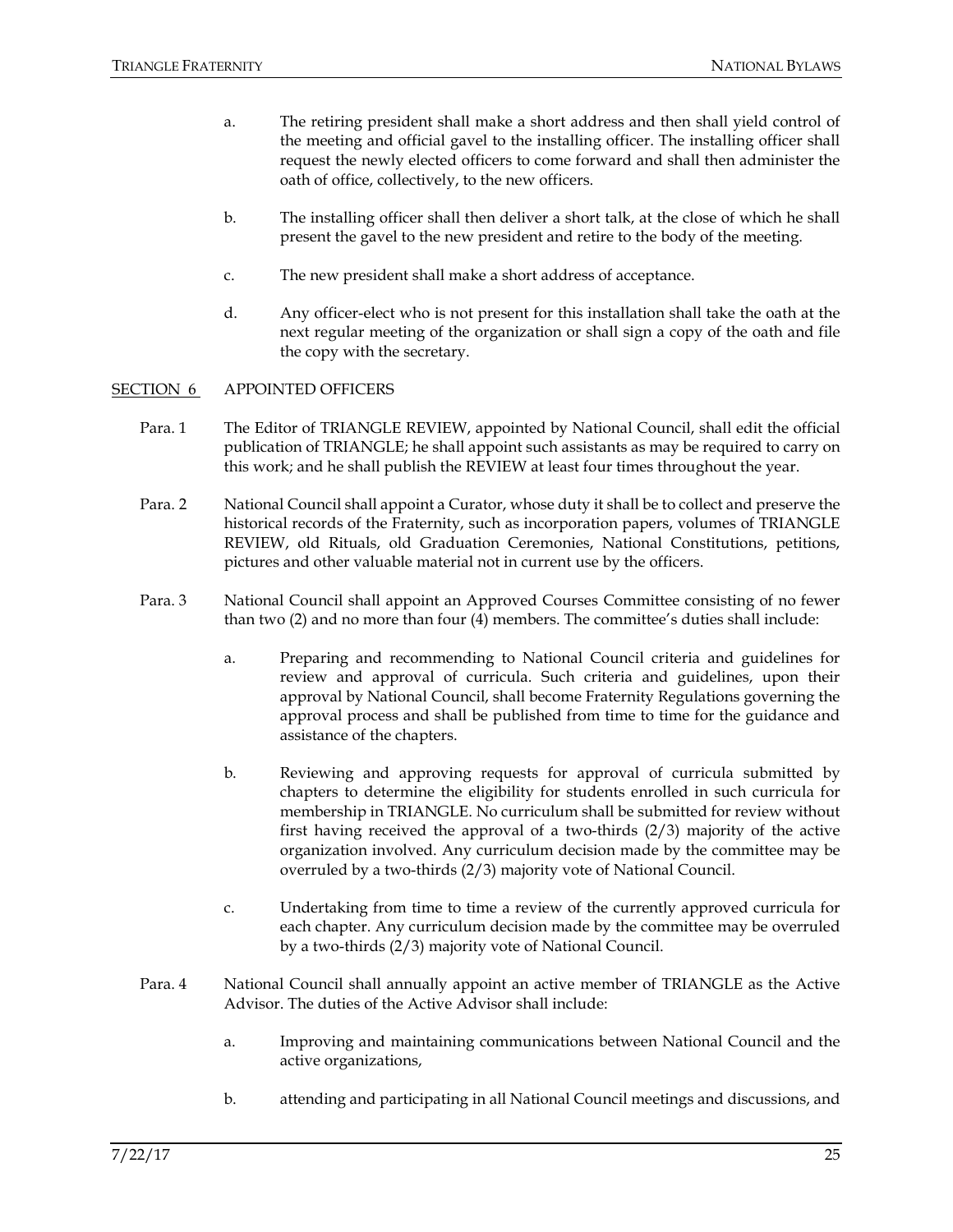- c. such other duties as National Council shall prescribe.
- Para. 5 National Council shall annually appoint such committees as it deems necessary or appropriate.

### SECTION 7 NOMINATING COMMITTEE

- Para. 1 The Nominating Committee shall consist of six (6) voting members. The chairman shall be the Past President or, if the current Past President on National Council is unable or unwilling to serve, the most recent Past President able and willing to serve. The vice chairman shall be appointed by National Council from among those of its members whose terms are not expiring. Each year, two members of the Nominating Committee shall be appointed by National Council for two-year terms. These members shall, at the time of their appointment to the committee, be representatives of chapters not currently or in the previous year represented on National Council.
- Para. 2 The Nominating Committee shall prepare a slate consisting of not more than two candidates for President, Vice President and each National Council position to be filled. This shall be accomplished at a meeting held not later than February 15 of each year at a place designated by the chairman (or by conference telephone) and at the expense of the Fraternity.

All members of TRIANGLE shall be informed of the date of the Nominating Committee meeting by a notice on the Fraternity website at least sixty (60) days prior to the meeting and by similar notices included with other generally distributed electronic communications to the membership. Such notices shall remain in effect until the conclusion of the Nominating Committee meeting.

All nominations of the Nominating Committee shall require a two-thirds (2/3) majority favorable vote of the Committee.

≣

### **ARTICLE 4 FUNDS**

- SECTION 1 FEES
	- Para. 1 National Pledge Fee
		- a. The National Pledge Fee, as defined in the National Constitution, shall be billed per individual pledged and shall not be refundable. The National Pledge Fee shall be remitted to the National Office with the report of pledging.
		- b. In the event the National Pledge Fee is received in the National Office after the time provided for in these Bylaws, the active organization shall pay an additional fee per individual pledged.
		- c. In the event the National Pledge Fee is received in the National Office after the date of initiation of the pledge, the active organization shall pay an additional fee per individual initiated.

Para. 2 National Member Service Fee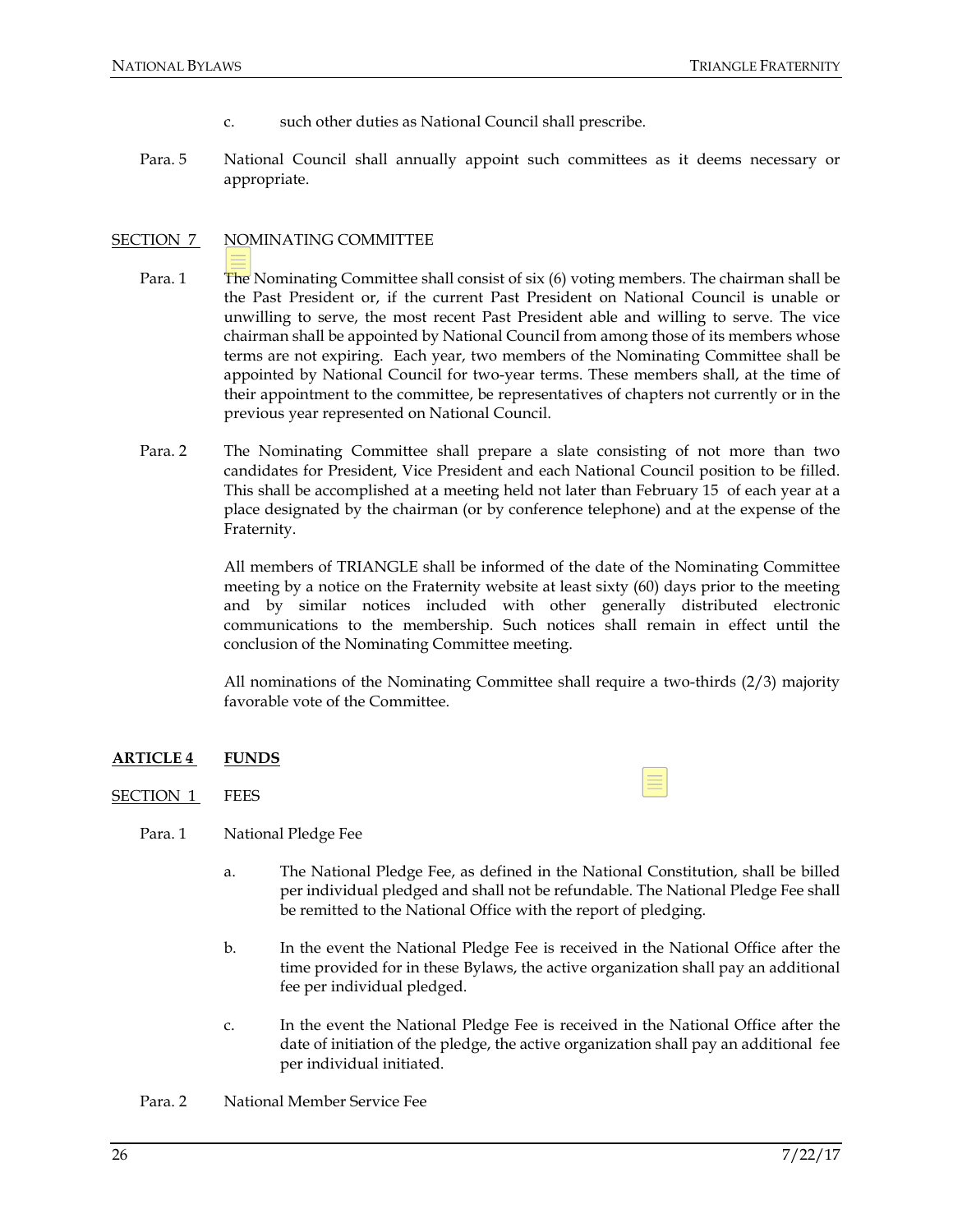- a. The National Member Service Fee, as defined in the National Constitution, shall be billed per individual initiated for active members. The National Member Service Fee shall be reduced for associate, chapter honorary and distinguished fellow members. There shall be no National Member Service Fee for national honorary members or for members initiated posthumously. A portion of the National Member Service Fee shall be used to provide each initiate with a plain badge and recognition pin.
- b. In the event the National Member Service Fee is received in the National Office after the time provided for in these Bylaws, the active organization shall pay an additional fee per individual initiated.
- c. In the event the National Member Service Fee is received in the National Office after the date of initiation of the pledge, the active organization shall pay an additional fee per individual initiated.

#### Para. 3 National Active Fee

- a. The National Active Fee, as defined in the National Constitution, is payable by the active organization once per academic term. The National Active Fee shall be billed per active member such that the total payment per active member per year is the same for all chapters regardless of the number of academic terms.
- b. The National Active Fee for new initiates in the term in which they are initiated shall be prorated according to the remaining length of the term.
- c. The National Active Fee for alumni members in the term in which they elect to become active members shall be prorated according to the remaining length of the term.
- d. The National Active Fee shall be payable by each active organization for members who are or are deemed to be full or part-time students in a given academic term. This fee shall not apply for members who are away from school to participate in a cooperative education program and are not regularly involved in the affairs of the chapter during such time.
- Para. 4 The National Office may submit an invoice to any chapter when it has reason to believe fees are or may be due on account of activities of the chapter which may not have been reported. National Council and the National Office are authorized to conduct such review of the chapter records as may be necessary to ascertain that all membership and national fee records are accurate and current.
- Para. 5 The Chapter Fee, as defined in the National Constitution, shall be billed once per year for each active organization and once per year for each alumni organization. During the fiscal year in which the chapter was installed and the next five fiscal years, the Chapter Fee shall be reduced by one-third (1/3) for each alumni organization.
- Para. 6 Voluntary National Alumni Dues, as defined in the National Constitution, shall be set at a regular meeting of National Council. These dues cannot be increased more than once per fiscal year.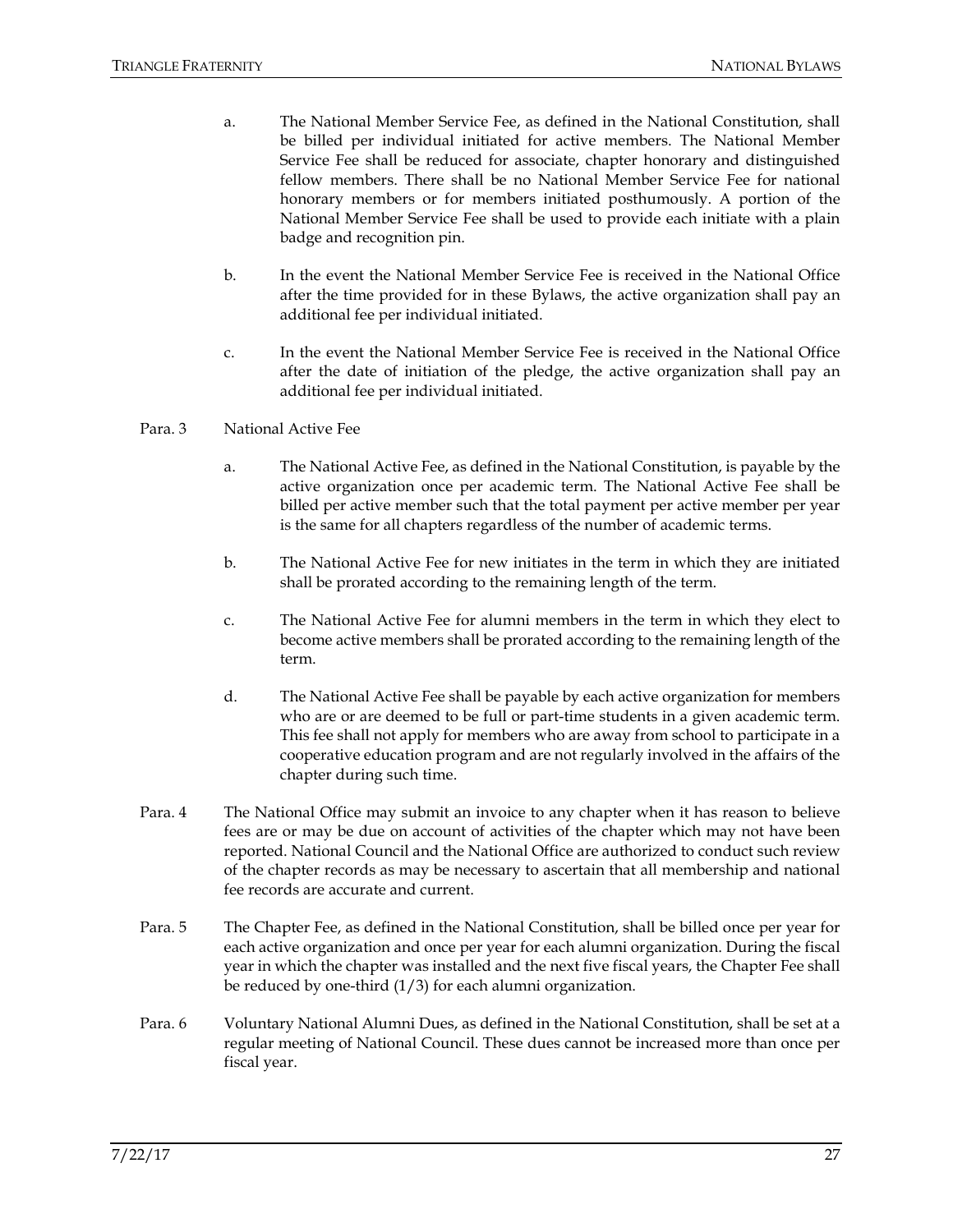- Para. 7 National Council will publish the list of fees, including their amounts, due dates, and applicable late fees, for the current fiscal year and the next fiscal year by August 31 of each year.
- Para. 8 Any fee may be increased up to two percent  $(2%)$  per year upon three-fourths  $(3/4)$  vote of National Council or majority vote of the National Convention. Any changes to fees approved by National Council will take effect no earlier than the following fiscal year.
- Para. 9 Any fee may be increased or decreased up to five percent (5%) per year upon unanimous vote of National Council or two-thirds (2/3) vote of the National Convention. Any changes to fees approved by National Council will take effect no earlier than the following fiscal year.
- Para. 10 Any fee may be increased or decreased by more than five percent (5%) per year upon threefourths (3/4) vote of the National Convention.
- SECTION 2 FINANCIAL OPERATION
	- Para. 1 A budget for the operation of the National Organization for the fiscal year shall be adopted by National Council no later than thirty (30) days before the start of the fiscal year.
	- Para. 2 The fiscal year for the Fraternity shall end June 30.
	- Para. 3 An audit of the National Organization's financial books and records shall be made annually by a Certified Public Accountant.

### **ARTICLE 5 EMBLEMS AND MOTTO**

### SECTION 1 COLORS

The colors of TRIANGLE shall be Old Rose and Gray. The color Old Rose is to be defined as Pantone Process color 1955CV in all printed media and as RGB hexadecimal 990033 in all online and digitized media. The color Gray is to be defined as Pantone Process color 430CV in all printed media and as RGB hexadecimal 999999 in all online and digitized media.

### SECTION 2 MOTTO

The motto of TRIANGLE shall be "VERITAS OMNIA VINCIT," which is Latin for "Truth Conquers All."

### SECTION 3 PLEDGE PIN

- Para. 1 Description
	- a. The Pledge Pin shall be an equilateral triangle, each side to measure 9 mm. It shall be of blue-gray enamel, in the center of which shall be another triangle measuring 4 mm on each side, this center triangle to be of lavender enamel. A thin line of gold shall separate the two colors of enamel. In the center of the smaller triangle shall be an upper case Roman letter "T" in gold, at right angles to the base of the triangle.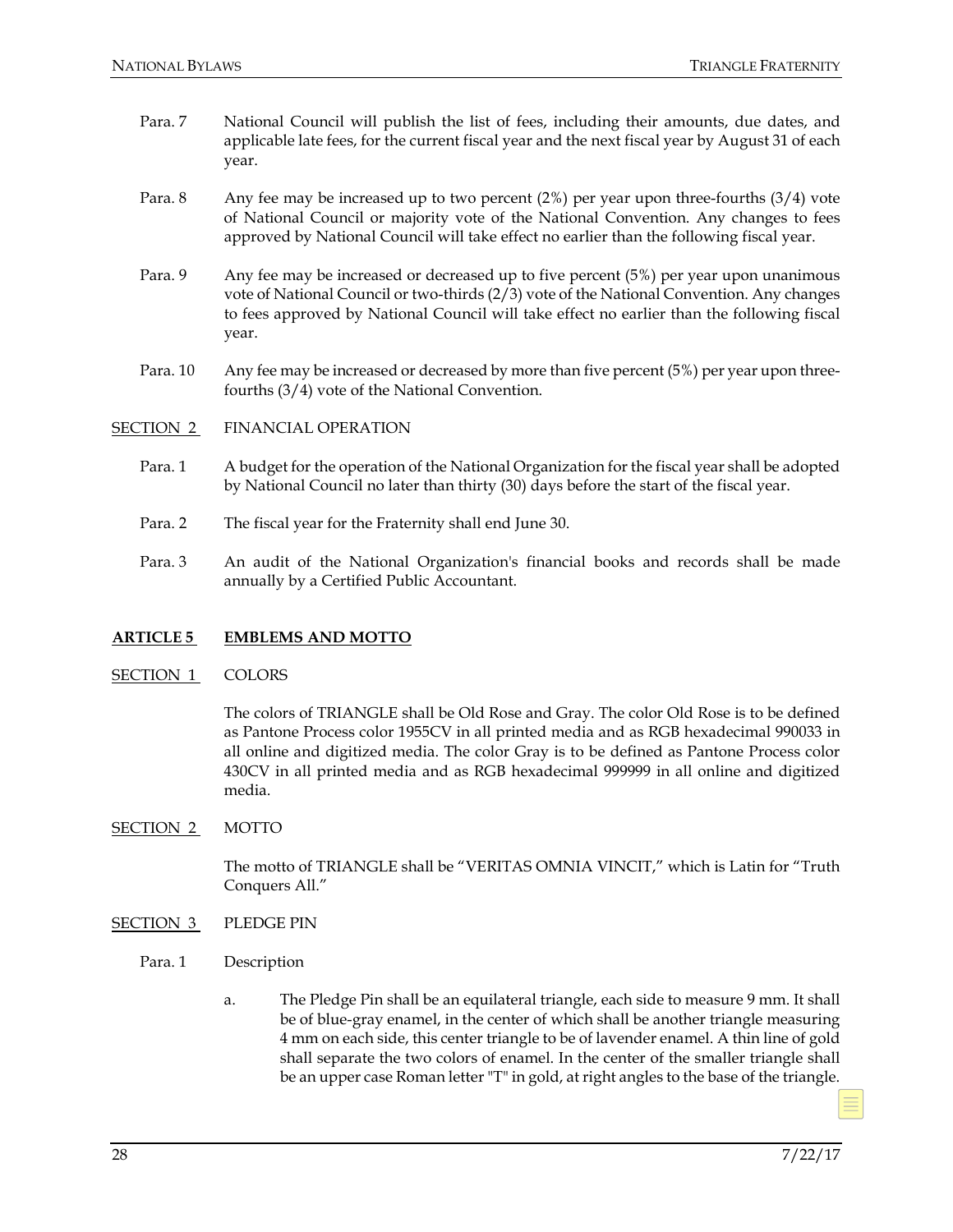- b. The thickness of the Pledge Pin shall be 1 mm and it shall be made of what is known as "gilders' metal", a copper alloy, over which shall be electroplated 22 karat gold.
- c. The pin shall be equipped with a threaded post hard soldered to the triangular back of the pin with a threaded stock pin back, also gold plated, or a short pin stem without joint or catch of the same type used on scarf pins. The length of this pin shall be approximately 9 mm.
- Para. 2 Use of pin

The pledge pin shall be worn only by pledges, from the time of pledging until the initiation ceremony, and may be worn on the coat lapel or on a shirt or sweater.

### SECTION 4 BADGE

- Para. 1 Description
	- a. The official badge shall be made in accordance with the approved design on file in the National Office.
	- b. The main part of the badge shall consist of two separate pieces; (1) the background and (2) that part of the transit made up of the vernier scale and the tripod together with the base attached to the two legs of the tripod.
	- c. The thickness of the background part shall be 3 mm, and the length of each side of the equilateral triangle shall be 13 1/2 mm. The center of the background shall be a black enamel equ*i*lateral triangle equidistant from the outer edges of the badge. A small size upper case Roman letter "T" in gold, shall be placed at right angles to the base of the triangle and centered between the legs of the tripod.
	- d. The thickness of the center portion, that is, the part composing the vernier scale and tripod, shall be 1 mm.
	- e. The badge shall be made of 10 karat gold or shall be gold-clad.
	- f. The vernier scale and tripod shall be attached to the background by three pegs, hard soldered and fastened to the base through small holes.

The ends of the pegs shall be turned over securely to hold the top part of the badge to the triangular-shaped background in the most secure manner possible.

- g. The pin, joint and safety catch on the back of each badge shall be of 10 karat gold or gold-clad and of the standard type known as the Ballou catch.
- h. The official badge may be non-jeweled with a beveled gold back part, or the back part may contain twelve 1-14th pearls, and three rubies corresponding to these pearl sizes, which are used in the corners. The stones shall be crown set in every case.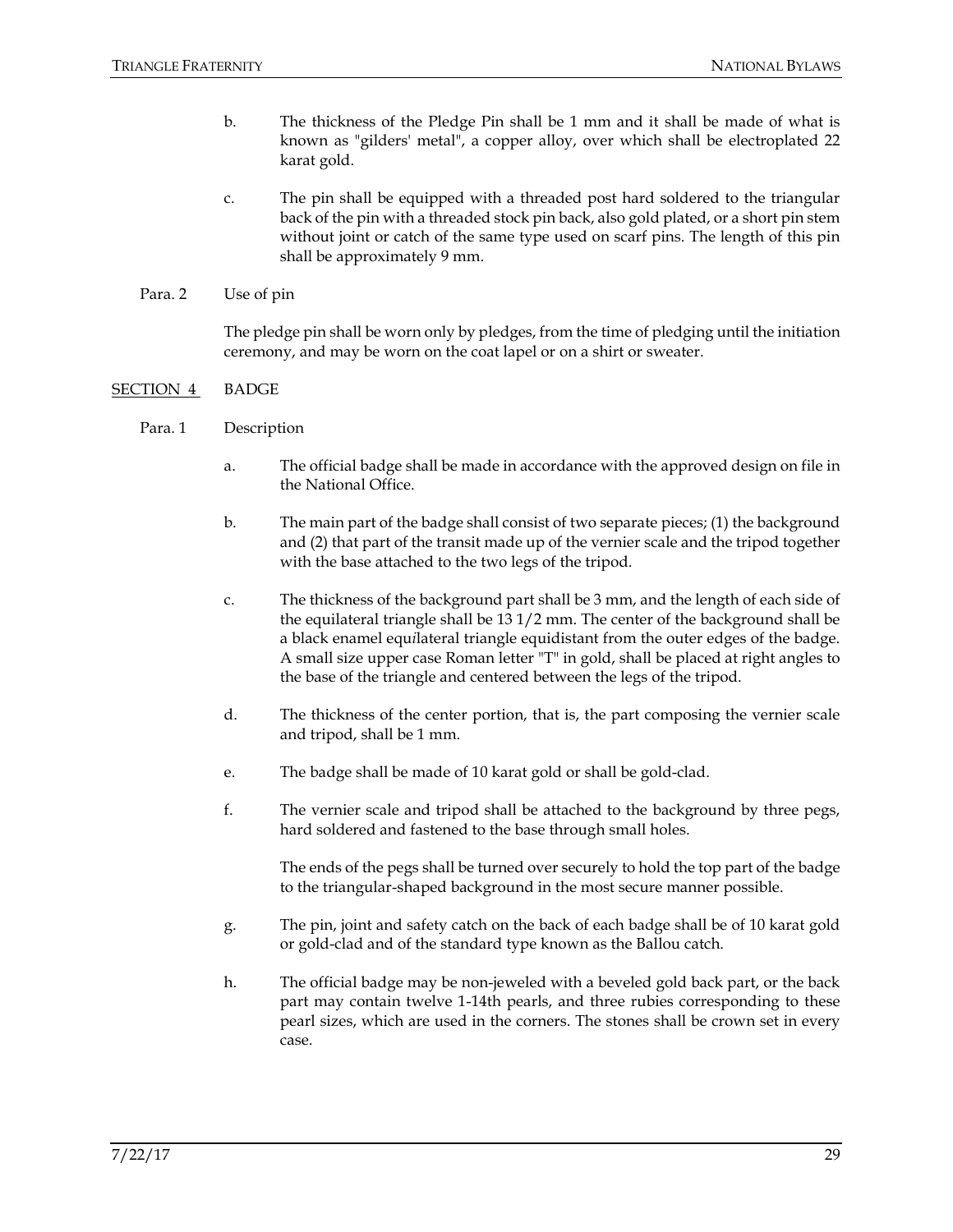#### Para. 2 Use of badge

- a. Upon initiation each member of the Fraternity shall be allowed to possess one official badge.
- b. The design used for the official badge shall not be used for any other purpose except for one house emblem for each chapter.
- c. The official badge shall be ordered by the national Secretary only. It shall be engraved with an identification number.
- d. To obtain a new badge after the original badge has been lost, the member must petition National Council for permission to order a new badge. The petition must state that the member has made an effort to locate his badge and does not know it to be in the possession of any person who does not have the right to wear it.
- e. Members wishing to exchange a badge for another badge shall return their badge at the time of ordering another badge through National Office.
- f. A member may possess additional member badges. Such badges must be registered with the national Secretary to verify their location and member possession.
- Para. 3 If at any time a TRIANGLE badge or pin is found in the possession of any person who does not have the right to the same, or in any position likely to cast reflection upon the character of TRIANGLE, it shall be the duty of any member having knowledge of the situation to make a reasonable effort to obtain possession of the badge or pin. Such member shall be reimbursed for his outlay by TRIANGLE, up to the maximum amount defined by National Council. The member to whom the badge has been loaned shall furnish a satisfactory reason to National Council for the badge or pin being out of his possession or he shall be immediately responsible for any reasonable costs incurred for obtaining the lost badge. Failure to reimburse may result in suspension of the member.

#### SECTION 5 RECOGNITION PIN

- Para. 1 Description
	- a. The recognition pin shall consist of an equilateral triangle, the sides measuring 7 mm. This triangle shall have a beveled border, measuring approximately 1/2 mm in width, surrounding a black enamel field in which shall be an upper case Roman letter "T" in gold, placed at right angles to the base of the triangle.
	- b. The thickness of this pin shall be 1 mm. It shall be made of gilders' metal, a copper alloy, and shall be yellow gold plated and shall be equipped with a short pin stem without joint or catch, of the same type as used on scarf pins, or with a threaded post hard soldered to the back of the pin with a threaded stock pin back, also gold plated. The length of this pin stem shall be approximately 9 mm.

#### Para. 2 Use of pin

The recognition pin may be worn in the coat lapel or on a shirt or sweater only by members of the Fraternity.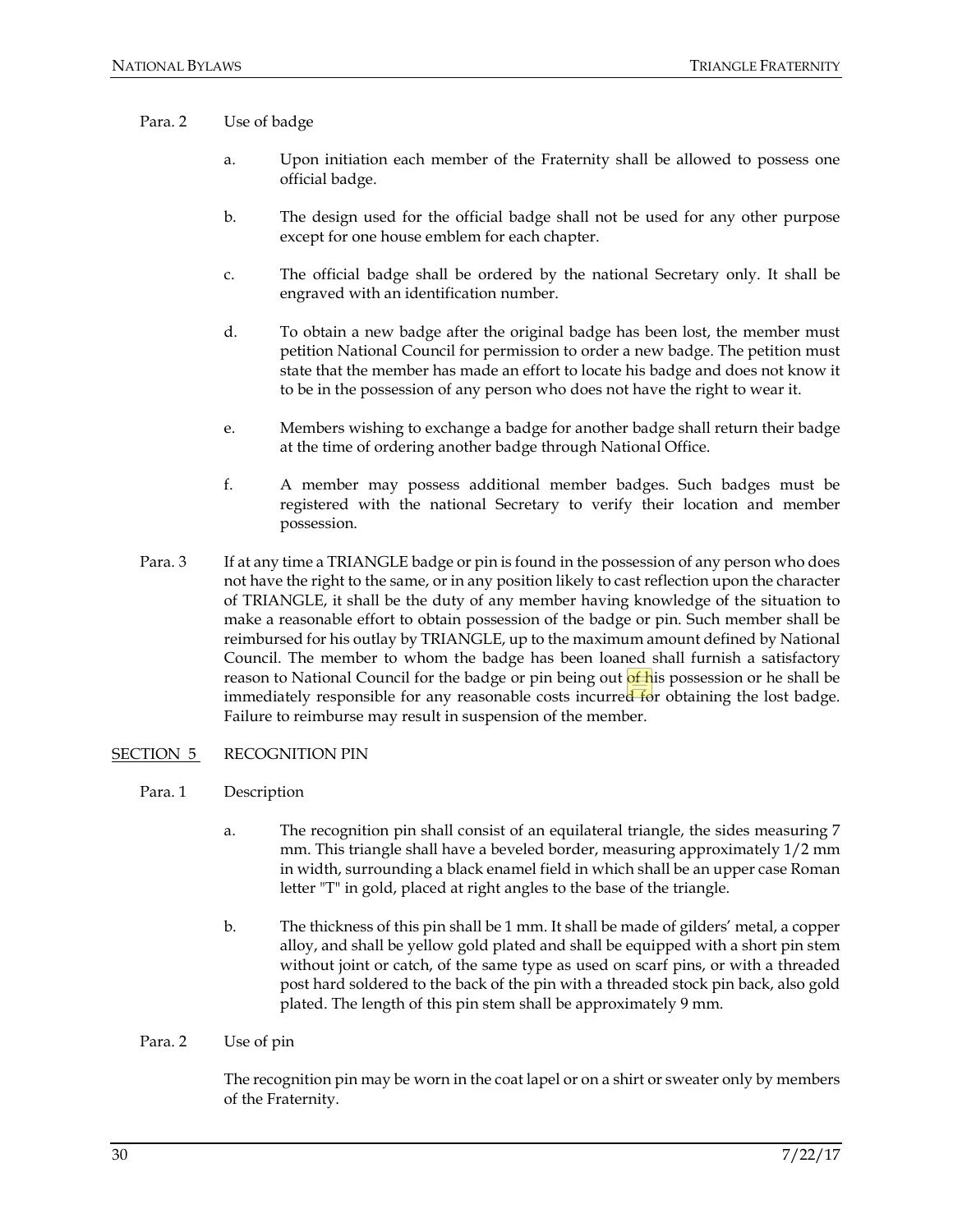#### SECTION 6 TOP TRIANGLE RECOGNITION PIN

- Para. 1 Description
	- a. The Top TRIANGLE Recognition Pin shall consist of an equilateral triangle, the sides measuring approximately 11mm. This triangle shall have a beveled gold border, measuring approximately 1/2 mm in width, surrounding a red enamel field in which shall be an upper case Roman letter "T" in gold, placed at right angles to the base of the triangle. A small equilateral triangle in gold having dimensions of approximately 3mm per side shall be located to the apex of the pin.
	- b. The thickness of the Top TRIANGLE Recognition Pin shall be 1 mm. It shall be made of gilders' metal, a copper alloy, and shall be yellow gold plated and equipped with a short stem without joint or catch, of the same type used on scarf pins, or with threaded stock pin back, also gold plated. The length of this stem shall be approximately 9 mm.

#### Para. 2 Use of pin

- a. The Top TRIANGLE Recognition Pin may be worn in the coat lapel or on a shirt or sweater by members of the Fraternity who have been designated by National Council.
- b. Eligibility is on the basis of special service to the Fraternity. Members eligible to wear the Top TRIANGLE Recognition Pin include Citation holders, National Honorary members, Building Loan Fund Trustees, Education Foundation Directors, National Council Members, Service Key holders, Certificate of Service holders, Outstanding Alumnus awardees, and members recognized at special TRIANGLE functions as having achieved prominence in their fields.

#### SECTION 7 OWNERSHIP OF BADGES AND PINS

TRIANGLE badges and pins shall at all times be the property of TRIANGLE and shall be loaned to the members upon payment of a deposit covering the cost of the same.

- SECTION 8 COAT OF ARMS
	- Para. 1 All reproductions of the TRIANGLE Coat of Arms shall conform to the approved design on file in the National Office. Three-dimensional reproductions such as wall plaques and watch charms shall conform to the approved master model, both as to arrangement and proportion of the various parts. Two-dimensional reproductions shall conform in arrangement and proportion to the standard drawing. If colors are used, they shall conform to the standard approved colors on file at the National Office.
	- Para. 2 Reproduction of the Coat of Arms in various sizes shall be made only from dies or drawings that have been compared with the standard models and approved by National Council.
	- Para. 3 The Coat of Arms may only be worn by an initiated member of TRIANGLE. Digital and printed reproduction of the Coat of Arms shall conform to the standards set forth by National Council. No restrictions are placed on the physical handling of digital and printed reproductions.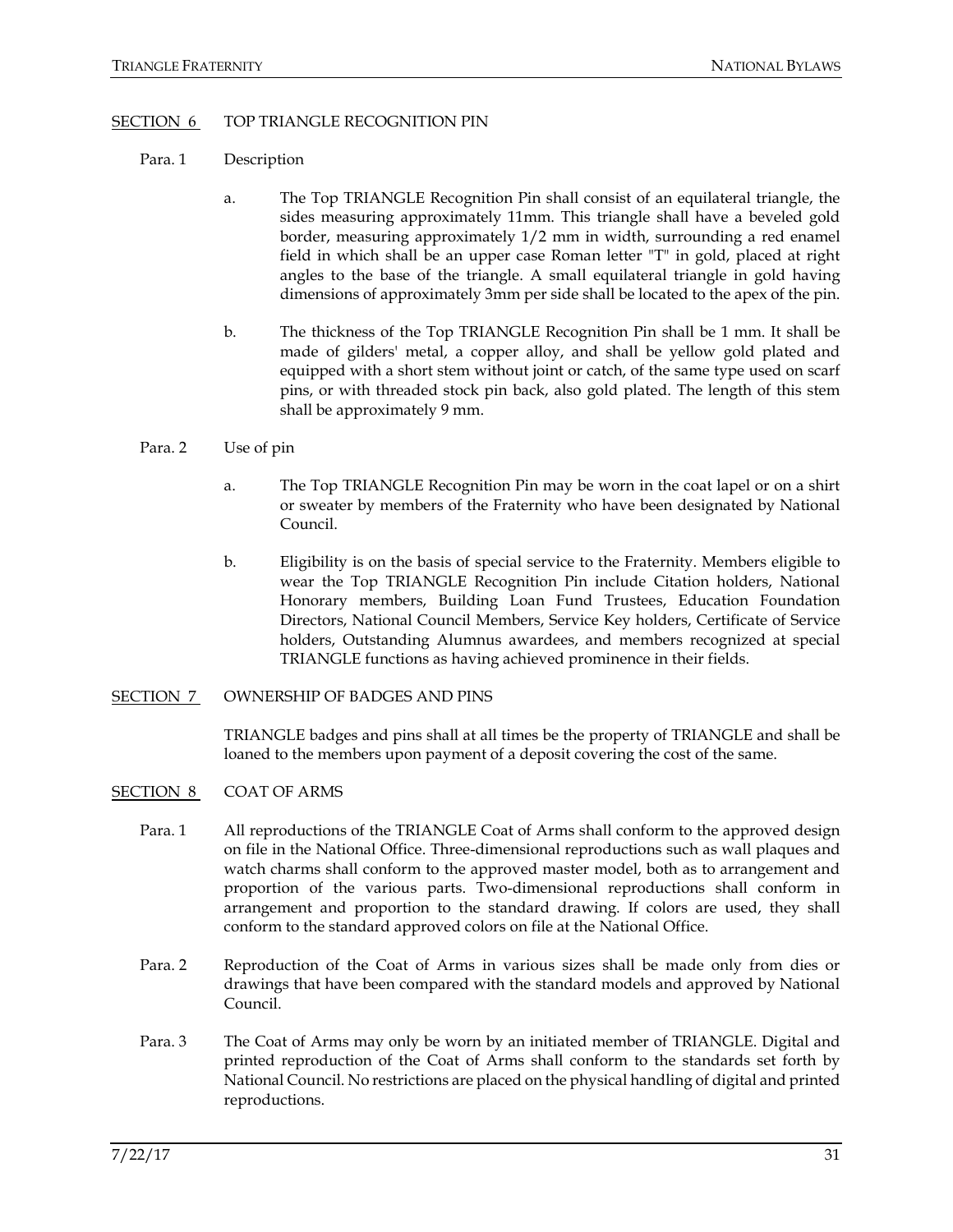#### SECTION 9 TRIANGLE SYMBOL

- Para. 1 The TRIANGLE Symbol (Delta-T) shall consist of an equilateral triangle with an upper case Roman "T" enclosed in it. The design shall conform in proportions to the TRIANGLE Symbol which constitutes part of the Coat of Arms.
- SECTION 10 CREST
	- Para. 1 The Crest is located above the esquire helmet and wreath on the TRIANGLE Coat of Arms.
	- Para. 2 The Crest consists of a gold sun rising behind purple mountains and the TRIANGLE Symbol surrounded by rays of the sun.
- SECTION 11 FLAG
	- Para. 1 The official flag of TRIANGLE contains the shield of the Coat of Arms superimposed on a gold, Roman "T" in a field of gray.
- SECTION 12 OTHER JEWELRY OR ARTICLES
	- Para. 1 The Coat of Arms, Crest, an equilateral triangle, an equilateral triangle with "T" enclosed, and word "TRIANGLE" may be used on jewelry of any kind.
	- Para. 2 The word "TRIANGLE" used in this manner shall be in Roman capitals or Old English lettering.
	- Para. 3 Jewelry of this kind may be made only from dies approved by National Council.

#### SECTION 13 OTHER

- Para. 1 All printed and non-printed materials, including but not limited to: signage, chapter correspondence, t-shirts, chapter event themes, web pages, social networking sites, etc., for all TRIANGLE organizations, or that can be reasonably associated with a TRIANGLE organization, shall contain words, pictures, designs, or symbols that:
	- a. Promote behavior and activities that are consistent with the TRIANGLE Constitution, Bylaws, Fraternity Regulations, Oath, Ritual and Code of Ethics; and
	- b. Portray TRIANGLE in a positive light.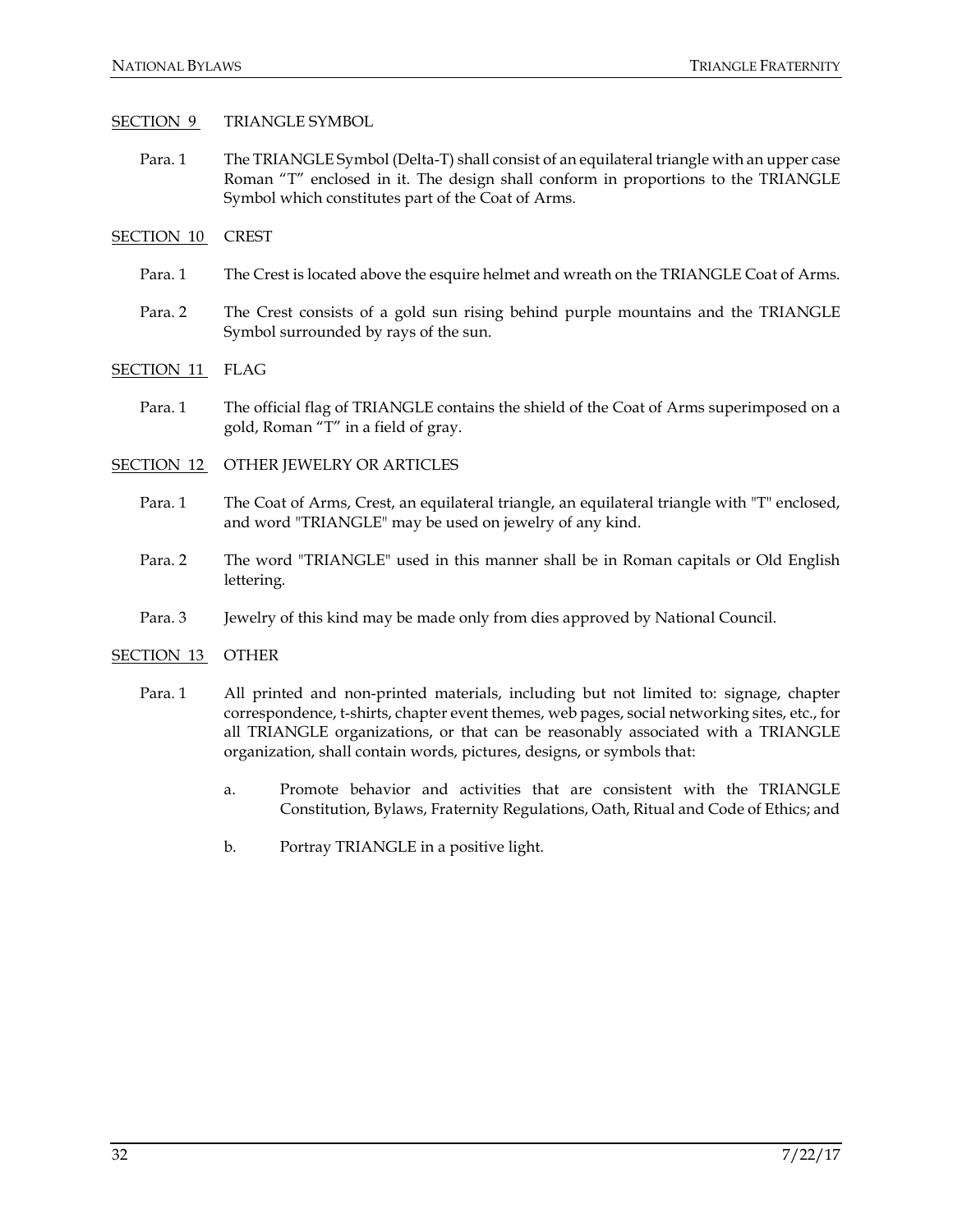### SECTION 14 MEMBERSHIP CERTIFICATE

The Membership Certificate shall be printed in block Old English lettering on white board stock 7 1/2 inches by 10 inches. The reproduction of the Coat of Arms shall be in colors and the certificate shall be arranged as follows:

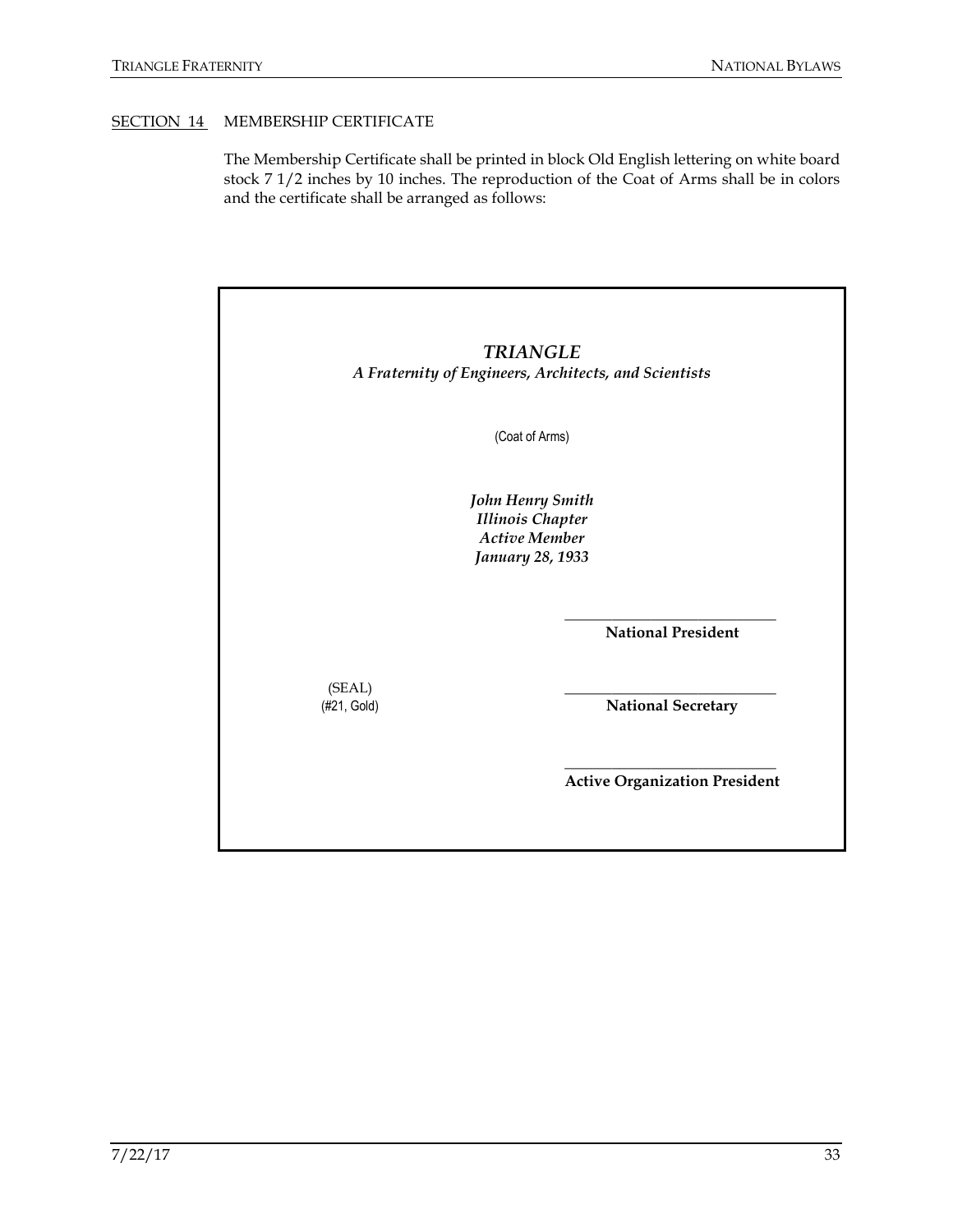### SECTION 15 CHAPTER CHARTER

The chapter charter shall be printed in black on a sheet of white bristol board approximately 12 inches by 18 inches. Old English lettering shall be used and the charter shall be worded and arranged essentially as follows:

|                                                                                      | This is to Certify that   |
|--------------------------------------------------------------------------------------|---------------------------|
| <b>The</b>                                                                           | Club (or fraternity)      |
| of                                                                                   |                           |
| The University of                                                                    |                           |
| having petitioned for representation in                                              |                           |
| TRIANGLE                                                                             |                           |
| A fraternity of Engineers, Architects, and Scientists                                |                           |
| and having fulfilled all the requirements                                            |                           |
| has this _____ day of ______, nineteen hundred and _______<br>been duly installed as |                           |
|                                                                                      |                           |
|                                                                                      | Chapter                   |
| of                                                                                   |                           |
| TRIANGLE                                                                             |                           |
| in token whereof are granted to the petitioners<br>and their successors              |                           |
| all honors and privileges subject to the                                             |                           |
| <b>National Constitution of Triangle</b>                                             |                           |
| (SEAL)                                                                               |                           |
| (#25, Gold)                                                                          | <b>National President</b> |
|                                                                                      |                           |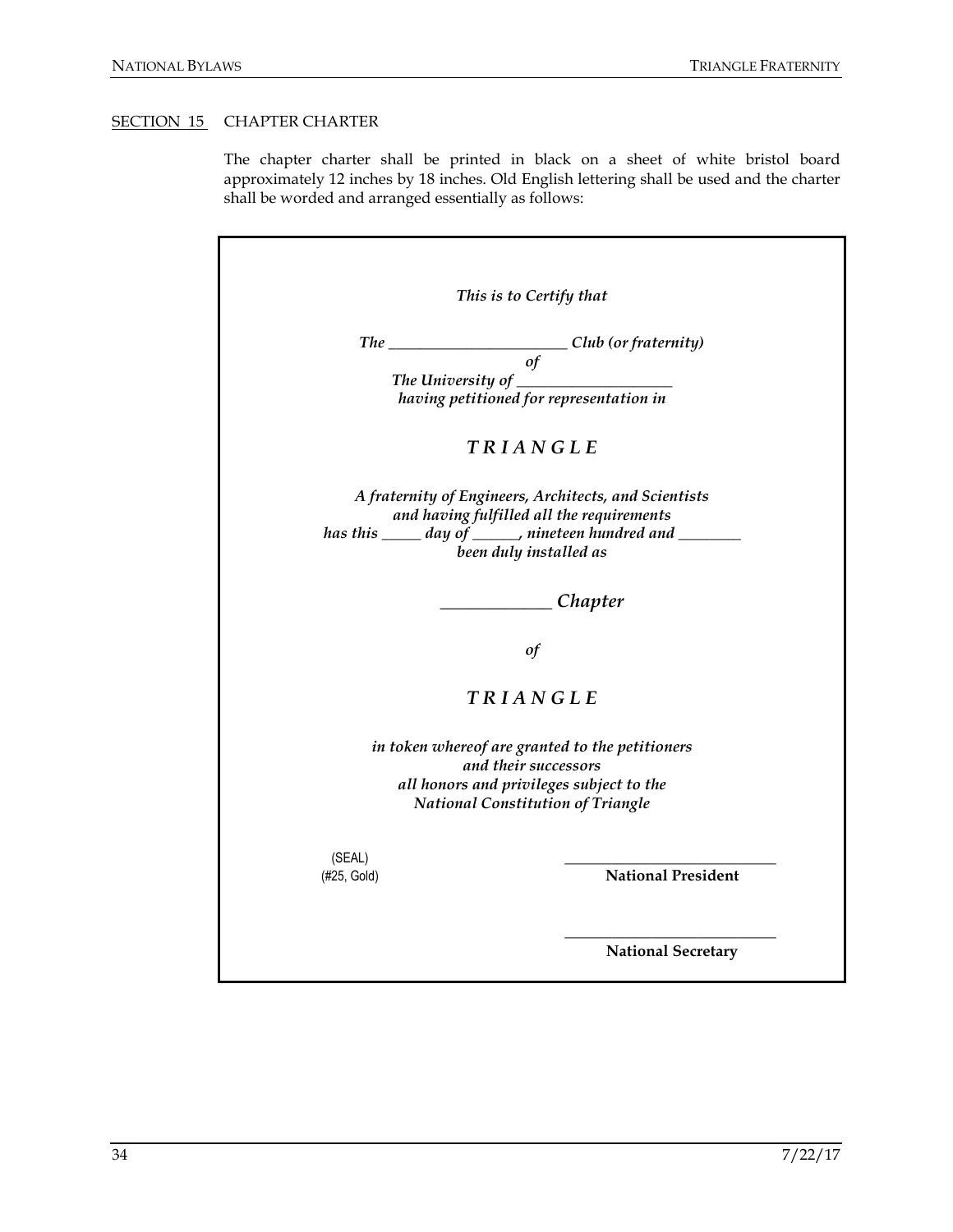### **ARTICLE 6 CHAPTER AFFAIRS**

#### SECTION 1 MEMBERSHIP

- Para. 1 A membership roster of pledges and active members, in a form approved by National Council, shall be submitted to the National Office at times prescribed by the Fraternity Regulations.
- Para. 2 Each chapter and colony shall establish procedures whereby the National Office is notified of the pledging of prospective members and the National Pledge Fees are remitted as prescribed by these Bylaws and the Fraternity Regulations.
- Para. 3 Each chapter and colony shall establish procedures whereby no man is initiated who does not meet the membership requirements and who has not been granted permission for initiation from the National Office.

#### SECTION 2 PROGRAM

Each chapter and colony shall submit, in a form approved by National Council, a statement of chapter program for the academic year at such times as prescribed by the Fraternity Regulations.

- SECTION 3 FINANCES
	- Para. 1 A yearly budget, in a form approved by National Council, shall be submitted by each active organization to the National Office no later than fifteen (15) days after the beginning of the fall term.
	- Para. 2 A financial report, in a form approved by National Council, shall be submitted by each active organization to the National Office no later than sixty (60) days after the end of each school term.
	- Para. 3 A penalty of one and a half percent (1.5%) per month shall be charged on unpaid balances over sixty (60) days old due to National Council.

#### SECTION 4 OFFICERS

- Para. 1 No active member of TRIANGLE shall be eligible for election to an active organization office or shall be permitted to remain in such office unless he is, at the time of election and remains throughout his term of office, a regular student of the institution at which the chapter is located.
- Para. 2 No member of TRIANGLE shall be eligible for election to an active organization office or shall be permitted to remain in such office unless his cumulative grade point average is equal to or greater than that required for graduation in his curriculum and is at least 2.5 on a 4.00 scale or equivalent. These scholastic requirements shall be a minimum national standard; chapters may have more stringent standards.

#### SECTION 5 FOUNDERS' DAY

Para. 1 Each chapter shall appropriately celebrate Founders' Day every year, in accordance with the traditions of TRIANGLE.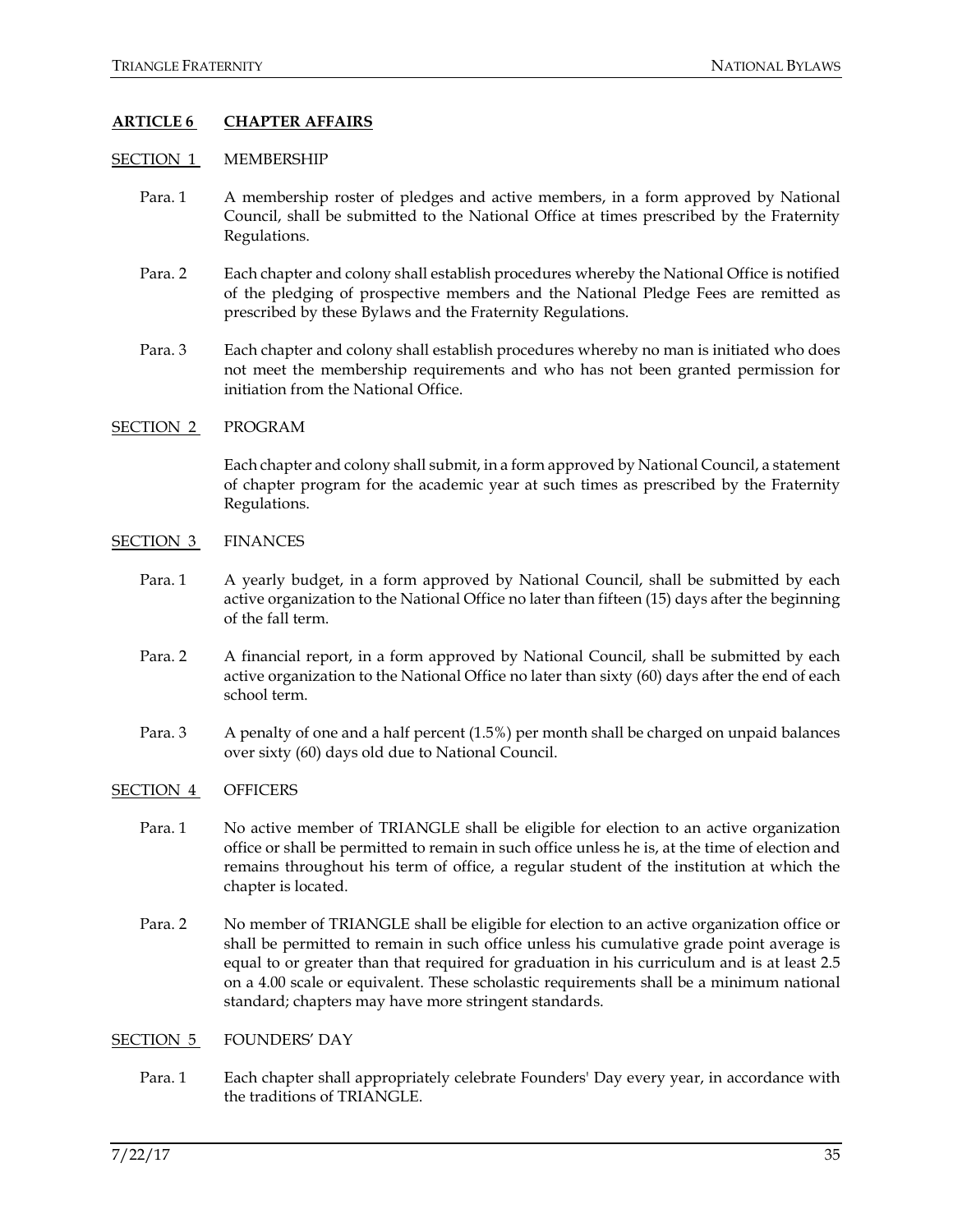- Para. 2 The annual Founders' Day Banquet shall constitute the main event of the celebration. In addition, the chapter shall arrange other suitable features related to the formation, history, and traditions of TRIANGLE.
- Para. 3 The chapter shall inform National Council, the other chapters, and its own alumni, associate, honorary, and distinguished fellow members in advance of the Founders' Day celebration and banquet so that as many as possible may attend.
- Para. 4 The chapter shall select a date as near as practicable to April 15, but such that the entire active organization can be present. Due consideration shall also be given to the convenience of the alumni, associate, honorary, and distinguished fellow members so that they will be able to attend.
- Para. 5 An initiation may, at the option of the chapter, constitute part of the program of the Founders' Day celebration.

#### SECTION 6 SCHOLARSHIP

Para. 1 Each chapter shall maintain an annual cumulative grade point average that is at least 2.70 on a 4.00 scale or that is at or above the campus all-men's average, whichever is lower.

#### **ARTICLE 7 NATIONAL ACADEMIC COLLEGE FRATERNITIES**

#### SECTION 1 DEFINITIONS

- Para. 1 Any fraternity which maintains a house at a college or university where TRIANGLE has a chapter shall be defined as a national academic college fraternity on that campus.
- Para. 2 Any fraternity which is a member of the National Interfraternity Conference shall also be defined as a national academic college fraternity.

### **ARTICLE 8 AMENDMENTS**

#### SECTION 1 GRADUATION CEREMONY, BYLAWS, AND ABRIDGED HISTORY

- Para. 1 The Graduation Ceremony, Bylaws, and Abridged History may be amended by National Council and the chapters in the manner prescribed for amending the National Constitution. No proposed amendment shall be submitted to the chapters between April 1 and September 1.
- Para. 2 National Council may amend, by unanimous vote, the Graduation Ceremony, National Bylaws, and Abridged History, subject to review and approval by a three-fourths (3/4) majority vote of the next National Convention. Any action reversed by the National Convention may not be subsequently reinstituted by National Council.
- Para. 3 Amendments to the Graduation Ceremony, Bylaws, and Abridged History may be proposed in the Convention. Such proposed amendment is enacted if it receives a threefourths (3/4) majority vote of the Convention.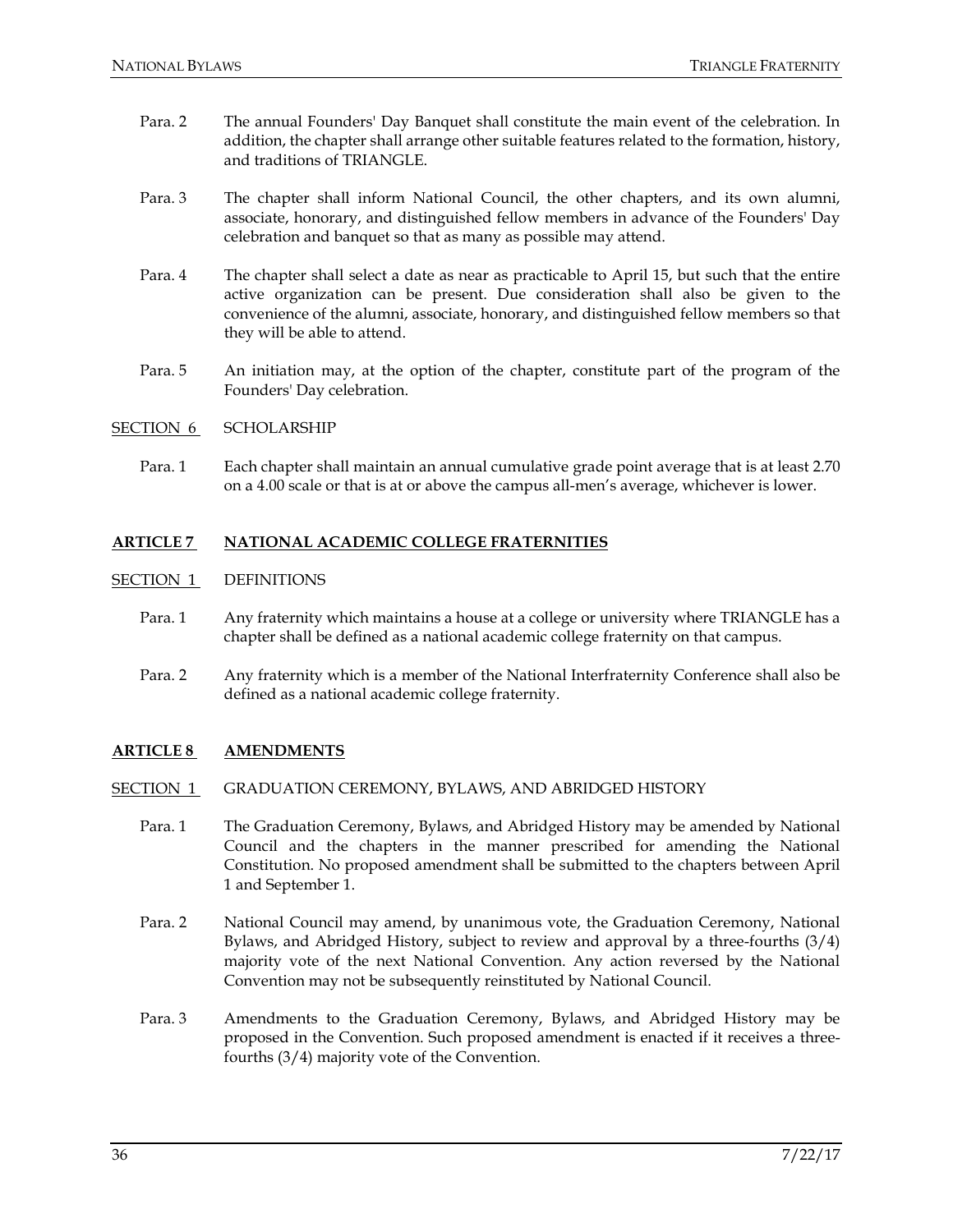### SECTION 2 NATIONAL CONSTITUTION AND RITUAL

- Para. 1 National Council shall consider any amendment to the National Constitution and Ritual which may be proposed by a member of TRIANGLE. If the amendment receives the favorable vote of National Council, it shall be submitted to the chapters. No proposed amendment shall be submitted to the chapters between April 1 and September 1.
- Para. 2 Amendments to the National Constitution and Ritual may be proposed in the Convention. If such a proposed amendment receives a three-fourths (3/4) majority vote in the Convention, it shall then be submitted to the chapters in the manner prescribed in the National Constitution.
- SECTION 3 FRATERNITY REGULATIONS
	- Para. 1 Upon adoption of a Fraternity Regulation by National Council, such regulation shall be distributed to all active and alumni organizations.
	- Para. 2 If, within six (6) months following distribution, written objection is received by National Council from a majority of the members of one-tenth (1/10) of the active organizations and a majority of the duly authorized representatives of one-tenth  $(1/10)$  of the alumni organizations, the regulation shall be submitted to the chapters for consideration of reversal in the manner prescribed for amending the National Constitution. No question of reversal shall be submitted to the chapters between April 1 and September 1.

Any Fraternity Regulation submitted to the chapters for reversal shall remain in effect pending the outcome of the vote on the question of reversal.

- Para. 3 A Fraternity Regulation will be reversed by a three-fourths (3/4) majority vote of the National Convention.
- Para. 4 Any Fraternity Regulation reversed by vote of the chapters or National Convention may not be subsequently reinstituted by National Council until after the next National Convention.

#### SECTION 4 DELINQUENT ORGANIZATIONS

In case any active or alumni organization which is entitled to cast a vote on any proposal submitted to the chapters in accordance with the National Constitution or Bylaws shall fail to indicate its vote to National Council within sixty days after the proposal has been submitted to the chapters, National Council shall have the power to cast the vote in place of such delinquent organization.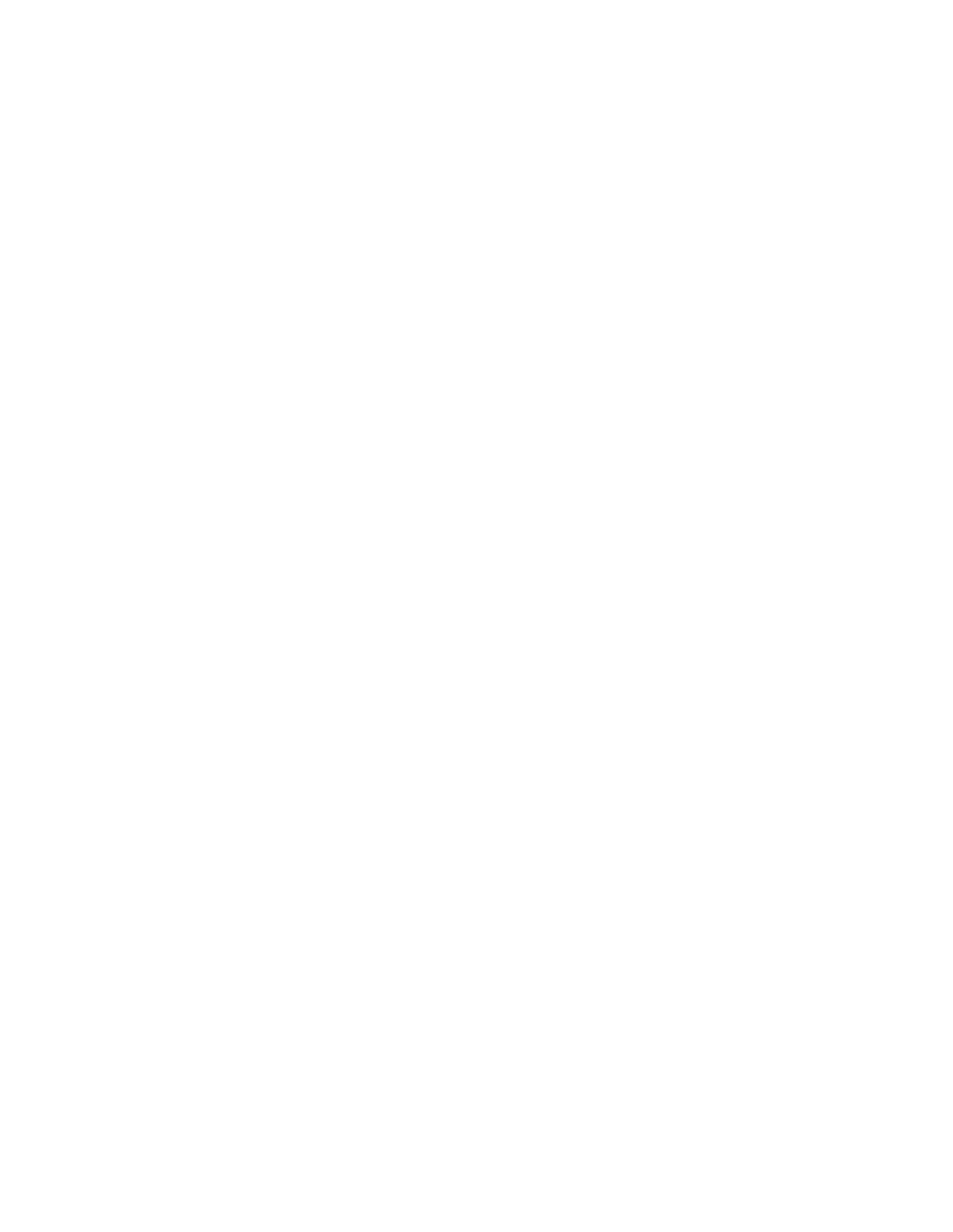# **LIST OF REVISIONS**

| <b>DATE ISSUED</b> | <b>REVISION SUMMARY</b>                                                                                                                                                                                                                                                                                  |  |
|--------------------|----------------------------------------------------------------------------------------------------------------------------------------------------------------------------------------------------------------------------------------------------------------------------------------------------------|--|
| 8-Aug-1995         | Complete re-write and reorganization                                                                                                                                                                                                                                                                     |  |
| 12-Aug-1997        | Permit National Council to take action via electronic mail vote.<br>Article 2, Section 2, Para. 7<br>Bylaws:                                                                                                                                                                                             |  |
|                    | Change the way the fraternity deals with suspended chapters and active<br>organizations.<br>Bylaws:<br>Article 2, Section 2, Para. 5<br>Article 2, Section 3, Para. 3                                                                                                                                    |  |
|                    | Change the manner in which Field Directors, Field Representatives and National<br>Service Volunteers are appointed.<br>Article 2, Section 2, Para. 6<br>Bylaws:<br>Article 2, Section 5, Para. 1<br>Article 2, Section 5, Para. 6 (deleted)                                                              |  |
|                    | Increase the national active fee.<br>Bylaws:<br>Article 4, Section 1, Para. 3, Sub-Para. A                                                                                                                                                                                                               |  |
|                    | Reduce the size of National Council by eliminating two councilman positions.<br>Bylaws:<br>Article 2, Section 2, Para. 2<br>Article 2, Section 2, Para. 8<br>Article 3, Section 3, Para. 1                                                                                                               |  |
| 9-Aug-1999         | Adopt the Graduation Ceremony as an official document of TRIANGLE.<br>Constitution:<br>Article 9<br>Bylaws:<br>Article 1, Section 1, Para. 3, Sub-Para. a i<br>Article 2, Section 1, Para. 2<br>Article 2, Section 2, Para. 3<br>Article 3, Section 3, Para. 4<br>Article 8, Section 1, Para. 1, 2 and 3 |  |
|                    | Permit the initiation of colony/interest group members by a ritual team<br>appointed by the Executive Director.<br>Bylaws:<br>Article 2, Section 3, Para. 2, Sub-Para. c                                                                                                                                 |  |
|                    | Modifications to conform to current operational procedures.<br>Bylaws:<br>Article 1, Section 1, Para. 4, Sub-Para. d<br>Article 4, Section 3, Para. 1 and 2                                                                                                                                              |  |
|                    | Establish a procedure for "At-large" nominations for national offices.<br>Bylaws:<br>Article 3, Section 3<br>Article 3, Section 4, Para. 2<br>Article 3, Section 7, Para. 2                                                                                                                              |  |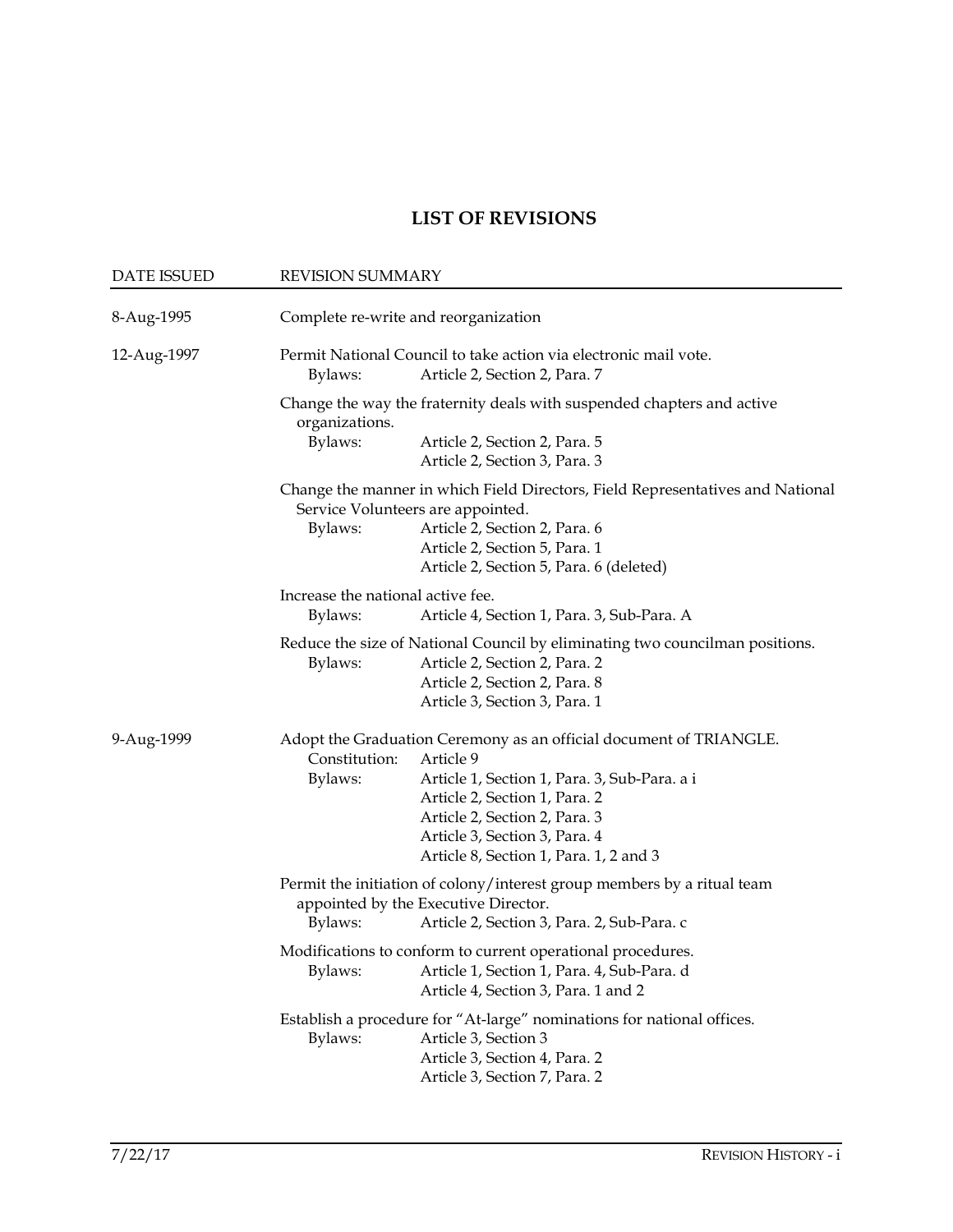| 29-Mar-2000 | Increase the National Pledge Fee from \$30 to \$35.<br>Article 4, Section 1, Para. 1, Sub-Para. a<br>Bylaws:                                                                                                                                                                        |  |  |
|-------------|-------------------------------------------------------------------------------------------------------------------------------------------------------------------------------------------------------------------------------------------------------------------------------------|--|--|
|             | Increase the National Member Service Fee from \$105 to \$125.<br>Article 4, Section 1, Para. 2, Sub-Para. a<br>Bylaws:                                                                                                                                                              |  |  |
|             | Simplify and remove date-dependent wording.<br>Article 4, Section 1, Para. 3, Sub-Para. a<br>Bylaws:                                                                                                                                                                                |  |  |
| 5-Aug-2001  | Remove references to the Education Foundation.<br>Constitution:<br>Article 4, Section 6 (deleted)<br>Bylaws:<br>Article 1, Section 6, Para. 2, Sub-Para. c<br>Article 2, Section 6 (deleted)<br>Article 2, Section 7 (renumbered)<br>Article 2, Section 8 (renumbered and modified) |  |  |
|             | Provide for posthumous initiation.<br>Bylaws:<br>Article 1, Section 1, Para. 5 (following paragraphs<br>renumbered)<br>Article 4, Section 1, Para. 2, Sub-Para. a                                                                                                                   |  |  |
|             | Change the member education program requirements.<br>Article 1, Section 1, Para. 3, Sub-Para. f, Sub-Para. x., xi. and<br>Bylaws:<br>xii.                                                                                                                                           |  |  |
|             | Change the required length of the member education program.<br>Bylaws:<br>Article 1, Section 1, Para. 3, Sub-Para. h                                                                                                                                                                |  |  |
|             | Remove date-dependent wording related to the number of members of National<br>Council.<br>Article 2, Section 2, Para. 2<br>Bylaws:                                                                                                                                                  |  |  |
|             | Change the service requirements to be elected President.<br>Bylaws:<br>Article 3, Section 1, Para. 2<br>Article 3, Section 4, Para. 3, Sub-Para. a                                                                                                                                  |  |  |
|             | Remove the requirement that the Secretary and Treasurer must be an Executive<br>Director, Associate Executive Director or Assistant Executive Director.<br>Article 3, Section 1, Para. 6 and 7<br>Bylaws:                                                                           |  |  |
|             | Add language to specifically define the colors of Old Rose and Gray.<br>Article 5, Section 1<br>Bylaws:                                                                                                                                                                             |  |  |
|             | Remove the specifications for stationery and add requirements for the use of<br>TRIANGLE symbols and identification on printed and non-printed materials.<br>Article 5, Section 11<br>Bylaws:                                                                                       |  |  |
| 14-Apr-2002 | Increase the National Active Fee from \$102 to \$150.<br>Article 4, Section 1, Para. 3, Sub-Para. a<br>Bylaws:                                                                                                                                                                      |  |  |
| 8-Jun-2003  | Require 2/3 vote of National Council for removal of Executive Director.<br>Article 3, Section 6, Para. 1<br>Bylaws:                                                                                                                                                                 |  |  |
| 2-Aug-2003  | Allow National Council to extend chapter suspension.<br>Article 2, Section 3, Para. 3, Sub-Para. a<br>Bylaws:                                                                                                                                                                       |  |  |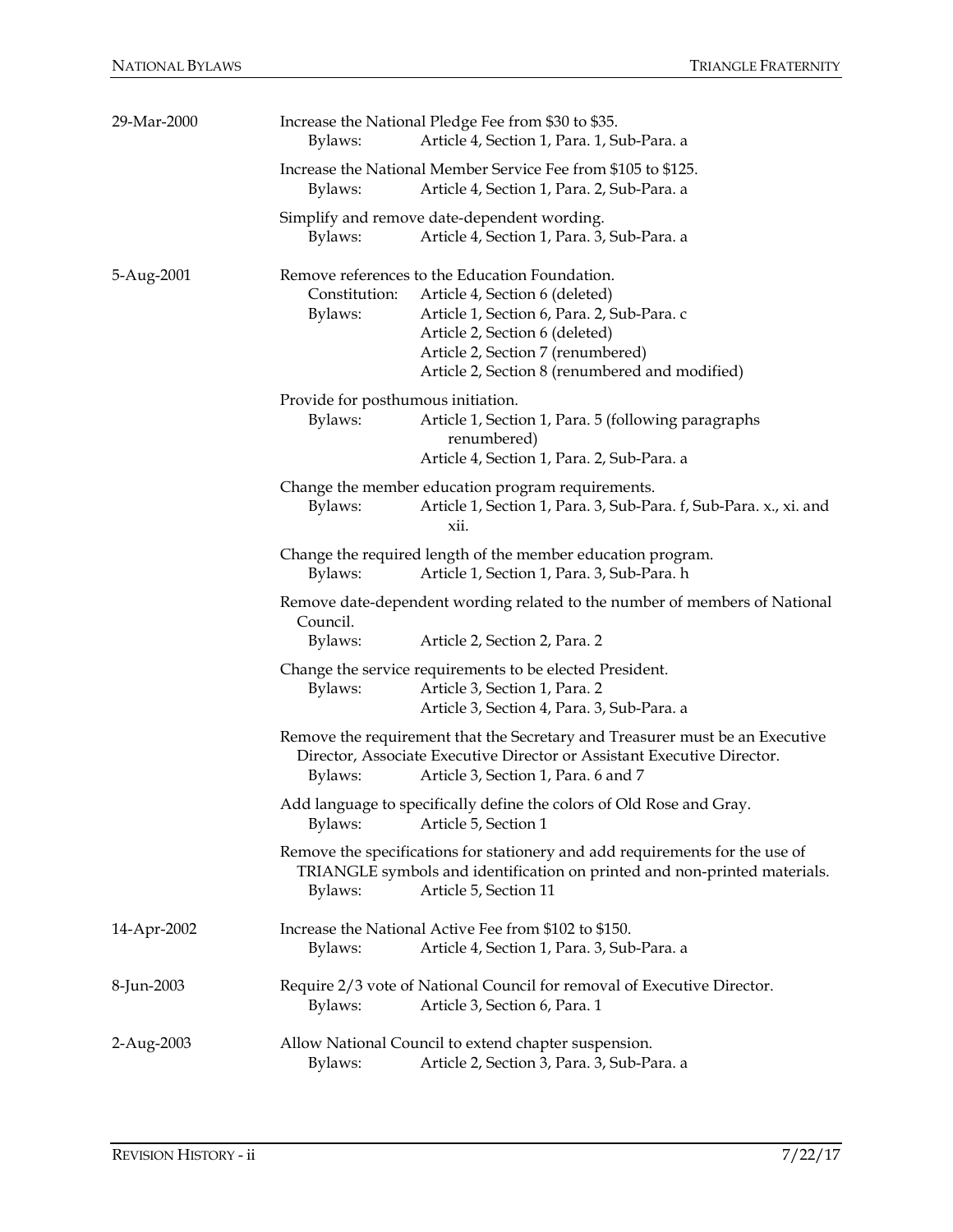|             | Change Nominating Committee secretary from Executive Director to National<br>Secretary.                                                                                                                                       |  |
|-------------|-------------------------------------------------------------------------------------------------------------------------------------------------------------------------------------------------------------------------------|--|
|             | Bylaws:<br>Article 3, Section 7, Para. 1                                                                                                                                                                                      |  |
|             | Replace Approved Courses Committee with Approved Courses Advisor<br>Article 1, Section 1, Para. 1, Sub-Para. a<br>Bylaws:<br>Article 1, Section 3, Para. 1<br>Article 3, Section 6, Para. 6<br>Article 3, Section 8 (removed) |  |
|             | Increase the National Pledge Fee from \$35 to \$45.<br>Article 4, Section 1, Para. 1, Sub-Para. a<br>Bylaws:                                                                                                                  |  |
|             | Increase the National Member Service Fee from \$125 to \$160.<br>Bylaws:<br>Article 4, Section 1, Para. 2, Sub-Para. a                                                                                                        |  |
| 30-Jul-2005 | Require minimum GPA for pledging.<br>Article 1, Section 1, Para. 1<br>Bylaws:                                                                                                                                                 |  |
|             | Set minimum GPA for chapters.<br>Article 6, Section 6<br>Bylaws:                                                                                                                                                              |  |
|             | Assign responsibility of appointing colony or interest group ritual team to the<br>National Secretary.<br>Bylaws:<br>Article 2, Section 3, Para. 2, Sub-Para. c                                                               |  |
|             | Increase the National Pledge Fee from \$45 to \$50.<br>Bylaws:<br>Article 4, Section 1, Para. 1, Sub-Para. a                                                                                                                  |  |
|             | Increase the National Member Service Fee from \$160 to \$170.<br>Bylaws:<br>Article 4, Section 1, Para. 2, Sub-Para. a                                                                                                        |  |
|             | Increase the National Active Fee from \$150 to \$162.<br>Article 4, Section 1, Para. 3, Sub-Para. a<br>Bylaws:                                                                                                                |  |
| 12-Jul-2007 | Set maximum period for pledge education.<br>Article 1, Section 1, Para. 3, Sub-Para. h<br>Bylaws:                                                                                                                             |  |
|             | Create Active Advisor position.<br>Bylaws:<br>Article 3, Section 6, Para. 7                                                                                                                                                   |  |
|             | Define procedures to follow if a National Council candidate withdraws or enters<br>Chapter Eternal during the election or before installation.<br>Bylaws:<br>Article 3, Section 4, Para. 4 and 5                              |  |
|             | Change criteria for suspension or expulsion of a member by National Council.<br>Bylaws:<br>Article 1, Section 6, Para. 2, Sub-Para. c                                                                                         |  |
|             | Change criteria for expulsion of a member by his chapter.<br>Bylaws:<br>Article 1, Section 6, Para. 2, Sub-Para. a and b                                                                                                      |  |
|             | Increase the National Active Fee from \$162 to \$180.<br>Article 4, Section 1, Para. 3, Sub-Para. a<br>Bylaws:                                                                                                                |  |
|             | Increase the National Pledge Fee from \$50 to \$75, effective August 1, 2008.<br>Article 4, Section 1, Para. 1, Sub-Para. a<br>Bylaws:                                                                                        |  |
|             | Increase the National Member Service Fee from \$170 to \$200, effective August 1,<br>2008.                                                                                                                                    |  |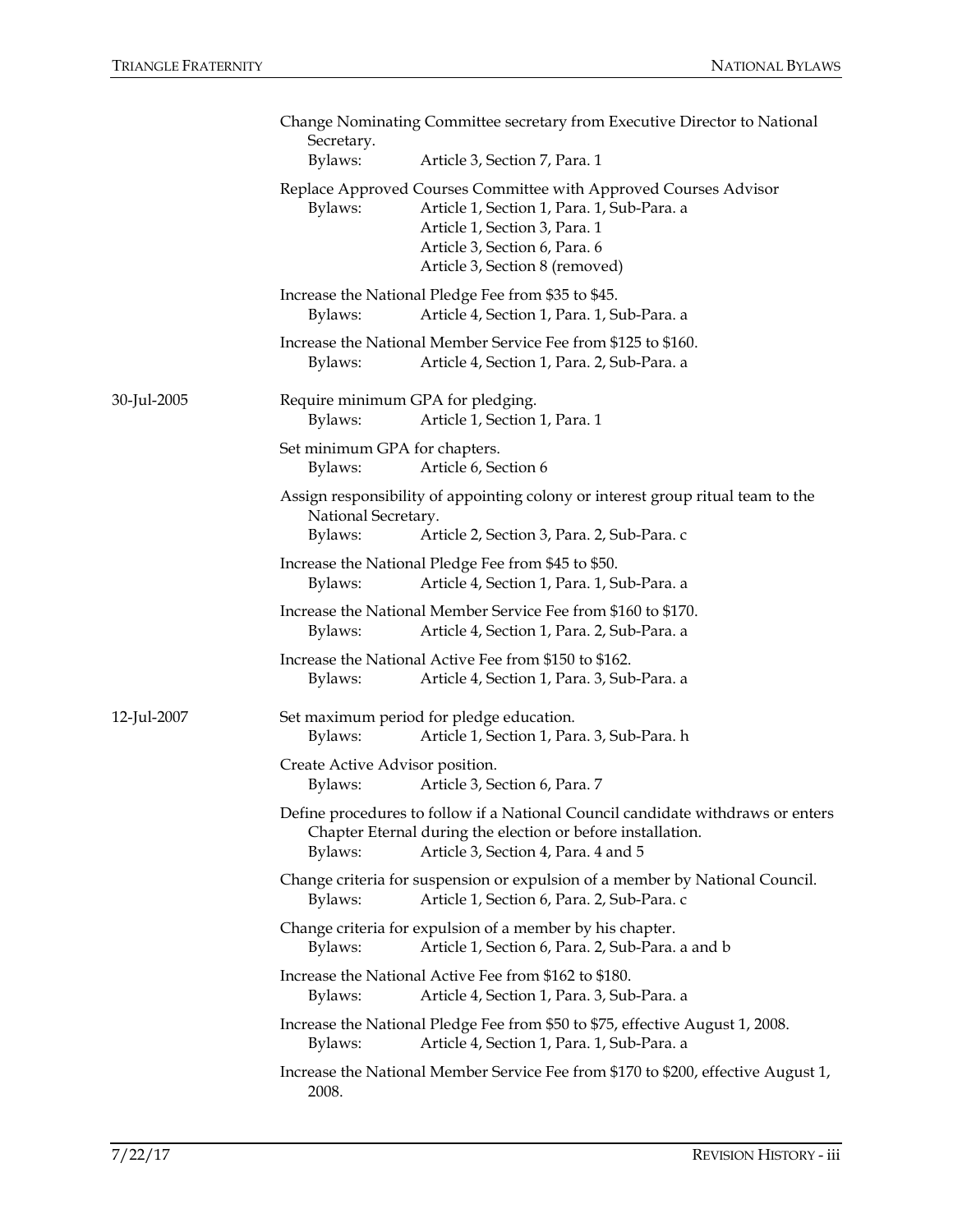|             | Bylaws:                                                                                                                                          | Article 4, Section 1, Para. 2, Sub-Para. a                                                                                                    |
|-------------|--------------------------------------------------------------------------------------------------------------------------------------------------|-----------------------------------------------------------------------------------------------------------------------------------------------|
| 18-Jul-2009 | Modify Triangle's purpose<br>Constitution:                                                                                                       | Article 2, Section 2                                                                                                                          |
|             | badge.                                                                                                                                           | Allow National Council to set maximum reimbursement amount for purchased                                                                      |
|             | Bylaws:                                                                                                                                          | Article 5, Section 4, Para. 3                                                                                                                 |
|             | Bylaws:                                                                                                                                          | Change operations of the Nominating Committee.<br>Article 3, Section 7, Para. 1<br>Article 3, Section 7, Para. 2                              |
|             | Bylaws:                                                                                                                                          | Modify restrictions on pledges' attendance at meetings.<br>Article 1, Section 1, Para. 3, Sub-Para. (a)(i)                                    |
|             | Add English translation of motto.<br>Bylaws:                                                                                                     | Article 5, Section 2                                                                                                                          |
|             | Bylaws:                                                                                                                                          | Increase the National Pledge Fee from \$75 to \$100, and from \$100 to \$110 in 2010.<br>Article 4, Section 1, Para. 1, Sub-Para. a           |
|             | Bylaws:                                                                                                                                          | Increase the National Member Service Fee from \$200 to \$225 in 2010.<br>Article 4, Section 1, Para. 2, Sub-Para. a                           |
|             | 2010.                                                                                                                                            | Increase the National Active Fee from \$180 to \$210, and from \$210 to \$222 in                                                              |
|             | Bylaws:                                                                                                                                          | Article 4, Section 1, Para. 3, Sub-Para. a                                                                                                    |
|             | member.                                                                                                                                          | Modify the conditions under which an active member may become an alumni                                                                       |
|             | Bylaws:                                                                                                                                          | Article 1, Section 2, Para. 2, Sub-Para. ii                                                                                                   |
|             | Bylaws:                                                                                                                                          | Permit members to possess more than one badge.<br>Article 5, Section 4, Para. 2                                                               |
|             | Bylaws:                                                                                                                                          | Add web pages and social networking sites to list of materials that should<br>portray TRIANGLE in a positive light.<br>Article 5, Section 11  |
| 18-Jul-2009 | Require an audit of the National Organization's books and records annually<br>instead of biennially.<br>Article 4, Section 2, Para. 3<br>Bylaws: |                                                                                                                                               |
| 15-Jul-2011 | Bylaws:                                                                                                                                          | Increase the GPA required for pledging and initiation.<br>Article 1, Section 1, Para. 1                                                       |
|             | Increase the National Pledge Fee.<br>Bylaws:                                                                                                     | Article 4, Section 1, Para. 1, Sub-Para. a                                                                                                    |
|             | Bylaws:                                                                                                                                          | Increase the National Member Service Fee.<br>Article 4, Section 1, Para. 2, Sub-Para. a                                                       |
|             | Increase the National Active Fee.<br>Bylaws:                                                                                                     | Article 4, Section 1, Para. 3, Sub-Para. A                                                                                                    |
| 23-Oct-2011 | Bylaws:                                                                                                                                          | Make the Secretary and Treasurer voting members of National Council unless<br>they are employed by Triangle.<br>Article 3, Section 1, Para. 8 |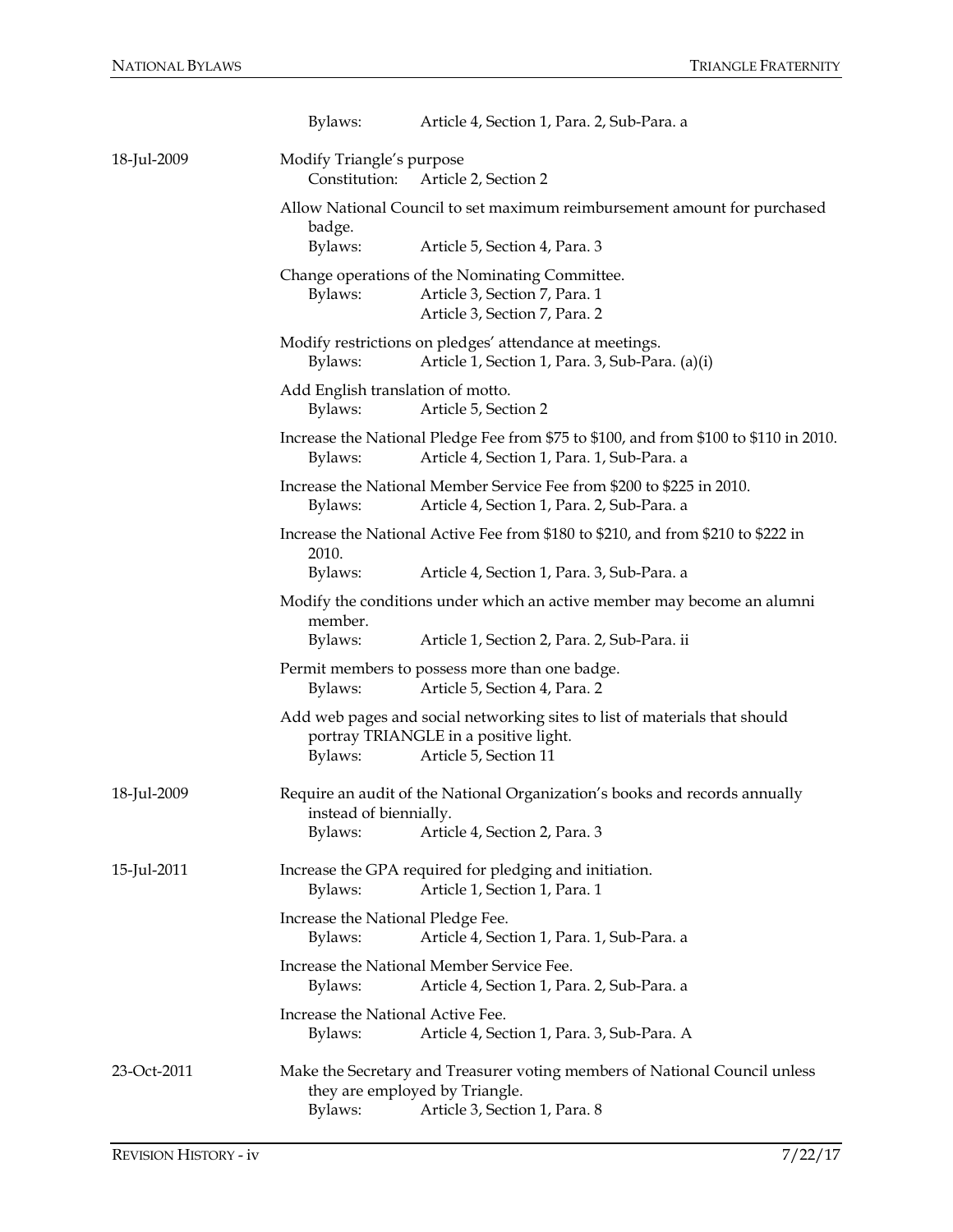| 17-Feb-2012 | Modify the date for the adoption of an annual budget for the National<br>Organization.                                                                                                                                                                                    |  |  |
|-------------|---------------------------------------------------------------------------------------------------------------------------------------------------------------------------------------------------------------------------------------------------------------------------|--|--|
|             | Bylaws:<br>Article 4, Section 2, Para. 1                                                                                                                                                                                                                                  |  |  |
| 27-Jul-2013 | Modify the procedure for amending the Abridged History.<br>Constitution:<br>Article 8<br>Bylaws:<br>Article 8, Section 1                                                                                                                                                  |  |  |
|             | Change the size of National Council.<br>Article 2, Section 2, Para. 2<br>Bylaws:<br>Article 3, Section 4, Para. 1                                                                                                                                                         |  |  |
|             | Change the GPA required for pledging and initiation.<br>Article 1, Section 1, Para. 1<br>Bylaws:                                                                                                                                                                          |  |  |
|             | Change the minimum chapter GPA.<br>Article 6, Section 6, Para. 1<br>Bylaws:                                                                                                                                                                                               |  |  |
|             | Reduce the National Pledge Fee.<br>Bylaws:<br>Article 4, Section 1, Para. 1, Sub-Para. a                                                                                                                                                                                  |  |  |
|             | Increase the National Member Service Fee.<br>Article 4, Section 1, Para. 2, Sub-Para. a<br>Bylaws:                                                                                                                                                                        |  |  |
|             | Increase the National Active Fee.<br>Bylaws:<br>Article 4, Section 1, Para. 3, Sub-Para. a                                                                                                                                                                                |  |  |
|             | Eliminate the National Active Fee Exemption for Co-Op Students.<br>Article 4, Section 1, Para. 3, Sub-Para. d<br>Bylaws:                                                                                                                                                  |  |  |
|             | Codify the National Meeting Fee Amount.<br>Constitution:<br>Article 6, Section 4<br>Article 4, Section 1, Para. 5<br>Bylaws:<br>Article 4, Section 3 (removed)                                                                                                            |  |  |
| 10-Oct-2014 | Replace the Approved Courses Advisor with the Approved Courses Committee.<br>Article 1, Section 1, Para. 1<br>Bylaws:<br>Article 1, Section 3, Para. 1<br>Article 3, Section 6, Para. 6                                                                                   |  |  |
| 18-Jul-2015 | Remove reference to the Building Loan Fund<br>Constitution:<br>Article 4, Section 5 (removed)                                                                                                                                                                             |  |  |
|             | Eliminate the prohibition on initiating first term freshmen.<br>Bylaws:<br>Article 1, Section 1, Para. 1, Sub-Para. c<br>Article 1, Section 1, Para. 1, Sub-Para. d (removed)<br>Article 1, Section 1, Para. 1, Sub-Para. e<br>Article 1, Section 1, Para. 1, Sub-Para. f |  |  |
|             | Clarify policy regarding use of Coat of Arms, Triangle T, and organization<br>insignia by pledges.                                                                                                                                                                        |  |  |
|             | Bylaws:<br>Article 1, Section 1, Para. 3, Sub-Para. a.<br>Revise process for voluntary termination of membership.                                                                                                                                                         |  |  |
|             | Bylaws:<br>Article 1, Section 6, Para. 3                                                                                                                                                                                                                                  |  |  |
|             | Codify Chapter Eternal Ceremony.                                                                                                                                                                                                                                          |  |  |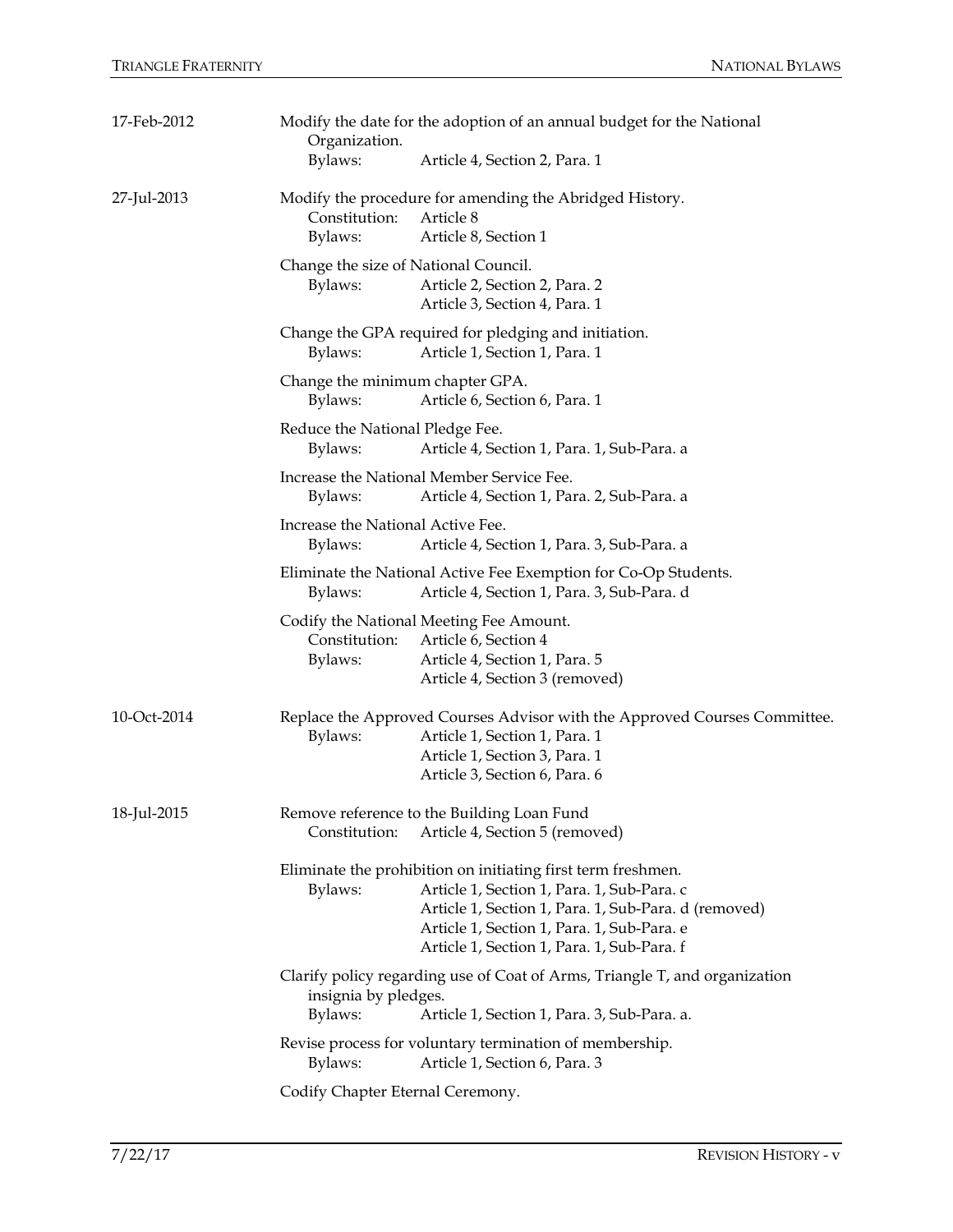|             | Bylaws:                                         | Article 1, Section 7, Para. 1                                                                                                                                                                                                                                                                           |
|-------------|-------------------------------------------------|---------------------------------------------------------------------------------------------------------------------------------------------------------------------------------------------------------------------------------------------------------------------------------------------------------|
|             | associations.                                   | Revise process for determining National Convention voting rights for alumni                                                                                                                                                                                                                             |
|             | Bylaws:                                         | Article 2, Section 1, Para. 4<br>Article 2, Section 4, Para. 2                                                                                                                                                                                                                                          |
|             | Bylaws:                                         | Make the Active Advisor a voting member of National Council.<br>Article 2, Section 2, Para. 2                                                                                                                                                                                                           |
|             | Bylaws:                                         | Revise Suspension and Expulsion of Triangle Organizations.<br>Article 2, Section 2, Para. 5 (revised and moved)<br>Article 2, Section 3, Para. 3, Sub-Para. a<br>Article 2, Section 3, Para. 3, Sub-Para. b<br>Article 2, Section 3, Para. 3, Sub-Para. d<br>Article 2, Section 3, Para. 3, Sub-Para. e |
|             | Increase the National Active Fee.<br>Bylaws:    | Article 4, Section 1, Para. 3, Sub-Para. a                                                                                                                                                                                                                                                              |
|             | Increase the Chapter Fee.<br>Bylaws:            | Article 4, Section 1, Para. 5                                                                                                                                                                                                                                                                           |
|             | Bylaws:                                         | Modify a member's responsibilities in case of a lost badge.<br>Article 5, Section 4, Para. 3                                                                                                                                                                                                            |
|             | Clarify usage of the Coat of Arms.<br>Bylaws:   | Article 5, Section 8, Para. 3                                                                                                                                                                                                                                                                           |
|             | Codify the TRIANGLE Symbol.<br>Bylaws:          | Article 5, Section 9, Para. 1                                                                                                                                                                                                                                                                           |
|             | Clarify the definition of the Crest.<br>Bylaws: | Article 5, Section 10, Para. 1<br>Article 5, Section 10, Para. 2                                                                                                                                                                                                                                        |
|             | Codify the TRIANGLE Flag.<br>Bylaws:            | Article 5, Section 11, Para. 1                                                                                                                                                                                                                                                                          |
|             | Bylaws:                                         | Modify aging period of unpaid balances.<br>Article 6, Section 3, Para. 3                                                                                                                                                                                                                                |
|             | Bylaws:                                         | Increase GPA requirement for chapter officers.<br>Article 6, Section 4, Para. 2                                                                                                                                                                                                                         |
| 12-Jun-2016 | Bylaws:                                         | Remove duplicate text regarding appointment of Executive Director<br>Article 2, Section 2, Para. 5                                                                                                                                                                                                      |
|             | Bylaws:                                         | Modify title and duties of Active Advisor.<br>Article 2, Section 2, Para. 2<br>Article 2, Section 2, Para. 5<br>Article 3, Section 6, Para. 7                                                                                                                                                           |
| 15-Jul-2016 | Bylaws:                                         | Remove Bylaw text regarding Building Loan Fund<br>Article 2, Section 5 (removed)<br>Article 2, Section 6 (renumbered)<br>Article 2, Section 7 (removed)                                                                                                                                                 |